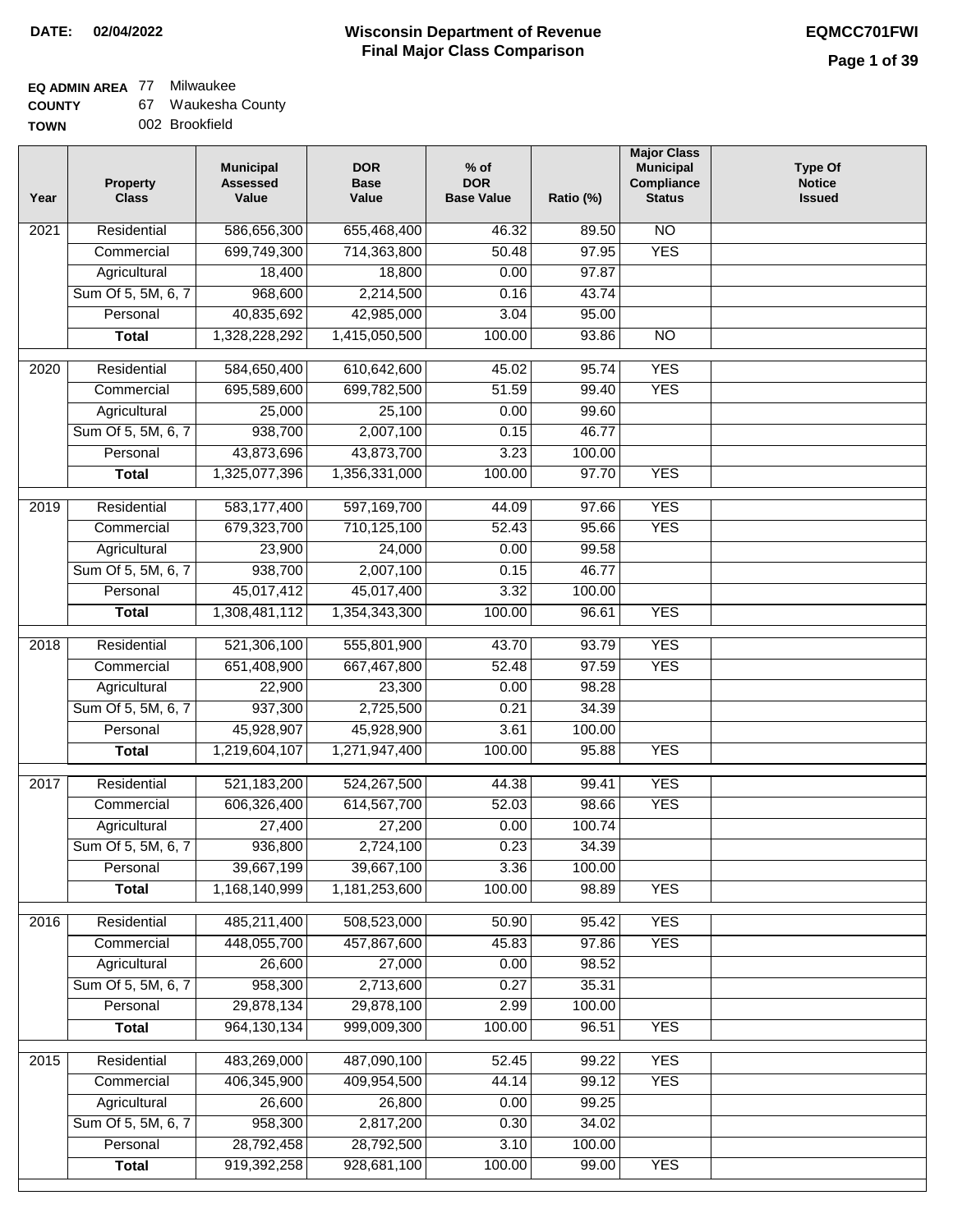### **EQ ADMIN AREA** 77 Milwaukee

| <b>COUNTY</b> |  | Waukesha County |  |
|---------------|--|-----------------|--|
|---------------|--|-----------------|--|

| <b>TOWN</b> | 004 Delafield |
|-------------|---------------|
|             |               |

| Year              | Property<br><b>Class</b> | <b>Municipal</b><br><b>Assessed</b><br>Value | <b>DOR</b><br><b>Base</b><br>Value | $%$ of<br><b>DOR</b><br><b>Base Value</b> | Ratio (%) | <b>Major Class</b><br><b>Municipal</b><br>Compliance<br><b>Status</b> | <b>Type Of</b><br><b>Notice</b><br><b>Issued</b> |
|-------------------|--------------------------|----------------------------------------------|------------------------------------|-------------------------------------------|-----------|-----------------------------------------------------------------------|--------------------------------------------------|
| $\overline{202}1$ | Residential              | 1,598,267,000                                | 1,847,870,400                      | 98.17                                     | 86.49     | <b>NO</b>                                                             |                                                  |
|                   | Commercial               | 21,341,000                                   | 23,368,600                         | 1.24                                      | 91.32     |                                                                       |                                                  |
|                   | Agricultural             | 405,600                                      | 455,600                            | 0.02                                      | 89.03     |                                                                       |                                                  |
|                   | Sum Of 5, 5M, 6, 7       | 7,187,000                                    | 8,985,100                          | 0.48                                      | 79.99     |                                                                       |                                                  |
|                   | Personal                 | 1,413,812                                    | 1,588,500                          | 0.08                                      | 89.00     |                                                                       |                                                  |
|                   | <b>Total</b>             | 1,628,614,412                                | 1,882,268,200                      | 100.00                                    | 86.52     | $\overline{NO}$                                                       |                                                  |
| 2020              | Residential              | 1,577,326,000                                | 1,769,647,200                      | 98.15                                     | 89.13     | $\overline{NO}$                                                       |                                                  |
|                   | Commercial               | 21,338,000                                   | 22,716,800                         | 1.26                                      | 93.93     |                                                                       |                                                  |
|                   | Agricultural             | 415,100                                      | 437,200                            | 0.02                                      | 94.95     |                                                                       |                                                  |
|                   | Sum Of 5, 5M, 6, 7       | 7,131,000                                    | 8,424,300                          | 0.47                                      | 84.65     |                                                                       |                                                  |
|                   | Personal                 | 1,759,934                                    | 1,852,600                          | 0.10                                      | 95.00     |                                                                       |                                                  |
|                   | <b>Total</b>             | 1,607,970,034                                | 1,803,078,100                      | 100.00                                    | 89.18     | $\overline{NO}$                                                       |                                                  |
| 2019              | Residential              | 1,550,604,000                                | 1,642,390,800                      | 98.12                                     | 94.41     | <b>YES</b>                                                            |                                                  |
|                   | Commercial               | 20,788,000                                   | 21,918,700                         | 1.31                                      | 94.84     |                                                                       |                                                  |
|                   | Agricultural             | 425,200                                      | 425,100                            | 0.03                                      | 100.02    |                                                                       |                                                  |
|                   | Sum Of 5, 5M, 6, 7       | 7,171,000                                    | 7,663,200                          | 0.46                                      | 93.58     |                                                                       |                                                  |
|                   | Personal                 | 1,393,921                                    | 1,467,300                          | 0.09                                      | 95.00     |                                                                       |                                                  |
|                   | <b>Total</b>             | 1,580,382,121                                | 1,673,865,100                      | 100.00                                    | 94.42     | <b>YES</b>                                                            |                                                  |
| 2018              | Residential              | 1,526,326,000                                | 1,587,823,900                      | 98.17                                     | 96.13     | <b>YES</b>                                                            |                                                  |
|                   | Commercial               | 20,698,000                                   | 21,188,400                         | 1.31                                      | 97.69     |                                                                       |                                                  |
|                   | Agricultural             | 428,200                                      | 437,100                            | 0.03                                      | 97.96     |                                                                       |                                                  |
|                   | Sum Of 5, 5M, 6, 7       | 6,684,000                                    | 6,659,400                          | 0.41                                      | 100.37    |                                                                       |                                                  |
|                   | Personal                 | 1,347,103                                    | 1,374,700                          | 0.08                                      | 97.99     |                                                                       |                                                  |
|                   | <b>Total</b>             | 1,555,483,303                                | 1,617,483,500                      | 100.00                                    | 96.17     | <b>YES</b>                                                            |                                                  |
| 2017              | Residential              | 1,502,480,000                                | 1,516,158,700                      | 97.92                                     | 99.10     | <b>YES</b>                                                            |                                                  |
|                   | Commercial               | 20,496,000                                   | 20,773,600                         | 1.34                                      | 98.66     |                                                                       |                                                  |
|                   | Agricultural             | 442,300                                      | 442,200                            | 0.03                                      | 100.02    |                                                                       |                                                  |
|                   | Sum Of 5, 5M, 6, 7       | 6,328,000                                    | 6,529,000                          | 0.42                                      | 96.92     |                                                                       |                                                  |
|                   | Personal                 | 4,401,920                                    | 4,401,900                          | 0.28                                      | 100.00    |                                                                       |                                                  |
|                   | <b>Total</b>             | 1,534,148,220                                | 1,548,305,400                      | 100.00                                    | 99.09     | <b>YES</b>                                                            |                                                  |
| 2016              | Residential              | 1,479,366,000                                | 1,489,226,600                      | 98.42                                     | 99.34     | <b>YES</b>                                                            |                                                  |
|                   | Commercial               | 13,666,000                                   | 15,148,100                         | 1.00                                      | 90.22     |                                                                       |                                                  |
|                   | Agricultural             | 448,700                                      | 448,200                            | 0.03                                      | 100.11    |                                                                       |                                                  |
|                   | Sum Of 5, 5M, 6, 7       | 6,539,000                                    | 6,734,700                          | 0.45                                      | 97.09     |                                                                       |                                                  |
|                   | Personal                 | 1,518,749                                    | 1,518,800                          | 0.10                                      | 100.00    |                                                                       |                                                  |
|                   | <b>Total</b>             | 1,501,538,449                                | 1,513,076,400                      | 100.00                                    | 99.24     | <b>YES</b>                                                            |                                                  |
| 2015              | Residential              | 1,448,909,000                                | 1,457,635,700                      | 98.46                                     | 99.40     | <b>YES</b>                                                            |                                                  |
|                   | Commercial               | 13,470,000                                   | 14,666,500                         | 0.99                                      | 91.84     |                                                                       |                                                  |
|                   | Agricultural             | 463,100                                      | 471,500                            | 0.03                                      | 98.22     |                                                                       |                                                  |
|                   | Sum Of 5, 5M, 6, 7       | 6,283,000                                    | 6,431,600                          | 0.43                                      | 97.69     |                                                                       |                                                  |
|                   | Personal                 | 1,265,471                                    | 1,265,500                          | 0.09                                      | 100.00    |                                                                       |                                                  |
|                   | <b>Total</b>             | 1,470,390,571                                | 1,480,470,800                      | 100.00                                    | 99.32     | <b>YES</b>                                                            |                                                  |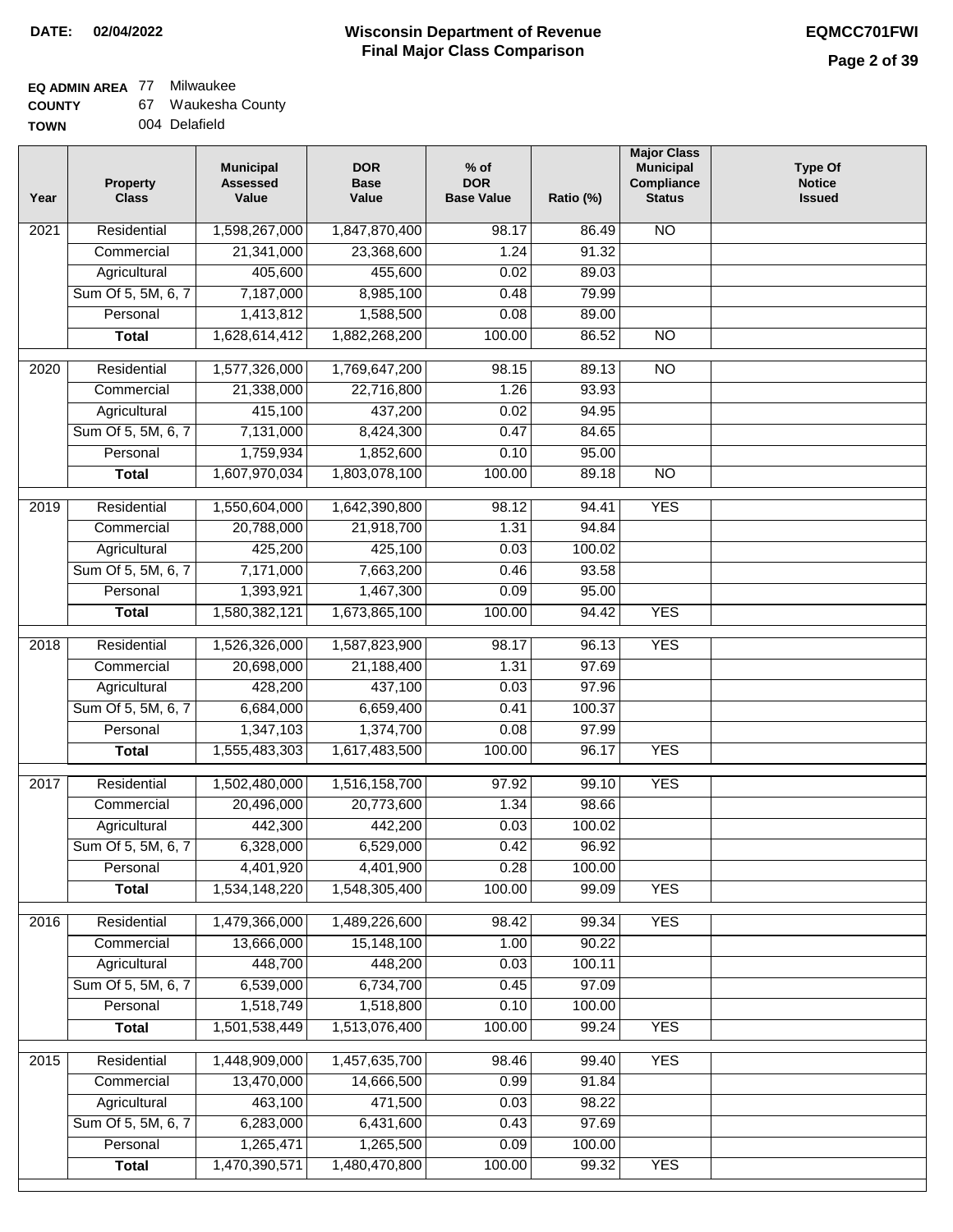# **EQ ADMIN AREA** 77 Milwaukee

| <b>COUNTY</b> | Waukesha County |  |
|---------------|-----------------|--|
|               |                 |  |

**TOWN** 006 Eagle

| Year | <b>Property</b><br><b>Class</b> | <b>Municipal</b><br><b>Assessed</b><br>Value | <b>DOR</b><br><b>Base</b><br>Value | $%$ of<br><b>DOR</b><br><b>Base Value</b> | Ratio (%) | <b>Major Class</b><br><b>Municipal</b><br>Compliance<br><b>Status</b> | <b>Type Of</b><br><b>Notice</b><br><b>Issued</b> |
|------|---------------------------------|----------------------------------------------|------------------------------------|-------------------------------------------|-----------|-----------------------------------------------------------------------|--------------------------------------------------|
| 2021 | Residential                     | 497,520,100                                  | 530,681,200                        | 93.06                                     | 93.75     | <b>YES</b>                                                            |                                                  |
|      | Commercial                      | 15,608,000                                   | 14,942,300                         | 2.62                                      | 104.46    |                                                                       |                                                  |
|      | Agricultural                    | 1,547,300                                    | 1,646,500                          | 0.29                                      | 93.98     |                                                                       |                                                  |
|      | Sum Of 5, 5M, 6, 7              | 19,263,600                                   | 22,508,100                         | 3.95                                      | 85.59     |                                                                       |                                                  |
|      | Personal                        | 444,800                                      | 473,200                            | 0.08                                      | 94.00     |                                                                       |                                                  |
|      | <b>Total</b>                    | 534,383,800                                  | 570,251,300                        | 100.00                                    | 93.71     | <b>YES</b>                                                            |                                                  |
| 2020 | Residential                     | 492,354,500                                  | 525,196,300                        | 93.22                                     | 93.75     | <b>YES</b>                                                            |                                                  |
|      | Commercial                      | 15,056,100                                   | 13,936,900                         | 2.47                                      | 108.03    |                                                                       |                                                  |
|      | Agricultural                    | 1,585,200                                    | 1,585,100                          | 0.28                                      | 100.01    |                                                                       |                                                  |
|      | Sum Of 5, 5M, 6, 7              | 19,057,300                                   | 22,233,100                         | 3.95                                      | 85.72     |                                                                       |                                                  |
|      | Personal                        | 454,650                                      | 454,800                            | 0.08                                      | 99.97     |                                                                       |                                                  |
|      | <b>Total</b>                    | 528,507,750                                  | 563,406,200                        | 100.00                                    | 93.81     | <b>YES</b>                                                            |                                                  |
| 2019 | Residential                     | 436,502,800                                  | 493,409,200                        | 92.87                                     | 88.47     | $\overline{NO}$                                                       |                                                  |
|      | Commercial                      | 13,385,800                                   | 14, 144, 100                       | 2.66                                      | 94.64     |                                                                       |                                                  |
|      | Agricultural                    | 1,542,300                                    | 1,542,200                          | 0.29                                      | 100.01    |                                                                       |                                                  |
|      | Sum Of 5, 5M, 6, 7              | 16,661,400                                   | 21,767,500                         | 4.10                                      | 76.54     |                                                                       |                                                  |
|      | Personal                        | 405,900                                      | 406,000                            | 0.08                                      | 99.98     |                                                                       |                                                  |
|      | <b>Total</b>                    | 468,498,200                                  | 531,269,000                        | 100.00                                    | 88.18     | $\overline{NO}$                                                       |                                                  |
|      |                                 |                                              |                                    |                                           |           |                                                                       |                                                  |
| 2018 | Residential                     | 429,275,000                                  | 455,013,500                        | 92.92                                     | 94.34     | <b>YES</b>                                                            |                                                  |
|      | Commercial                      | 13,385,800                                   | 13,470,500                         | 2.75                                      | 99.37     |                                                                       |                                                  |
|      | Agricultural                    | 1,532,600                                    | 1,532,600                          | 0.31                                      | 100.00    |                                                                       |                                                  |
|      | Sum Of 5, 5M, 6, 7              | 16,301,900                                   | 19,307,800                         | 3.94                                      | 84.43     |                                                                       |                                                  |
|      | Personal                        | 382,350                                      | 382,400                            | 0.08                                      | 99.99     |                                                                       |                                                  |
|      | <b>Total</b>                    | 460,877,650                                  | 489,706,800                        | 100.00                                    | 94.11     | <b>YES</b>                                                            |                                                  |
| 2017 | Residential                     | 424,155,600                                  | 428,246,100                        | 92.64                                     | 99.04     | <b>YES</b>                                                            |                                                  |
|      | Commercial                      | 12,933,400                                   | 12,891,000                         | 2.79                                      | 100.33    |                                                                       |                                                  |
|      | Agricultural                    | 1,496,100                                    | 1,495,400                          | 0.32                                      | 100.05    |                                                                       |                                                  |
|      | Sum Of 5, 5M, 6, 7              | 16,527,000                                   | 18,762,700                         | 4.06                                      | 88.08     |                                                                       |                                                  |
|      | Personal                        | 884,050                                      | 884,200                            | 0.19                                      | 99.98     |                                                                       |                                                  |
|      | <b>Total</b>                    | 455,996,150                                  | 462,279,400                        | 100.00                                    | 98.64     | <b>YES</b>                                                            |                                                  |
| 2016 | Residential                     | 419,851,300                                  | 412,246,900                        | 92.59                                     | 101.84    | <b>YES</b>                                                            |                                                  |
|      | Commercial                      | 12,813,900                                   | 12,312,700                         | 2.77                                      | 104.07    |                                                                       |                                                  |
|      | Agricultural                    | 1,483,200                                    | 1,483,000                          | 0.33                                      | 100.01    |                                                                       |                                                  |
|      | Sum Of 5, 5M, 6, 7              | 16,375,200                                   | 18,302,800                         | 4.11                                      | 89.47     |                                                                       |                                                  |
|      | Personal                        | 896,400                                      | 896,400                            | 0.20                                      | 100.00    |                                                                       |                                                  |
|      | <b>Total</b>                    | 451,420,000                                  | 445,241,800                        | 100.00                                    | 101.39    | <b>YES</b>                                                            |                                                  |
| 2015 | Residential                     | 418,699,600                                  | 408,797,300                        | 92.55                                     | 102.42    | <b>YES</b>                                                            |                                                  |
|      | Commercial                      | 12,685,600                                   | 11,915,100                         | 2.70                                      | 106.47    |                                                                       |                                                  |
|      | Agricultural                    | 1,470,100                                    | 1,470,400                          | 0.33                                      | 99.98     |                                                                       |                                                  |
|      | Sum Of 5, 5M, 6, 7              | 16,173,000                                   | 17,983,600                         | 4.07                                      | 89.93     |                                                                       |                                                  |
|      | Personal                        | 1,527,050                                    | 1,527,100                          | 0.35                                      | 100.00    |                                                                       |                                                  |
|      | <b>Total</b>                    | 450,555,350                                  | 441,693,500                        | 100.00                                    | 102.01    | <b>YES</b>                                                            |                                                  |
|      |                                 |                                              |                                    |                                           |           |                                                                       |                                                  |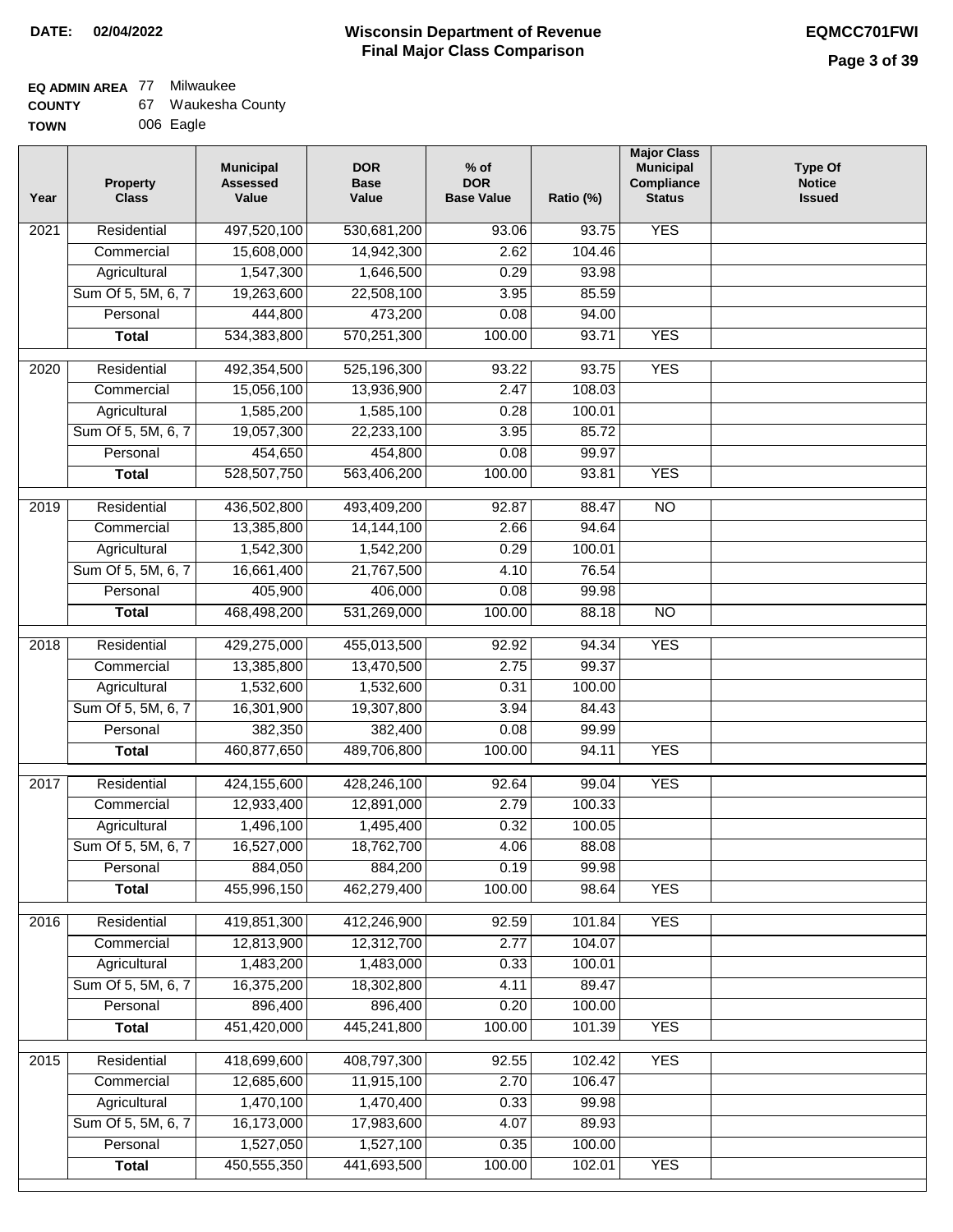٦

### **EQ ADMIN AREA** 77 Milwaukee

| <b>COUNTY</b> | Waukesha County |  |
|---------------|-----------------|--|
|---------------|-----------------|--|

| <b>TOWN</b> |  | 008 Genesee |
|-------------|--|-------------|
|-------------|--|-------------|

| Year              | <b>Property</b><br><b>Class</b> | <b>Municipal</b><br><b>Assessed</b><br>Value | <b>DOR</b><br><b>Base</b><br>Value | $%$ of<br><b>DOR</b><br><b>Base Value</b> | Ratio (%) | <b>Major Class</b><br><b>Municipal</b><br>Compliance<br><b>Status</b> | <b>Type Of</b><br><b>Notice</b><br><b>Issued</b> |
|-------------------|---------------------------------|----------------------------------------------|------------------------------------|-------------------------------------------|-----------|-----------------------------------------------------------------------|--------------------------------------------------|
| 2021              | Residential                     | 895,632,000                                  | 1,129,171,900                      | 94.72                                     | 79.32     | N <sub>O</sub>                                                        |                                                  |
|                   | Commercial                      | 34,509,000                                   | 38,751,600                         | 3.25                                      | 89.05     |                                                                       |                                                  |
|                   | Agricultural                    | 943,300                                      | 1,096,400                          | 0.09                                      | 86.04     |                                                                       |                                                  |
|                   | Sum Of 5, 5M, 6, 7              | 16,276,000                                   | 22,334,700                         | 1.87                                      | 72.87     |                                                                       |                                                  |
|                   | Personal                        | 688,809                                      | 800,900                            | 0.07                                      | 86.00     |                                                                       |                                                  |
|                   | <b>Total</b>                    | 948,049,109                                  | 1,192,155,500                      | 100.00                                    | 79.52     | $\overline{NO}$                                                       |                                                  |
| 2020              | Residential                     | 888,638,500                                  | 1,067,191,100                      | 94.84                                     | 83.27     | $\overline{NO}$                                                       |                                                  |
|                   | Commercial                      | 32,829,000                                   | 35,731,800                         | 3.18                                      | 91.88     |                                                                       |                                                  |
|                   | Agricultural                    | 889,500                                      | 1,046,000                          | 0.09                                      | 85.04     |                                                                       |                                                  |
|                   | Sum Of 5, 5M, 6, 7              | 15,591,000                                   | 20,453,200                         | 1.82                                      | 76.23     |                                                                       |                                                  |
|                   | Personal                        | 674,775                                      | 793,800                            | 0.07                                      | 85.01     |                                                                       |                                                  |
|                   | <b>Total</b>                    | 938,622,775                                  | 1,125,215,900                      | 100.00                                    | 83.42     | $\overline{NO}$                                                       |                                                  |
|                   |                                 |                                              |                                    |                                           |           |                                                                       |                                                  |
| 2019              | Residential                     | 881,637,500                                  | 989,071,000                        | 94.68                                     | 89.14     | $\overline{10}$                                                       |                                                  |
|                   | Commercial                      | 32,359,000                                   | 34,138,600                         | 3.27                                      | 94.79     |                                                                       |                                                  |
|                   | Agricultural                    | 911,500                                      | 1,013,000                          | 0.10                                      | 89.98     |                                                                       |                                                  |
|                   | Sum Of 5, 5M, 6, 7              | 15,515,000                                   | 19,642,500                         | 1.88                                      | 78.99     |                                                                       |                                                  |
|                   | Personal                        | 715,871                                      | 795,400                            | 0.08                                      | 90.00     |                                                                       |                                                  |
|                   | <b>Total</b>                    | 931,138,871                                  | 1,044,660,500                      | 100.00                                    | 89.13     | $\overline{NO}$                                                       |                                                  |
| $\overline{2018}$ | Residential                     | 872,492,500                                  | 959,269,600                        | 94.73                                     | 90.95     | <b>YES</b>                                                            |                                                  |
|                   | Commercial                      | 31,703,500                                   | 31,784,600                         | 3.14                                      | 99.74     |                                                                       |                                                  |
|                   | Agricultural                    | 937,100                                      | 985,300                            | 0.10                                      | 95.11     |                                                                       |                                                  |
|                   | Sum Of 5, 5M, 6, 7              | 15,718,500                                   | 19,999,300                         | 1.97                                      | 78.60     |                                                                       |                                                  |
|                   | Personal                        | 601,672                                      | 633,300                            | 0.06                                      | 95.01     |                                                                       |                                                  |
|                   | <b>Total</b>                    | 921,453,272                                  | 1,012,672,100                      | 100.00                                    | 90.99     | <b>YES</b>                                                            |                                                  |
| 2017              | Residential                     | 866,984,500                                  | 899,435,700                        | 94.32                                     | 96.39     | <b>YES</b>                                                            |                                                  |
|                   | Commercial                      | 31,068,500                                   | 30,808,100                         | 3.23                                      | 100.85    |                                                                       |                                                  |
|                   | Agricultural                    | 962,200                                      | 962,000                            | 0.10                                      | 100.02    |                                                                       |                                                  |
|                   | Sum Of 5, 5M, 6, 7              | 15,765,500                                   | 19,415,300                         | 2.04                                      | 81.20     |                                                                       |                                                  |
|                   | Personal                        | 2,832,205                                    | 2,950,200                          | 0.31                                      | 96.00     |                                                                       |                                                  |
|                   | <b>Total</b>                    | 917,612,905                                  | 953,571,300                        | 100.00                                    | 96.23     | <b>YES</b>                                                            |                                                  |
| 2016              | Residential                     | 859,201,500                                  | 873,530,800                        | 94.39                                     | 98.36     | <b>YES</b>                                                            |                                                  |
|                   | Commercial                      | 30,914,000                                   | 29,745,500                         | 3.21                                      | 103.93    |                                                                       |                                                  |
|                   | Agricultural                    | 946,600                                      | 946,200                            | 0.10                                      | 100.04    |                                                                       |                                                  |
|                   | Sum Of 5, 5M, 6, 7              | 15,560,000                                   | 18,954,200                         | 2.05                                      | 82.09     |                                                                       |                                                  |
|                   | Personal                        | 2,259,245                                    | 2,259,300                          | 0.24                                      | 100.00    |                                                                       |                                                  |
|                   | <b>Total</b>                    | 908,881,345                                  | 925,436,000                        | 100.00                                    | 98.21     | <b>YES</b>                                                            |                                                  |
| 2015              | Residential                     | 851,530,000                                  | 848,566,300                        | 94.32                                     | 100.35    | <b>YES</b>                                                            |                                                  |
|                   | Commercial                      | 30,916,500                                   | 29,163,600                         | 3.24                                      | 106.01    |                                                                       |                                                  |
|                   | Agricultural                    | 938,000                                      | 938,200                            | 0.10                                      | 99.98     |                                                                       |                                                  |
|                   | Sum Of 5, 5M, 6, 7              | 15,472,000                                   | 18,667,800                         | 2.07                                      | 82.88     |                                                                       |                                                  |
|                   | Personal                        | 2,331,690                                    | 2,331,600                          | 0.26                                      | 100.00    |                                                                       |                                                  |
|                   | <b>Total</b>                    | 901,188,190                                  | 899,667,500                        | 100.00                                    | 100.17    | <b>YES</b>                                                            |                                                  |
|                   |                                 |                                              |                                    |                                           |           |                                                                       |                                                  |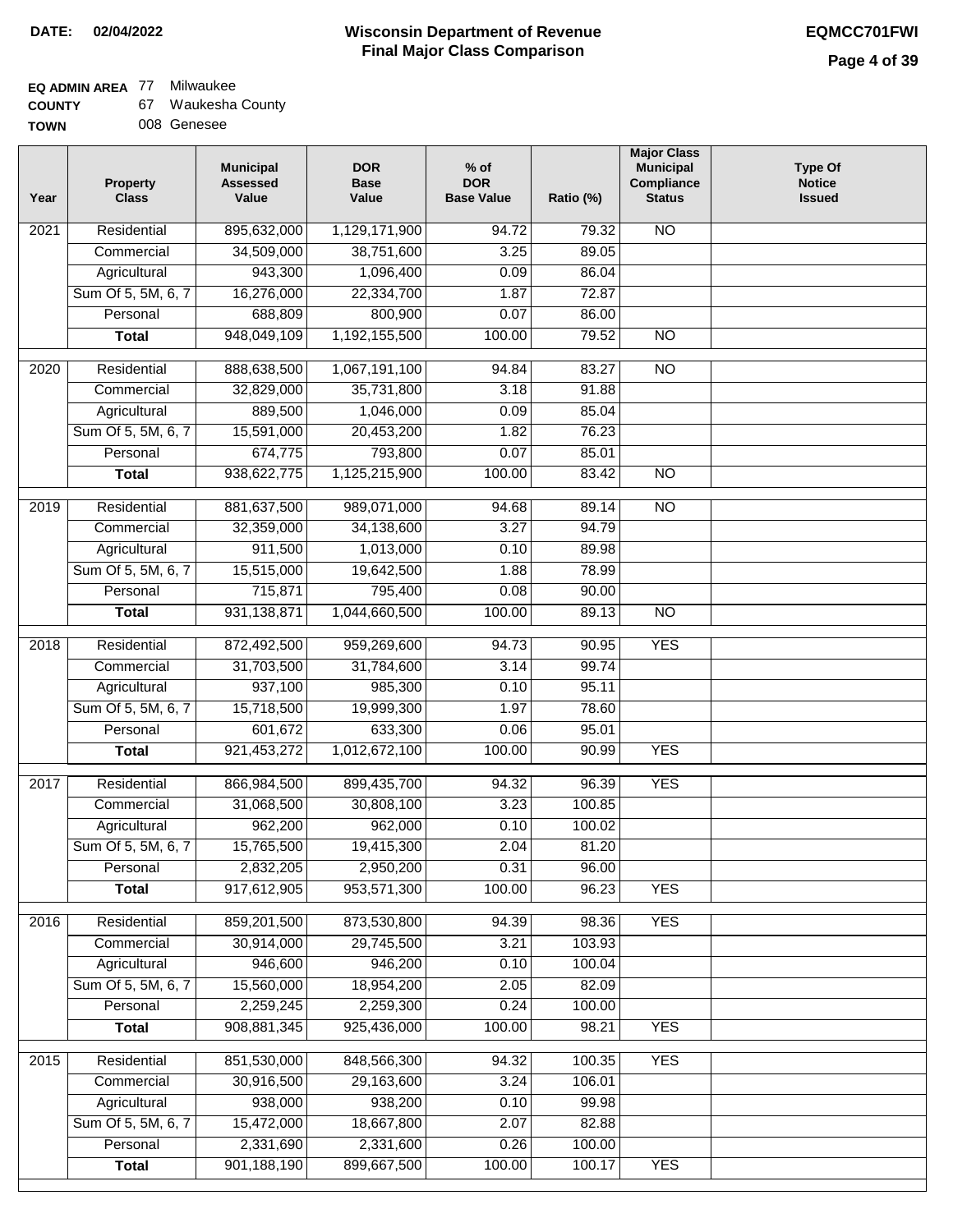# **EQ ADMIN AREA** 77 Milwaukee

| <b>COUNTY</b> |  | Waukesha County |  |
|---------------|--|-----------------|--|
|---------------|--|-----------------|--|

**TOWN** 010 Lisbon

| Year | <b>Property</b><br><b>Class</b> | <b>Municipal</b><br><b>Assessed</b><br>Value | <b>DOR</b><br><b>Base</b><br>Value | $%$ of<br><b>DOR</b><br><b>Base Value</b> | Ratio (%)      | <b>Major Class</b><br><b>Municipal</b><br>Compliance<br><b>Status</b> | <b>Type Of</b><br><b>Notice</b><br><b>Issued</b> |
|------|---------------------------------|----------------------------------------------|------------------------------------|-------------------------------------------|----------------|-----------------------------------------------------------------------|--------------------------------------------------|
| 2021 | Residential                     | 1,399,445,800                                | 1,439,499,200                      | 94.05                                     | 97.22          | <b>YES</b>                                                            |                                                  |
|      | Commercial                      | 68,417,100                                   | 74,773,300                         | 4.89                                      | 91.50          |                                                                       |                                                  |
|      | Agricultural                    | 1,138,800                                    | 1,138,900                          | 0.07                                      | 99.99          |                                                                       |                                                  |
|      | Sum Of 5, 5M, 6, 7              | 9,635,400                                    | 12,009,600                         | 0.78                                      | 80.23          |                                                                       |                                                  |
|      | Personal                        | 3,081,711                                    | 3,081,700                          | 0.20                                      | 100.00         |                                                                       |                                                  |
|      | <b>Total</b>                    | 1,481,718,811                                | 1,530,502,700                      | 100.00                                    | 96.81          | <b>YES</b>                                                            |                                                  |
| 2020 | Residential                     | 1,044,073,500                                | 1,300,271,000                      | 94.01                                     | 80.30          | $\overline{NO}$                                                       |                                                  |
|      | Commercial                      | 61,309,900                                   | 67,200,200                         | 4.86                                      | 91.23          |                                                                       |                                                  |
|      | Agricultural                    | 1,044,400                                    | 1,134,500                          | 0.08                                      | 92.06          |                                                                       |                                                  |
|      | Sum Of 5, 5M, 6, 7              | 7,721,600                                    | 12,133,200                         | 0.88                                      | 63.64          |                                                                       |                                                  |
|      | Personal                        | 2,057,666                                    | 2,449,600                          | 0.18                                      | 84.00          |                                                                       |                                                  |
|      | <b>Total</b>                    | 1,116,207,066                                | 1,383,188,500                      | 100.00                                    | 80.70          | <b>NO</b>                                                             |                                                  |
|      |                                 |                                              |                                    |                                           |                |                                                                       |                                                  |
| 2019 | Residential                     | 1,022,484,000                                | 1,224,644,800<br>62,586,300        | 93.96                                     | 83.49<br>96.11 | <b>NO</b>                                                             |                                                  |
|      | Commercial                      | 60,150,700                                   |                                    | 4.80                                      |                |                                                                       |                                                  |
|      | Agricultural                    | 1,062,600                                    | 1,146,600                          | 0.09                                      | 92.67          |                                                                       |                                                  |
|      | Sum Of 5, 5M, 6, 7<br>Personal  | 7,841,700<br>2,307,669                       | 12,240,700                         | 0.94                                      | 64.06          |                                                                       |                                                  |
|      |                                 |                                              | 2,683,300                          | 0.21                                      | 86.00          | $\overline{NO}$                                                       |                                                  |
|      | <b>Total</b>                    | 1,093,846,669                                | 1,303,301,700                      | 100.00                                    | 83.93          |                                                                       |                                                  |
| 2018 | Residential                     | 1,005,433,000                                | 1,147,405,200                      | 93.87                                     | 87.63          | $\overline{NO}$                                                       |                                                  |
|      | Commercial                      | 56,744,900                                   | 58,003,200                         | 4.75                                      | 97.83          |                                                                       |                                                  |
|      | Agricultural                    | 1,087,000                                    | 1,140,300                          | 0.09                                      | 95.33          |                                                                       |                                                  |
|      | Sum Of 5, 5M, 6, 7              | 8,116,800                                    | 13,149,300                         | 1.08                                      | 61.73          |                                                                       |                                                  |
|      | Personal                        | 2,420,253                                    | 2,630,800                          | 0.22                                      | 92.00          |                                                                       |                                                  |
|      | <b>Total</b>                    | 1,073,801,953                                | 1,222,328,800                      | 100.00                                    | 87.85          | <b>NO</b>                                                             |                                                  |
| 2017 | Residential                     | 990,817,000                                  | 1,098,602,300                      | 93.54                                     | 90.19          | <b>YES</b>                                                            |                                                  |
|      | Commercial                      | 50,806,000                                   | 51,406,300                         | 4.38                                      | 98.83          |                                                                       |                                                  |
|      | Agricultural                    | 1,102,000                                    | 1,125,800                          | 0.10                                      | 97.89          |                                                                       |                                                  |
|      | Sum Of 5, 5M, 6, 7              | 7,840,300                                    | 12,705,600                         | 1.08                                      | 61.71          |                                                                       |                                                  |
|      | Personal                        | 9,830,335                                    | 10,685,200                         | 0.91                                      | 92.00          |                                                                       |                                                  |
|      | <b>Total</b>                    | 1,060,395,635                                | 1,174,525,200                      | 100.00                                    | 90.28          | <b>YES</b>                                                            |                                                  |
| 2016 | Residential                     | 976,331,900                                  | 1,071,965,800                      | 93.43                                     | 91.08          | <b>YES</b>                                                            |                                                  |
|      | Commercial                      | 50,794,300                                   | 51,265,000                         | 4.47                                      | 99.08          |                                                                       |                                                  |
|      | Agricultural                    | 1,119,200                                    | 1,126,100                          | 0.10                                      | 99.39          |                                                                       |                                                  |
|      | Sum Of 5, 5M, 6, 7              | 8,172,200                                    | 13,206,900                         | 1.15                                      | 61.88          |                                                                       |                                                  |
|      | Personal                        | 9,024,411                                    | 9,809,200                          | 0.85                                      | 92.00          |                                                                       |                                                  |
|      | <b>Total</b>                    | 1,045,442,011                                | 1,147,373,000                      | 100.00                                    | 91.12          | <b>YES</b>                                                            |                                                  |
|      |                                 |                                              |                                    |                                           |                |                                                                       |                                                  |
| 2015 | Residential                     | 962,670,000                                  | 987,925,700                        | 93.03                                     | 97.44          | <b>YES</b>                                                            |                                                  |
|      | Commercial                      | 49,513,900                                   | 50,291,300                         | 4.74                                      | 98.45          |                                                                       |                                                  |
|      | Agricultural                    | 1,129,300                                    | 1,122,700                          | 0.11                                      | 100.59         |                                                                       |                                                  |
|      | Sum Of 5, 5M, 6, 7              | 8,033,400                                    | 12,915,800                         | 1.22                                      | 62.20          |                                                                       |                                                  |
|      | Personal<br><b>Total</b>        | 9,456,042<br>1,030,802,642                   | 9,649,000<br>1,061,904,500         | 0.91<br>100.00                            | 98.00<br>97.07 | <b>YES</b>                                                            |                                                  |
|      |                                 |                                              |                                    |                                           |                |                                                                       |                                                  |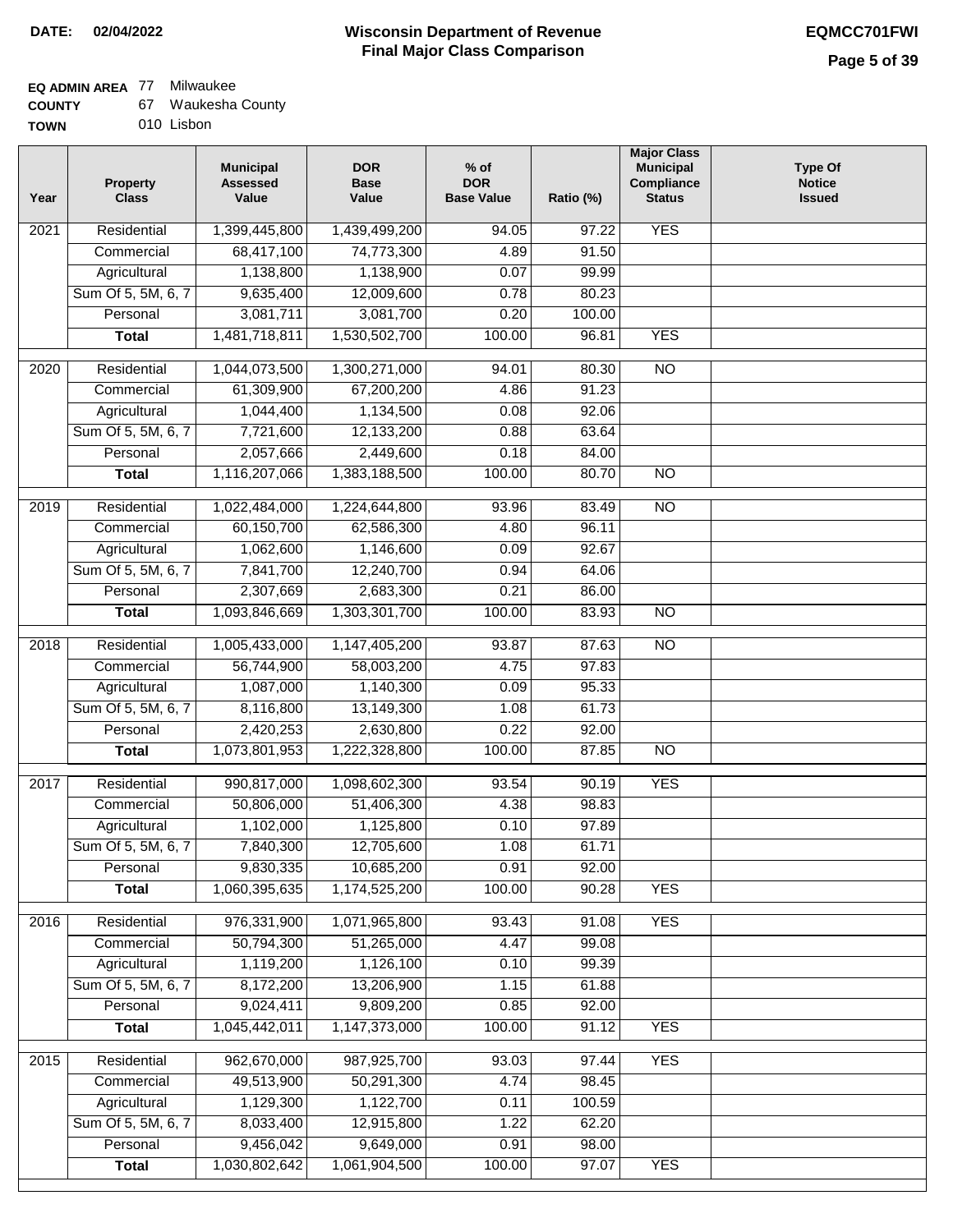### **EQ ADMIN AREA** 77 Milwaukee

| <b>COUNTY</b> | Waukesha County |  |
|---------------|-----------------|--|
|---------------|-----------------|--|

**TOWN** 014 Merton

| Year              | <b>Property</b><br><b>Class</b> | <b>Municipal</b><br><b>Assessed</b><br>Value | <b>DOR</b><br><b>Base</b><br>Value | $%$ of<br><b>DOR</b><br><b>Base Value</b> | Ratio (%) | <b>Major Class</b><br><b>Municipal</b><br>Compliance<br><b>Status</b> | <b>Type Of</b><br><b>Notice</b><br><b>Issued</b> |
|-------------------|---------------------------------|----------------------------------------------|------------------------------------|-------------------------------------------|-----------|-----------------------------------------------------------------------|--------------------------------------------------|
| $\overline{202}1$ | Residential                     | 1,748,505,100                                | 1,853,535,700                      | 96.96                                     | 94.33     | <b>YES</b>                                                            |                                                  |
|                   | Commercial                      | 40,910,000                                   | 41,812,100                         | 2.19                                      | 97.84     |                                                                       |                                                  |
|                   | Agricultural                    | 1,175,900                                    | 1,212,000                          | 0.06                                      | 97.02     |                                                                       |                                                  |
|                   | Sum Of 5, 5M, 6, 7              | 11,710,700                                   | 13,880,100                         | 0.73                                      | 84.37     |                                                                       |                                                  |
|                   | Personal                        | 1,253,854                                    | 1,292,600                          | 0.07                                      | 97.00     |                                                                       |                                                  |
|                   | <b>Total</b>                    | 1,803,555,554                                | 1,911,732,500                      | 100.00                                    | 94.34     | <b>YES</b>                                                            |                                                  |
| $\overline{2020}$ | Residential                     | 1,732,374,800                                | 1,779,714,300                      | 96.93                                     | 97.34     | <b>YES</b>                                                            |                                                  |
|                   | Commercial                      | 40,833,500                                   | 40,519,500                         | 2.21                                      | 100.77    |                                                                       |                                                  |
|                   | Agricultural                    | 1,170,900                                    | 1,171,000                          | 0.06                                      | 99.99     |                                                                       |                                                  |
|                   | Sum Of 5, 5M, 6, 7              | 11,468,900                                   | 13,327,400                         | 0.73                                      | 86.06     |                                                                       |                                                  |
|                   | Personal                        | 1,319,716                                    | 1,319,700                          | 0.07                                      | 100.00    |                                                                       |                                                  |
|                   | <b>Total</b>                    | 1,787,167,816                                | 1,836,051,900                      | 100.00                                    | 97.34     | <b>YES</b>                                                            |                                                  |
| 2019              | Residential                     | 1,435,268,000                                | 1,667,102,000                      | 96.85                                     | 86.09     | $\overline{NO}$                                                       |                                                  |
|                   | Commercial                      | 37,496,100                                   | 39,784,000                         | 2.31                                      | 94.25     |                                                                       |                                                  |
|                   | Agricultural                    | 1,028,200                                    | 1,130,100                          | 0.07                                      | 90.98     |                                                                       |                                                  |
|                   | Sum Of 5, 5M, 6, 7              | 10,111,200                                   | 12,236,200                         | 0.71                                      | 82.63     |                                                                       |                                                  |
|                   | Personal                        | 984,562                                      | 1,036,400                          | 0.06                                      | 95.00     |                                                                       |                                                  |
|                   | <b>Total</b>                    | 1,484,888,062                                | 1,721,288,700                      | 100.00                                    | 86.27     | $\overline{NO}$                                                       |                                                  |
| 2018              | Residential                     | 1,421,894,500                                | 1,589,518,000                      | 96.79                                     | 89.45     | $\overline{NO}$                                                       |                                                  |
|                   | Commercial                      | 36,972,000                                   | 38,089,700                         | 2.32                                      | 97.07     |                                                                       |                                                  |
|                   | Agricultural                    | 1,029,700                                    | 1,098,400                          | 0.07                                      | 93.75     |                                                                       |                                                  |
|                   | Sum Of 5, 5M, 6, 7              | 10,132,100                                   | 12,481,000                         | 0.76                                      | 81.18     |                                                                       |                                                  |
|                   | Personal                        | 1,056,543                                    | 1,112,100                          | 0.07                                      | 95.00     |                                                                       |                                                  |
|                   | <b>Total</b>                    | 1,471,084,843                                | 1,642,299,200                      | 100.00                                    | 89.57     | <b>NO</b>                                                             |                                                  |
| 2017              | Residential                     | 1,406,498,700                                | 1,512,912,300                      | 96.48                                     | 92.97     | <b>YES</b>                                                            |                                                  |
|                   | Commercial                      | 36,551,000                                   | 37,275,300                         | 2.38                                      | 98.06     |                                                                       |                                                  |
|                   | Agricultural                    | 1,030,700                                    | 1,072,700                          | 0.07                                      | 96.08     |                                                                       |                                                  |
|                   | Sum Of 5, 5M, 6, 7              | 10,204,800                                   | 12,551,400                         | 0.80                                      | 81.30     |                                                                       |                                                  |
|                   | Personal                        | 4,140,609                                    | 4,358,500                          | 0.28                                      | 95.00     |                                                                       |                                                  |
|                   | <b>Total</b>                    | 1,458,425,809                                | 1,568,170,200                      | 100.00                                    | 93.00     | <b>YES</b>                                                            |                                                  |
| 2016              | Residential                     | 1,396,270,300                                | 1,471,930,900                      | 96.43                                     | 94.86     | <b>YES</b>                                                            |                                                  |
|                   | Commercial                      | 36,041,600                                   | 37,109,500                         | 2.43                                      | 97.12     |                                                                       |                                                  |
|                   | Agricultural                    | 1,033,900                                    | 1,059,300                          | 0.07                                      | 97.60     |                                                                       |                                                  |
|                   | Sum Of 5, 5M, 6, 7              | 10,115,500                                   | 12,338,700                         | 0.81                                      | 81.98     |                                                                       |                                                  |
|                   | Personal                        | 3,779,687                                    | 3,978,600                          | 0.26                                      | 95.00     |                                                                       |                                                  |
|                   | <b>Total</b>                    | 1,447,240,987                                | 1,526,417,000                      | 100.00                                    | 94.81     | <b>YES</b>                                                            |                                                  |
| 2015              | Residential                     | 1,387,137,800                                | 1,419,313,900                      | 96.46                                     | 97.73     | <b>YES</b>                                                            |                                                  |
|                   | Commercial                      | 35,048,400                                   | 35,127,100                         | 2.39                                      | 99.78     |                                                                       |                                                  |
|                   | Agricultural                    | 1,046,100                                    | 1,059,400                          | 0.07                                      | 98.74     |                                                                       |                                                  |
|                   | Sum Of 5, 5M, 6, 7              | 10,131,900                                   | 12,195,700                         | 0.83                                      | 83.08     |                                                                       |                                                  |
|                   | Personal                        | 3,625,424                                    | 3,662,100                          | 0.25                                      | 99.00     |                                                                       |                                                  |
|                   | <b>Total</b>                    | 1,436,989,624                                | 1,471,358,200                      | 100.00                                    | 97.66     | <b>YES</b>                                                            |                                                  |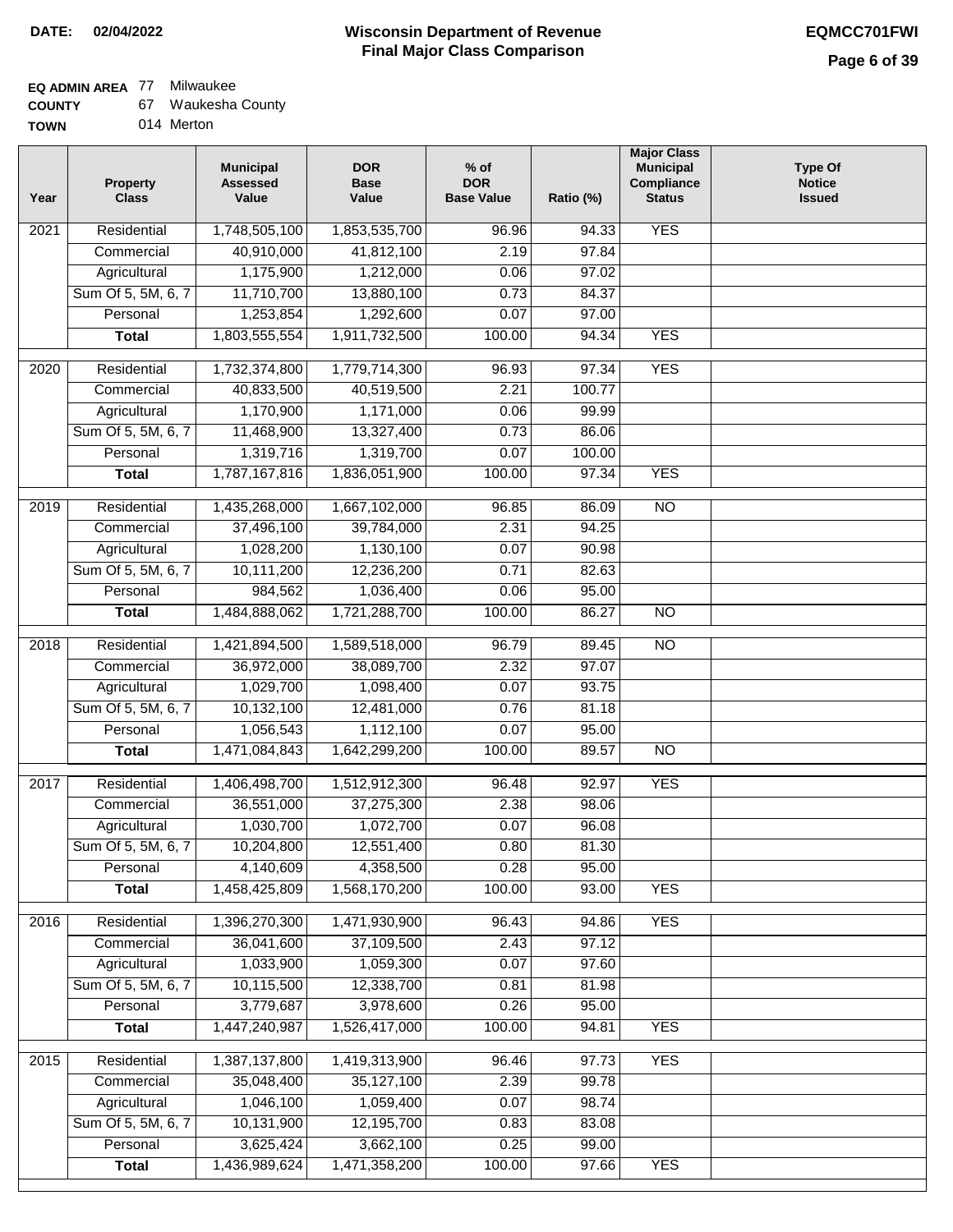### **Wisconsin Department of Revenue Final Major Class Comparison DATE: 02/04/2022 EQMCC701FWI**

٦

### **EQ ADMIN AREA** 77 Milwaukee

| <b>COUNTY</b> | Waukesha County |
|---------------|-----------------|
|---------------|-----------------|

| <b>TOWN</b> | 016 Mukwonago |
|-------------|---------------|
|             |               |

| Year | Property<br><b>Class</b>           | <b>Municipal</b><br><b>Assessed</b><br>Value | <b>DOR</b><br><b>Base</b><br>Value | $%$ of<br><b>DOR</b><br><b>Base Value</b> | Ratio (%)       | <b>Major Class</b><br><b>Municipal</b><br>Compliance<br><b>Status</b> | <b>Type Of</b><br><b>Notice</b><br><b>Issued</b> |
|------|------------------------------------|----------------------------------------------|------------------------------------|-------------------------------------------|-----------------|-----------------------------------------------------------------------|--------------------------------------------------|
| 2021 | Residential                        | 864,380,200                                  | 1,077,350,000                      | 97.29                                     | 80.23           | $\overline{NO}$                                                       |                                                  |
|      | Commercial                         | 3,331,900                                    | 3,942,200                          | 0.36                                      | 84.52           |                                                                       |                                                  |
|      | Agricultural                       | 1,100,000                                    | 1,375,100                          | 0.12                                      | 79.99           |                                                                       |                                                  |
|      | Sum Of 5, 5M, 6, 7                 | 17,150,500                                   | 24,391,000                         | 2.20                                      | 70.31           |                                                                       |                                                  |
|      | Personal                           | 200,000                                      | 250,000                            | 0.02                                      | 80.00           |                                                                       |                                                  |
|      | <b>Total</b>                       | 886,162,600                                  | 1,107,308,300                      | 100.00                                    | 80.03           | $\overline{NO}$                                                       |                                                  |
| 2020 | Residential                        | 857,019,900                                  | 989,492,200                        | 97.16                                     | 86.61           | $\overline{NO}$                                                       |                                                  |
|      | Commercial                         | 3,646,000                                    | 4,082,100                          | 0.40                                      | 89.32           |                                                                       |                                                  |
|      | Agricultural                       | 1,174,900                                    | 1,319,700                          | 0.13                                      | 89.03           |                                                                       |                                                  |
|      | Sum Of 5, 5M, 6, 7                 | 17,181,300                                   | 23,276,600                         | 2.29                                      | 73.81           |                                                                       |                                                  |
|      | Personal                           | 230,800                                      | 259,300                            | 0.03                                      | 89.01           |                                                                       |                                                  |
|      | <b>Total</b>                       | 879,252,900                                  | 1,018,429,900                      | 100.00                                    | 86.33           | <b>NO</b>                                                             |                                                  |
| 2019 | Residential                        | 851,363,800                                  | 919,090,500                        | 97.06                                     | 92.63           | <b>YES</b>                                                            |                                                  |
|      | Commercial                         | 3,646,000                                    | 3,963,200                          | 0.42                                      | 92.00           |                                                                       |                                                  |
|      | Agricultural                       | 1,181,100                                    | 1,269,100                          | 0.13                                      | 93.07           |                                                                       |                                                  |
|      | Sum Of 5, 5M, 6, 7                 | 17,181,400                                   | 22,402,100                         | 2.37                                      | 76.70           |                                                                       |                                                  |
|      | Personal                           | 229,000                                      | 246,200                            | 0.03                                      | 93.01           |                                                                       |                                                  |
|      | <b>Total</b>                       | 873,601,300                                  | 946, 971, 100                      | 100.00                                    | 92.25           | <b>YES</b>                                                            |                                                  |
| 2018 | Residential                        | 845,737,900                                  | 922,583,400                        | 97.16                                     | 91.67           | <b>YES</b>                                                            |                                                  |
|      | Commercial                         | 3,749,200                                    | 3,926,600                          | 0.41                                      | 95.48           |                                                                       |                                                  |
|      | Agricultural                       | 1,162,400                                    | 1,236,400                          | 0.13                                      | 94.01           |                                                                       |                                                  |
|      | Sum Of 5, 5M, 6, 7                 | 16,788,200                                   | 21,573,500                         | 2.27                                      | 77.82           |                                                                       |                                                  |
|      | Personal                           | 245,100                                      | 260,700                            | 0.03                                      | 94.02           |                                                                       |                                                  |
|      | <b>Total</b>                       | 867,682,800                                  | 949,580,600                        | 100.00                                    | 91.38           | <b>YES</b>                                                            |                                                  |
| 2017 | Residential                        | 840, 867, 300                                | 868,702,700                        | 97.08                                     | 96.80           | <b>YES</b>                                                            |                                                  |
|      | Commercial                         | 3,695,200                                    | 3,830,800                          | 0.43                                      | 96.46           |                                                                       |                                                  |
|      | Agricultural                       | 1,133,400                                    | 1,205,900                          | 0.13                                      | 93.99           |                                                                       |                                                  |
|      | Sum Of 5, 5M, 6, 7                 | 16,330,900                                   | 20,284,000                         | 2.27                                      | 80.51           |                                                                       |                                                  |
|      | Personal                           | 724,300                                      | 770,500                            | 0.09                                      | 94.00           |                                                                       |                                                  |
|      | <b>Total</b>                       | 862,751,100                                  | 894,793,900                        | 100.00                                    | 96.42           | <b>YES</b>                                                            |                                                  |
| 2016 | Residential                        | 838,983,500                                  | 825,114,500                        | 97.06                                     | 101.68          | <b>YES</b>                                                            |                                                  |
|      | Commercial                         | 3,193,700                                    | 3,193,700                          | 0.38                                      | 100.00          |                                                                       |                                                  |
|      |                                    |                                              |                                    |                                           |                 |                                                                       |                                                  |
|      | Agricultural<br>Sum Of 5, 5M, 6, 7 | 1,233,800<br>16,517,400                      | 1,221,100<br>19,847,800            | 0.14                                      | 101.04<br>83.22 |                                                                       |                                                  |
|      | Personal                           | 765,300                                      | 757,700                            | 2.33<br>0.09                              | 101.00          |                                                                       |                                                  |
|      |                                    | 860,693,700                                  | 850,134,800                        | 100.00                                    | 101.24          | <b>YES</b>                                                            |                                                  |
|      | <b>Total</b>                       |                                              |                                    |                                           |                 |                                                                       |                                                  |
| 2015 | Residential                        | 835,366,100                                  | 824,178,000                        | 96.93                                     | 101.36          | <b>YES</b>                                                            |                                                  |
|      | Commercial                         | 3,193,700                                    | 4,012,000                          | 0.47                                      | 79.60           |                                                                       |                                                  |
|      | Agricultural                       | 1,256,500                                    | 1,210,800                          | 0.14                                      | 103.77          |                                                                       |                                                  |
|      | Sum Of 5, 5M, 6, 7                 | 16,557,800                                   | 20,109,800                         | 2.36                                      | 82.34           |                                                                       |                                                  |
|      | Personal                           | 799,400                                      | 799,400                            | 0.09                                      | 100.00          |                                                                       |                                                  |
|      | <b>Total</b>                       | 857,173,500                                  | 850,310,000                        | 100.00                                    | 100.81          | <b>YES</b>                                                            |                                                  |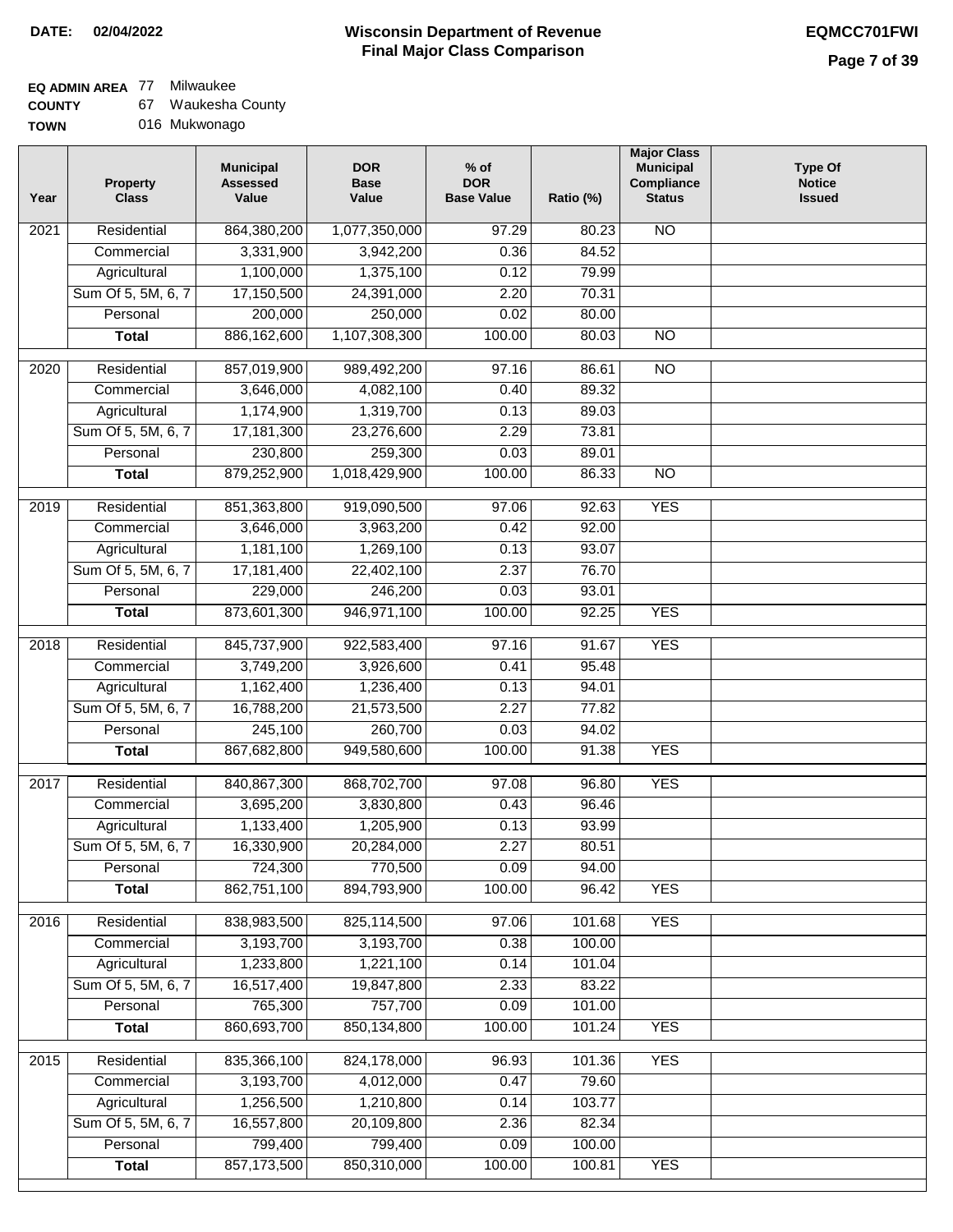### **EQ ADMIN AREA** 77 Milwaukee

**COUNTY** 67 Waukesha County

**TOWN** 022 Oconomowoc

| Year              | <b>Property</b><br><b>Class</b>    | <b>Municipal</b><br><b>Assessed</b><br>Value | <b>DOR</b><br><b>Base</b><br>Value | % of<br><b>DOR</b><br><b>Base Value</b> | Ratio (%)      | <b>Major Class</b><br><b>Municipal</b><br>Compliance<br><b>Status</b> | <b>Type Of</b><br><b>Notice</b><br><b>Issued</b> |
|-------------------|------------------------------------|----------------------------------------------|------------------------------------|-----------------------------------------|----------------|-----------------------------------------------------------------------|--------------------------------------------------|
| $\overline{202}1$ | Residential                        | 1,654,523,200                                | 1,857,023,200                      | 95.65                                   | 89.10          | <b>NO</b>                                                             |                                                  |
|                   | Commercial                         | 57,077,600                                   | 61,201,400                         | 3.15                                    | 93.26          |                                                                       |                                                  |
|                   | Agricultural                       | 2,137,100                                    | 2,274,800                          | 0.12                                    | 93.95          |                                                                       |                                                  |
|                   | Sum Of 5, 5M, 6, 7                 | 18,012,900                                   | 18,246,200                         | 0.94                                    | 98.72          |                                                                       |                                                  |
|                   | Personal                           | 2,620,784                                    | 2,788,100                          | 0.14                                    | 94.00          |                                                                       |                                                  |
|                   | <b>Total</b>                       | 1,734,371,584                                | 1,941,533,700                      | 100.00                                  | 89.33          | $\overline{NO}$                                                       |                                                  |
| $\overline{2020}$ | Residential                        | 1,639,201,900                                | 1,752,550,200                      | 95.48                                   | 93.53          | <b>YES</b>                                                            |                                                  |
|                   | Commercial                         | 56,792,100                                   | 59,697,400                         | 3.25                                    | 95.13          |                                                                       |                                                  |
|                   | Agricultural                       | 2,190,500                                    | 2,189,800                          | 0.12                                    | 100.03         |                                                                       |                                                  |
|                   | Sum Of 5, 5M, 6, 7                 | 18,360,000                                   | 18,156,500                         | 0.99                                    | 101.12         |                                                                       |                                                  |
|                   | Personal                           | 2,805,527                                    | 2,862,800                          | 0.16                                    | 98.00          |                                                                       |                                                  |
|                   | <b>Total</b>                       | 1,719,350,027                                | 1,835,456,700                      | 100.00                                  | 93.67          | <b>YES</b>                                                            |                                                  |
|                   |                                    |                                              |                                    |                                         |                |                                                                       |                                                  |
| 2019              | Residential                        | 1,622,468,500                                | 1,650,213,500                      | 95.31                                   | 98.32          | <b>YES</b>                                                            |                                                  |
|                   | Commercial                         | 56,748,500                                   | 58,484,200                         | 3.38                                    | 97.03          |                                                                       |                                                  |
|                   | Agricultural                       | 2,117,200                                    | 2,117,600                          | 0.12                                    | 99.98          |                                                                       |                                                  |
|                   | Sum Of 5, 5M, 6, 7                 | 18,285,200                                   | 17,726,600                         | 1.02                                    | 103.15         |                                                                       |                                                  |
|                   | Personal                           | 2,813,855                                    | 2,813,900                          | 0.16                                    | 100.00         |                                                                       |                                                  |
|                   | <b>Total</b>                       | 1,702,433,255                                | 1,731,355,800                      | 100.00                                  | 98.33          | <b>YES</b>                                                            |                                                  |
| 2018              | Residential                        | 1,432,609,200                                | 1,527,929,400                      | 95.09                                   | 93.76          | <b>YES</b>                                                            |                                                  |
|                   | Commercial                         | 54,630,500                                   | 56,021,300                         | 3.49                                    | 97.52          |                                                                       |                                                  |
|                   | Agricultural                       | 2,010,000                                    | 2,060,200                          | 0.13                                    | 97.56          |                                                                       |                                                  |
|                   | Sum Of 5, 5M, 6, 7                 | 16,453,300                                   | 17,953,300                         | 1.12                                    | 91.64          |                                                                       |                                                  |
|                   | Personal                           | 2,797,246                                    | 2,797,300                          | 0.17                                    | 100.00         |                                                                       |                                                  |
|                   | <b>Total</b>                       | 1,508,500,246                                | 1,606,761,500                      | 100.00                                  | 93.88          | <b>YES</b>                                                            |                                                  |
| 2017              | Residential                        | 1,421,045,600                                | 1,458,056,000                      | 94.77                                   | 97.46          | <b>YES</b>                                                            |                                                  |
|                   | Commercial                         | 53,901,100                                   | 57,459,500                         | 3.73                                    | 93.81          |                                                                       |                                                  |
|                   | Agricultural                       | 2,011,400                                    | 2,011,400                          | 0.13                                    | 100.00         |                                                                       |                                                  |
|                   | Sum Of 5, 5M, 6, 7                 | 16,631,000                                   | 16,431,700                         | 1.07                                    | 101.21         |                                                                       |                                                  |
|                   | Personal                           | 4,554,109                                    | 4,554,200                          | 0.30                                    | 100.00         |                                                                       |                                                  |
|                   | <b>Total</b>                       | 1,498,143,209                                | 1,538,512,800                      | 100.00                                  | 97.38          | <b>YES</b>                                                            |                                                  |
|                   | Residential                        |                                              |                                    |                                         |                |                                                                       |                                                  |
| 2016              |                                    | 1,299,964,300                                | 1,364,747,800<br>58,012,500        | 94.48<br>4.02                           | 95.25          | <b>YES</b>                                                            |                                                  |
|                   | Commercial                         | 52,340,300<br>1,939,900                      | 1,991,200                          | 0.14                                    | 90.22<br>97.42 |                                                                       |                                                  |
|                   | Agricultural<br>Sum Of 5, 5M, 6, 7 | 15,276,400                                   | 15,841,100                         | 1.10                                    | 96.44          |                                                                       |                                                  |
|                   | Personal                           | 3,808,365                                    | 3,926,200                          | 0.27                                    | 97.00          |                                                                       |                                                  |
|                   | <b>Total</b>                       | 1,373,329,265                                | 1,444,518,800                      | 100.00                                  | 95.07          | <b>YES</b>                                                            |                                                  |
|                   |                                    |                                              |                                    |                                         |                |                                                                       |                                                  |
| 2015              | Residential                        | 1,291,239,600                                | 1,369,377,100                      | 94.66                                   | 94.29          | <b>YES</b>                                                            |                                                  |
|                   | Commercial                         | 52,219,200                                   | 56,162,900                         | 3.88                                    | 92.98          |                                                                       |                                                  |
|                   | Agricultural                       | 1,934,200                                    | 1,962,400                          | 0.14                                    | 98.56          |                                                                       |                                                  |
|                   | Sum Of 5, 5M, 6, 7                 | 14,621,400                                   | 15,200,500                         | 1.05                                    | 96.19          |                                                                       |                                                  |
|                   | Personal                           | 3,978,204                                    | 3,978,200                          | 0.27                                    | 100.00         |                                                                       |                                                  |
|                   | <b>Total</b>                       | 1,363,992,604                                | 1,446,681,100                      | 100.00                                  | 94.28          | <b>YES</b>                                                            |                                                  |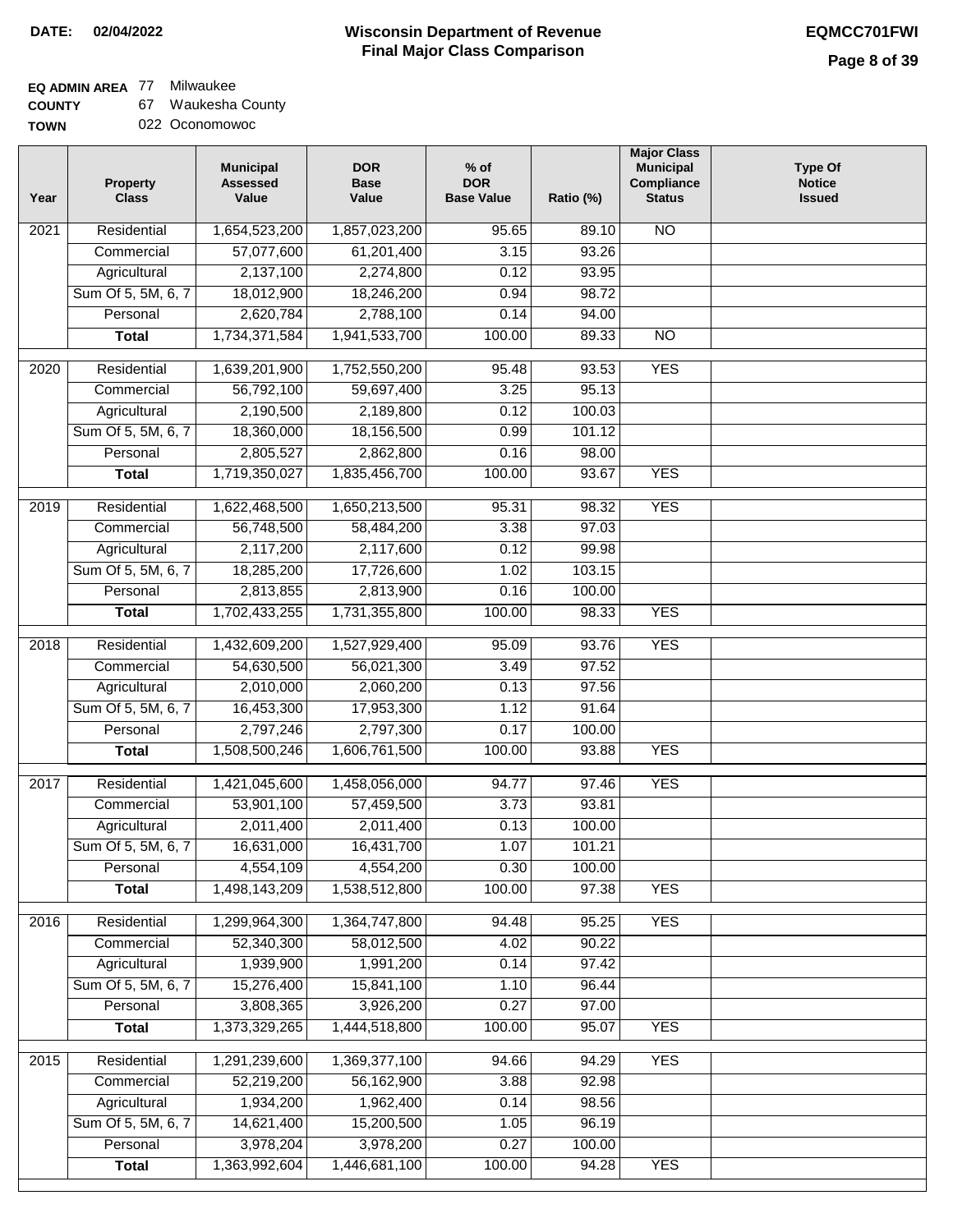## **EQ ADMIN AREA** 77 Milwaukee

| <b>COUNTY</b> | Waukesha County |
|---------------|-----------------|
|---------------|-----------------|

**TOWN** 024 Ottawa

| Year              | <b>Property</b><br><b>Class</b> | <b>Municipal</b><br><b>Assessed</b><br>Value | <b>DOR</b><br><b>Base</b><br>Value | $%$ of<br><b>DOR</b><br><b>Base Value</b> | Ratio (%) | <b>Major Class</b><br><b>Municipal</b><br>Compliance<br><b>Status</b> | <b>Type Of</b><br><b>Notice</b><br><b>Issued</b> |
|-------------------|---------------------------------|----------------------------------------------|------------------------------------|-------------------------------------------|-----------|-----------------------------------------------------------------------|--------------------------------------------------|
| $\overline{202}1$ | Residential                     | 536,178,400                                  | 635,045,200                        | 95.59                                     | 84.43     | <b>NO</b>                                                             |                                                  |
|                   | Commercial                      | 4,238,500                                    | 5,619,100                          | 0.85                                      | 75.43     |                                                                       |                                                  |
|                   | Agricultural                    | 939,500                                      | 1,132,700                          | 0.17                                      | 82.94     |                                                                       |                                                  |
|                   | Sum Of 5, 5M, 6, 7              | 20,744,000                                   | 22,310,300                         | 3.36                                      | 92.98     |                                                                       |                                                  |
|                   | Personal                        | 204,180                                      | 246,000                            | 0.04                                      | 83.00     |                                                                       |                                                  |
|                   | <b>Total</b>                    | 562,304,580                                  | 664, 353, 300                      | 100.00                                    | 84.64     | <b>NO</b>                                                             |                                                  |
| $\overline{2020}$ | Residential                     | 533,043,900                                  | 643,915,000                        | 95.82                                     | 82.78     | $\overline{10}$                                                       |                                                  |
|                   | Commercial                      | 4,213,500                                    | 5,426,300                          | 0.81                                      | 77.65     |                                                                       |                                                  |
|                   | Agricultural                    | 944,300                                      | 1,098,300                          | 0.16                                      | 85.98     |                                                                       |                                                  |
|                   | Sum Of 5, 5M, 6, 7              | 20,210,800                                   | 21,273,600                         | 3.17                                      | 95.00     |                                                                       |                                                  |
|                   | Personal                        | 227,396                                      | 264,400                            | 0.04                                      | 86.00     |                                                                       |                                                  |
|                   | <b>Total</b>                    | 558,639,896                                  | 671,977,600                        | 100.00                                    | 83.13     | $\overline{NO}$                                                       |                                                  |
|                   |                                 |                                              |                                    |                                           |           |                                                                       |                                                  |
| 2019              | Residential                     | 530,775,400                                  | 598,798,200                        | 95.78                                     | 88.64     | $\overline{10}$                                                       |                                                  |
|                   | Commercial                      | 4,103,500                                    | 5,243,400                          | 0.84                                      | 78.26     |                                                                       |                                                  |
|                   | Agricultural                    | 982,400                                      | 1,056,900                          | 0.17                                      | 92.95     |                                                                       |                                                  |
|                   | Sum Of 5, 5M, 6, 7              | 19,524,300                                   | 19,739,200                         | 3.16                                      | 98.91     |                                                                       |                                                  |
|                   | Personal                        | 304,284                                      | 320,300                            | 0.05                                      | 95.00     |                                                                       |                                                  |
|                   | <b>Total</b>                    | 555,689,884                                  | 625,158,000                        | 100.00                                    | 88.89     | $\overline{NO}$                                                       |                                                  |
| 2018              | Residential                     | 528,795,100                                  | 555,966,500                        | 95.87                                     | 95.11     | <b>YES</b>                                                            |                                                  |
|                   | Commercial                      | 4,103,500                                    | 5,041,700                          | 0.87                                      | 81.39     |                                                                       |                                                  |
|                   | Agricultural                    | 1,004,600                                    | 1,025,700                          | 0.18                                      | 97.94     |                                                                       |                                                  |
|                   | Sum Of 5, 5M, 6, 7              | 18,575,500                                   | 17,691,200                         | 3.05                                      | 105.00    |                                                                       |                                                  |
|                   | Personal                        | 174,722                                      | 178,300                            | 0.03                                      | 97.99     |                                                                       |                                                  |
|                   | <b>Total</b>                    | 552,653,422                                  | 579,903,400                        | 100.00                                    | 95.30     | <b>YES</b>                                                            |                                                  |
| 2017              | Residential                     | 524,692,100                                  | 540,631,600                        | 95.85                                     | 97.05     | <b>YES</b>                                                            |                                                  |
|                   | Commercial                      | 4,103,500                                    | 4,991,800                          | 0.89                                      | 82.20     |                                                                       |                                                  |
|                   | Agricultural                    | 992,700                                      | 1,001,200                          | 0.18                                      | 99.15     |                                                                       |                                                  |
|                   | Sum Of 5, 5M, 6, 7              | 17,938,000                                   | 16,768,400                         | 2.97                                      | 106.98    |                                                                       |                                                  |
|                   | Personal                        | 636,448                                      | 636,500                            | 0.11                                      | 99.99     |                                                                       |                                                  |
|                   | <b>Total</b>                    | 548, 362, 748                                | 564,029,500                        | 100.00                                    | 97.22     | <b>YES</b>                                                            |                                                  |
| 2016              | Residential                     | 520,405,700                                  | 500,823,000                        | 95.61                                     | 103.91    | <b>YES</b>                                                            |                                                  |
|                   | Commercial                      | 4,103,500                                    | 4,846,400                          | 0.93                                      | 84.67     |                                                                       |                                                  |
|                   | Agricultural                    | 984,600                                      | 982,900                            | 0.19                                      | 100.17    |                                                                       |                                                  |
|                   | Sum Of 5, 5M, 6, 7              | 18,332,500                                   | 16,747,800                         | 3.20                                      | 109.46    |                                                                       |                                                  |
|                   | Personal                        | 445,921                                      | 424,600                            | 0.08                                      | 105.02    |                                                                       |                                                  |
|                   | <b>Total</b>                    | 544,272,221                                  | 523,824,700                        | 100.00                                    | 103.90    | <b>YES</b>                                                            |                                                  |
| 2015              | Residential                     | 517,364,200                                  | 491,807,400                        | 95.57                                     | 105.20    | <b>YES</b>                                                            |                                                  |
|                   | Commercial                      | 5,161,500                                    | 4,750,400                          | 0.92                                      | 108.65    |                                                                       |                                                  |
|                   | Agricultural                    | 944,600                                      | 972,800                            | 0.19                                      | 97.10     |                                                                       |                                                  |
|                   | Sum Of 5, 5M, 6, 7              | 18,262,400                                   | 16,575,300                         | 3.22                                      | 110.18    |                                                                       |                                                  |
|                   | Personal                        | 513,184                                      | 498,200                            | 0.10                                      | 103.01    |                                                                       |                                                  |
|                   | <b>Total</b>                    | 542,245,884                                  | 514,604,100                        | 100.00                                    | 105.37    | <b>YES</b>                                                            |                                                  |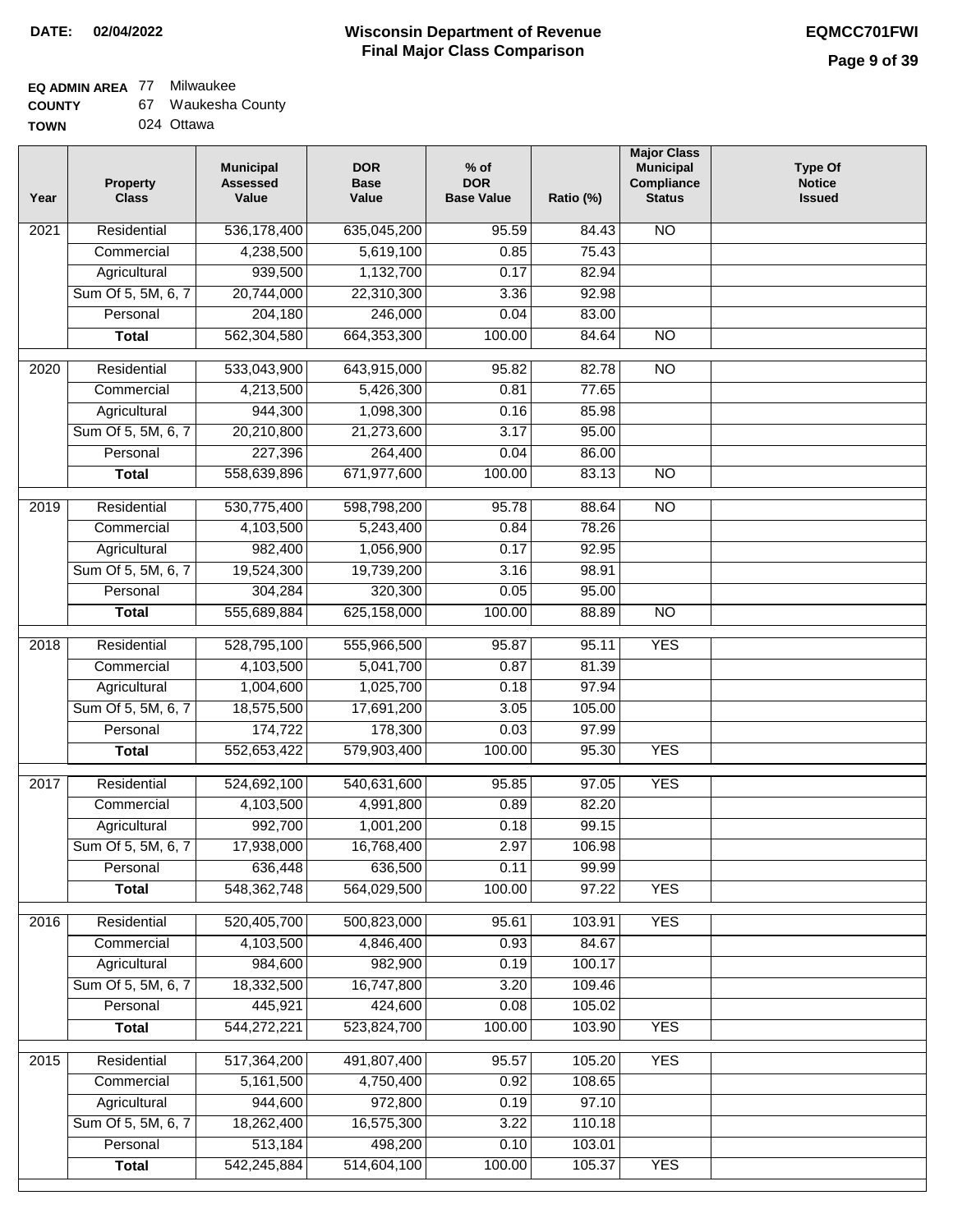## **EQ ADMIN AREA** 77 Milwaukee

| <b>COUNTY</b> |  | Waukesha County |
|---------------|--|-----------------|
|---------------|--|-----------------|

**TOWN** 030 Vernon

| Year             | <b>Property</b><br><b>Class</b> | <b>Municipal</b><br><b>Assessed</b><br>Value | <b>DOR</b><br><b>Base</b><br>Value | % of<br><b>DOR</b><br><b>Base Value</b> | Ratio (%) | <b>Major Class</b><br><b>Municipal</b><br>Compliance<br><b>Status</b> | <b>Type Of</b><br><b>Notice</b><br><b>Issued</b> |
|------------------|---------------------------------|----------------------------------------------|------------------------------------|-----------------------------------------|-----------|-----------------------------------------------------------------------|--------------------------------------------------|
| $\frac{1}{2020}$ | Residential                     | 967,288,900                                  | 999,617,400                        | 95.46                                   | 96.77     | <b>YES</b>                                                            |                                                  |
|                  | Commercial                      | 23,931,300                                   | 22,267,200                         | 2.13                                    | 107.47    |                                                                       |                                                  |
|                  | Agricultural                    | 1,502,900                                    | 1,502,000                          | 0.14                                    | 100.06    |                                                                       |                                                  |
|                  | Sum Of 5, 5M, 6, 7              | 18,900,300                                   | 22,173,200                         | 2.12                                    | 85.24     |                                                                       |                                                  |
|                  | Personal                        | 1,614,700                                    | 1,614,700                          | 0.15                                    | 100.00    |                                                                       |                                                  |
|                  | <b>Total</b>                    | 1,013,238,100                                | 1,047,174,500                      | 100.00                                  | 96.76     | <b>YES</b>                                                            |                                                  |
| 2019             | Residential                     | 806,721,900                                  | 956,710,400                        | 95.34                                   | 84.32     | $\overline{N}$                                                        |                                                  |
|                  | Commercial                      | 20,569,600                                   | 22,382,700                         | 2.23                                    | 91.90     |                                                                       |                                                  |
|                  | Agricultural                    | 1,439,200                                    | 1,440,000                          | 0.14                                    | 99.94     |                                                                       |                                                  |
|                  | Sum Of 5, 5M, 6, 7              | 15,923,900                                   | 21,751,800                         | 2.17                                    | 73.21     |                                                                       |                                                  |
|                  | Personal                        | 1,198,000                                    | 1,198,000                          | 0.12                                    | 100.00    |                                                                       |                                                  |
|                  | <b>Total</b>                    | 845,852,600                                  | 1,003,482,900                      | 100.00                                  | 84.29     | $\overline{NO}$                                                       |                                                  |
| 2018             | Residential                     | 802,717,800                                  | 924,788,300                        | 95.29                                   | 86.80     | $\overline{3}$                                                        |                                                  |
|                  | Commercial                      | 22,638,700                                   | 22,166,300                         | 2.28                                    | 102.13    |                                                                       |                                                  |
|                  | Agricultural                    | 1,404,600                                    | 1,404,400                          | 0.14                                    | 100.01    |                                                                       |                                                  |
|                  | Sum Of 5, 5M, 6, 7              | 15,703,700                                   | 21,279,400                         | 2.19                                    | 73.80     |                                                                       |                                                  |
|                  | Personal                        | 902,100                                      | 902,100                            | 0.09                                    | 100.00    |                                                                       |                                                  |
|                  | <b>Total</b>                    | 843,366,900                                  | 970,540,500                        | 100.00                                  | 86.90     | $\overline{NO}$                                                       |                                                  |
| 2017             | Residential                     | 795,718,300                                  | 866,049,800                        | 95.04                                   | 91.88     | <b>YES</b>                                                            |                                                  |
|                  | Commercial                      | 22,306,800                                   | 21,820,700                         | 2.39                                    | 102.23    |                                                                       |                                                  |
|                  | Agricultural                    | 1,363,300                                    | 1,363,600                          | 0.15                                    | 99.98     |                                                                       |                                                  |
|                  | Sum Of 5, 5M, 6, 7              | 15,771,100                                   | 20,306,100                         | 2.23                                    | 77.67     |                                                                       |                                                  |
|                  | Personal                        | 1,668,200                                    | 1,668,200                          | 0.18                                    | 100.00    |                                                                       |                                                  |
|                  | <b>Total</b>                    | 836, 827, 700                                | 911,208,400                        | 100.00                                  | 91.84     | <b>YES</b>                                                            |                                                  |
| 2016             | Residential                     | 789,795,800                                  | 804,855,300                        | 94.90                                   | 98.13     | <b>YES</b>                                                            |                                                  |
|                  | Commercial                      | 22,367,900                                   | 21,043,900                         | 2.48                                    | 106.29    |                                                                       |                                                  |
|                  | Agricultural                    | 1,344,400                                    | 1,344,400                          | 0.16                                    | 100.00    |                                                                       |                                                  |
|                  | Sum Of 5, 5M, 6, 7              | 15,715,900                                   | 19,534,800                         | 2.30                                    | 80.45     |                                                                       |                                                  |
|                  | Personal                        | 1,307,800                                    | 1,307,800                          | 0.15                                    | 100.00    |                                                                       |                                                  |
|                  | <b>Total</b>                    | 830,531,800                                  | 848,086,200                        | 100.00                                  | 97.93     | <b>YES</b>                                                            |                                                  |
| 2015             | Residential                     | 785,436,000                                  | 777,071,700                        | 94.58                                   | 101.08    | <b>YES</b>                                                            |                                                  |
|                  | Commercial                      | 22,789,400                                   | 21,670,200                         | 2.64                                    | 105.16    |                                                                       |                                                  |
|                  | Agricultural                    | 1,321,300                                    | 1,322,600                          | 0.16                                    | 99.90     |                                                                       |                                                  |
|                  | Sum Of 5, 5M, 6, 7              | 15,282,600                                   | 18,814,700                         | 2.29                                    | 81.23     |                                                                       |                                                  |
|                  | Personal                        | 2,718,000                                    | 2,718,000                          | 0.33                                    | 100.00    |                                                                       |                                                  |
|                  | <b>Total</b>                    | 827,547,300                                  | 821,597,200                        | 100.00                                  | 100.72    | <b>YES</b>                                                            |                                                  |
|                  |                                 |                                              |                                    |                                         |           |                                                                       |                                                  |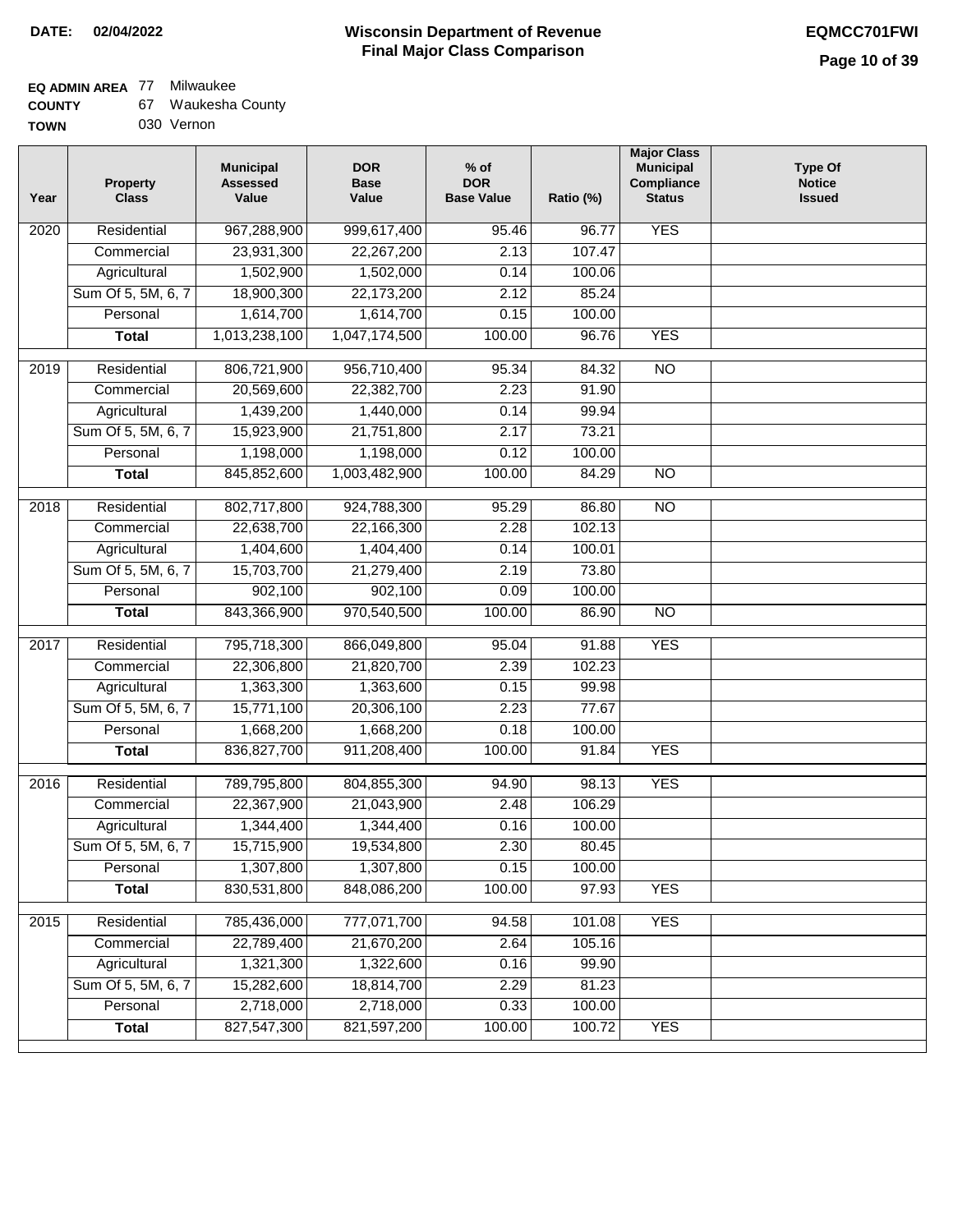**TOWN**

### **Wisconsin Department of Revenue Final Major Class Comparison DATE: 02/04/2022 EQMCC701FWI**

### **EQ ADMIN AREA** 77 Milwaukee

| <b>COUNTY</b> | Waukesha County |  |
|---------------|-----------------|--|
|---------------|-----------------|--|

| 032 Waukesha |
|--------------|
|              |

| Year | <b>Property</b><br><b>Class</b> | <b>Municipal</b><br><b>Assessed</b><br>Value | <b>DOR</b><br><b>Base</b><br>Value | $%$ of<br><b>DOR</b><br><b>Base Value</b> | Ratio (%) | <b>Major Class</b><br><b>Municipal</b><br>Compliance<br><b>Status</b> | <b>Type Of</b><br><b>Notice</b><br><b>Issued</b> |
|------|---------------------------------|----------------------------------------------|------------------------------------|-------------------------------------------|-----------|-----------------------------------------------------------------------|--------------------------------------------------|
| 2020 | Residential                     | 1,082,614,800                                | 1,098,805,900                      | 92.40                                     | 98.53     | <b>YES</b>                                                            |                                                  |
|      | Commercial                      | 64,529,300                                   | 68,042,600                         | 5.72                                      | 94.84     |                                                                       |                                                  |
|      | Agricultural                    | 633,500                                      | 622,000                            | 0.05                                      | 101.85    |                                                                       |                                                  |
|      | Sum Of 5, 5M, 6, 7              | 17,852,500                                   | 19,598,600                         | 1.65                                      | 91.09     |                                                                       |                                                  |
|      | Personal                        | 2,136,200                                    | 2,136,200                          | 0.18                                      | 100.00    |                                                                       |                                                  |
|      | <b>Total</b>                    | 1,167,766,300                                | 1,189,205,300                      | 100.00                                    | 98.20     | <b>YES</b>                                                            |                                                  |
| 2019 | Residential                     | 841,716,600                                  | 1,050,040,300                      | 91.92                                     | 80.16     | $\overline{NO}$                                                       |                                                  |
|      | Commercial                      | 55,972,400                                   | 70,373,000                         | 6.16                                      | 79.54     |                                                                       |                                                  |
|      | Agricultural                    | 569,900                                      | 593,800                            | 0.05                                      | 95.98     |                                                                       |                                                  |
|      | Sum Of 5, 5M, 6, 7              | 14,882,800                                   | 18,683,100                         | 1.64                                      | 79.66     |                                                                       |                                                  |
|      | Personal                        | 2,137,900                                    | 2,672,400                          | 0.23                                      | 80.00     |                                                                       |                                                  |
|      | <b>Total</b>                    | 915,279,600                                  | 1,142,362,600                      | 100.00                                    | 80.12     | $\overline{NO}$                                                       |                                                  |
| 2018 | Residential                     | 828,435,800                                  | 951,417,800                        | 91.66                                     | 87.07     | $\overline{10}$                                                       |                                                  |
|      | Commercial                      | 60,388,900                                   | 65,426,500                         | 6.30                                      | 92.30     |                                                                       |                                                  |
|      | Agricultural                    | 569,000                                      | 571,800                            | 0.06                                      | 99.51     |                                                                       |                                                  |
|      | Sum Of 5, 5M, 6, 7              | 15,932,000                                   | 17,544,000                         | 1.69                                      | 90.81     |                                                                       |                                                  |
|      | Personal                        | 2,637,100                                    | 2,996,700                          | 0.29                                      | 88.00     |                                                                       |                                                  |
|      | <b>Total</b>                    | 907,962,800                                  | 1,037,956,800                      | 100.00                                    | 87.48     | <b>NO</b>                                                             |                                                  |
|      |                                 |                                              |                                    |                                           |           |                                                                       |                                                  |
| 2017 | Residential                     | 822,836,700                                  | 935,898,600                        | 91.86                                     | 87.92     | $\overline{NO}$                                                       |                                                  |
|      | Commercial                      | 57,664,300                                   | 58,841,600                         | 5.78                                      | 98.00     |                                                                       |                                                  |
|      | Agricultural                    | 572,600                                      | 559,100                            | 0.05                                      | 102.41    |                                                                       |                                                  |
|      | Sum Of 5, 5M, 6, 7              | 15,964,100                                   | 17,582,700                         | 1.73                                      | 90.79     |                                                                       |                                                  |
|      | Personal                        | 5,504,700                                    | 5,983,300                          | 0.59                                      | 92.00     |                                                                       |                                                  |
|      | <b>Total</b>                    | 902,542,400                                  | 1,018,865,300                      | 100.00                                    | 88.58     | $\overline{10}$                                                       |                                                  |
| 2016 | Residential                     | 818,345,200                                  | 869,752,800                        | 91.74                                     | 94.09     | <b>YES</b>                                                            |                                                  |
|      | Commercial                      | 56,581,100                                   | 54,258,300                         | 5.72                                      | 104.28    |                                                                       |                                                  |
|      | Agricultural                    | 572,300                                      | 548,300                            | 0.06                                      | 104.38    |                                                                       |                                                  |
|      | Sum Of 5, 5M, 6, 7              | 16,005,300                                   | 16,966,200                         | 1.79                                      | 94.34     |                                                                       |                                                  |
|      | Personal                        | 6,215,000                                    | 6,542,100                          | 0.69                                      | 95.00     |                                                                       |                                                  |
|      | <b>Total</b>                    | 897,718,900                                  | 948,067,700                        | 100.00                                    | 94.69     | <b>YES</b>                                                            |                                                  |
| 2015 | Residential                     | 812,092,900                                  | 838,609,400                        | 91.61                                     | 96.84     | <b>YES</b>                                                            |                                                  |
|      | Commercial                      | 53,391,400                                   | 53,081,900                         | 5.80                                      | 100.58    | <b>YES</b>                                                            |                                                  |
|      | Agricultural                    | 581,800                                      | 549,400                            | 0.06                                      | 105.90    |                                                                       |                                                  |
|      | Sum Of 5, 5M, 6, 7              | 16,037,300                                   | 16,612,800                         | 1.81                                      | 96.54     |                                                                       |                                                  |
|      | Personal                        | 6,337,300                                    | 6,601,300                          | 0.72                                      | 96.00     |                                                                       |                                                  |
|      | <b>Total</b>                    | 888,440,700                                  | 915,454,800                        | 100.00                                    | 97.05     | <b>YES</b>                                                            |                                                  |
|      |                                 |                                              |                                    |                                           |           |                                                                       |                                                  |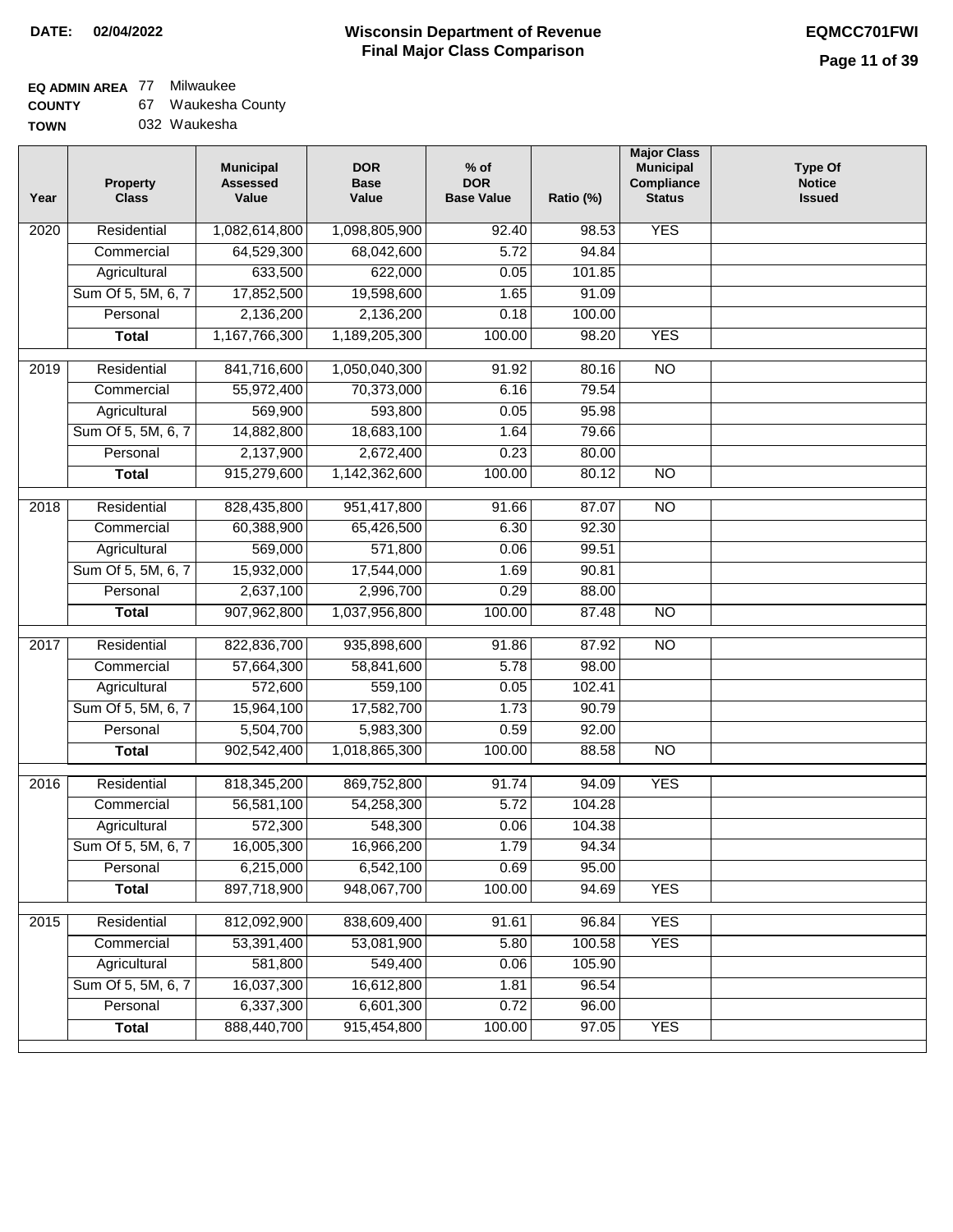# **EQ ADMIN AREA** 77 Milwaukee

| <b>COUNTY</b> | Waukesha County |
|---------------|-----------------|
|---------------|-----------------|

**VILLAGE** 106 Big Bend

| Year | <b>Property</b><br><b>Class</b> | <b>Municipal</b><br><b>Assessed</b><br>Value | <b>DOR</b><br><b>Base</b><br>Value | $%$ of<br><b>DOR</b><br><b>Base Value</b> | Ratio (%)        | <b>Major Class</b><br><b>Municipal</b><br>Compliance<br><b>Status</b> | <b>Type Of</b><br><b>Notice</b><br><b>Issued</b> |
|------|---------------------------------|----------------------------------------------|------------------------------------|-------------------------------------------|------------------|-----------------------------------------------------------------------|--------------------------------------------------|
| 2021 | Residential                     | 128,757,300                                  | 151,367,700                        | 72.56                                     | 85.06            | $\overline{NO}$                                                       |                                                  |
|      | Commercial                      | 46,080,100                                   | 51,766,400                         | 24.82                                     | 89.02            | $\overline{NO}$                                                       |                                                  |
|      | Agricultural                    | 210,200                                      | 233,400                            | 0.11                                      | 90.06            |                                                                       |                                                  |
|      | Sum Of 5, 5M, 6, 7              | 2,219,700                                    | 3,909,600                          | 1.87                                      | 56.78            |                                                                       |                                                  |
|      | Personal                        | 1,197,500                                    | 1,330,600                          | 0.64                                      | 90.00            |                                                                       |                                                  |
|      | <b>Total</b>                    | 178,464,800                                  | 208,607,700                        | 100.00                                    | 85.55            | $\overline{NO}$                                                       |                                                  |
| 2020 | Residential                     | 127,081,000                                  | 142,407,000                        | 72.63                                     | 89.24            | $\overline{NO}$                                                       |                                                  |
|      | Commercial                      | 45,502,800                                   | 49,630,500                         | 25.31                                     | 91.68            | <b>YES</b>                                                            |                                                  |
|      | Agricultural                    | 202,600                                      | 224,900                            | 0.11                                      | 90.08            |                                                                       |                                                  |
|      | Sum Of 5, 5M, 6, 7              | 2,219,700                                    | 2,431,200                          | 1.24                                      | 91.30            |                                                                       |                                                  |
|      | Personal                        | 1,245,700                                    | 1,384,100                          | 0.71                                      | 90.00            |                                                                       |                                                  |
|      | <b>Total</b>                    | 176,251,800                                  | 196,077,700                        | 100.00                                    | 89.89            | $\overline{NO}$                                                       |                                                  |
|      |                                 |                                              |                                    |                                           |                  |                                                                       |                                                  |
| 2019 | Residential                     | 123,243,900                                  | 131,576,000                        | 71.32<br>26.53                            | 93.67<br>92.42   | <b>YES</b><br><b>YES</b>                                              |                                                  |
|      | Commercial                      | 45,232,800                                   | 48,943,800                         |                                           |                  |                                                                       |                                                  |
|      | Agricultural                    | 203,600                                      | 216,500                            | 0.12                                      | 94.04            |                                                                       |                                                  |
|      | Sum Of 5, 5M, 6, 7              | 2,219,700                                    | 2,432,500                          | 1.32                                      | 91.25            |                                                                       |                                                  |
|      | Personal                        | 1,235,000                                    | 1,313,800                          | 0.71                                      | 94.00            |                                                                       |                                                  |
|      | <b>Total</b>                    | 172,135,000                                  | 184,482,600                        | 100.00                                    | 93.31            | <b>YES</b>                                                            |                                                  |
| 2018 | Residential                     | 117,624,200                                  | 121,927,200                        | 71.26                                     | 96.47            | <b>YES</b>                                                            |                                                  |
|      | Commercial                      | 42,482,400                                   | 45,115,600                         | 26.37                                     | 94.16            | <b>YES</b>                                                            |                                                  |
|      | Agricultural                    | 208,100                                      | 212,100                            | 0.12                                      | 98.11            |                                                                       |                                                  |
|      | Sum Of 5, 5M, 6, 7              | 2,225,100                                    | 2,436,400                          | 1.42                                      | 91.33            |                                                                       |                                                  |
|      | Personal                        | 1,385,400                                    | 1,413,700                          | 0.83                                      | 98.00            |                                                                       |                                                  |
|      | <b>Total</b>                    | 163,925,200                                  | 171,105,000                        | 100.00                                    | 95.80            | <b>YES</b>                                                            |                                                  |
| 2017 | Residential                     | 107,873,000                                  | 108,880,600                        | 68.27                                     | 99.07            | <b>YES</b>                                                            |                                                  |
|      | Commercial                      | 42,363,100                                   | 43,263,400                         | 27.13                                     | 97.92            | <b>YES</b>                                                            |                                                  |
|      | Agricultural                    | 203,400                                      | 207,200                            | 0.13                                      | 98.17            |                                                                       |                                                  |
|      | Sum Of 5, 5M, 6, 7              | 2,225,100                                    | 2,436,400                          | 1.53                                      | 91.33            |                                                                       |                                                  |
|      | Personal                        | 4,596,700                                    | 4,690,500                          | 2.94                                      | 98.00            |                                                                       |                                                  |
|      | <b>Total</b>                    | 157,261,300                                  | 159,478,100                        | 100.00                                    | 98.61            | <b>YES</b>                                                            |                                                  |
| 2016 | Residential                     | 99,771,100                                   | 96,668,600                         | 65.71                                     | 103.21           | <b>YES</b>                                                            |                                                  |
|      | Commercial                      | 43,346,200                                   | 42,890,100                         | 29.15                                     | 101.06           | <b>YES</b>                                                            |                                                  |
|      | Agricultural                    | 201,800                                      | 205,800                            | 0.14                                      | 98.06            |                                                                       |                                                  |
|      | Sum Of 5, 5M, 6, 7              | 2,224,200                                    | 2,374,900                          | 1.61                                      | 93.65            |                                                                       |                                                  |
|      | Personal                        | 4,881,200                                    | 4,980,800                          | 3.39                                      | 98.00            |                                                                       |                                                  |
|      | <b>Total</b>                    | 150,424,500                                  | 147,120,200                        | 100.00                                    | 102.25           | <b>YES</b>                                                            |                                                  |
|      |                                 |                                              |                                    |                                           |                  |                                                                       |                                                  |
| 2015 | Residential                     | 97,464,000                                   | 93,335,600                         | 64.59                                     | 104.42           | <b>YES</b>                                                            |                                                  |
|      | Commercial                      | 43,812,700                                   | 43,639,800                         | 30.20                                     | 100.40           | <b>YES</b>                                                            |                                                  |
|      | Agricultural                    | 202,700                                      | 202,200                            | 0.14                                      | 100.25           |                                                                       |                                                  |
|      | Sum Of 5, 5M, 6, 7              | 1,955,900                                    | 2,354,100                          | 1.63                                      | 83.08            |                                                                       |                                                  |
|      | Personal                        | 4,973,700<br>148,409,000                     | 4,973,700<br>144,505,400           | 3.44<br>100.00                            | 100.00<br>102.70 | <b>YES</b>                                                            |                                                  |
|      | <b>Total</b>                    |                                              |                                    |                                           |                  |                                                                       |                                                  |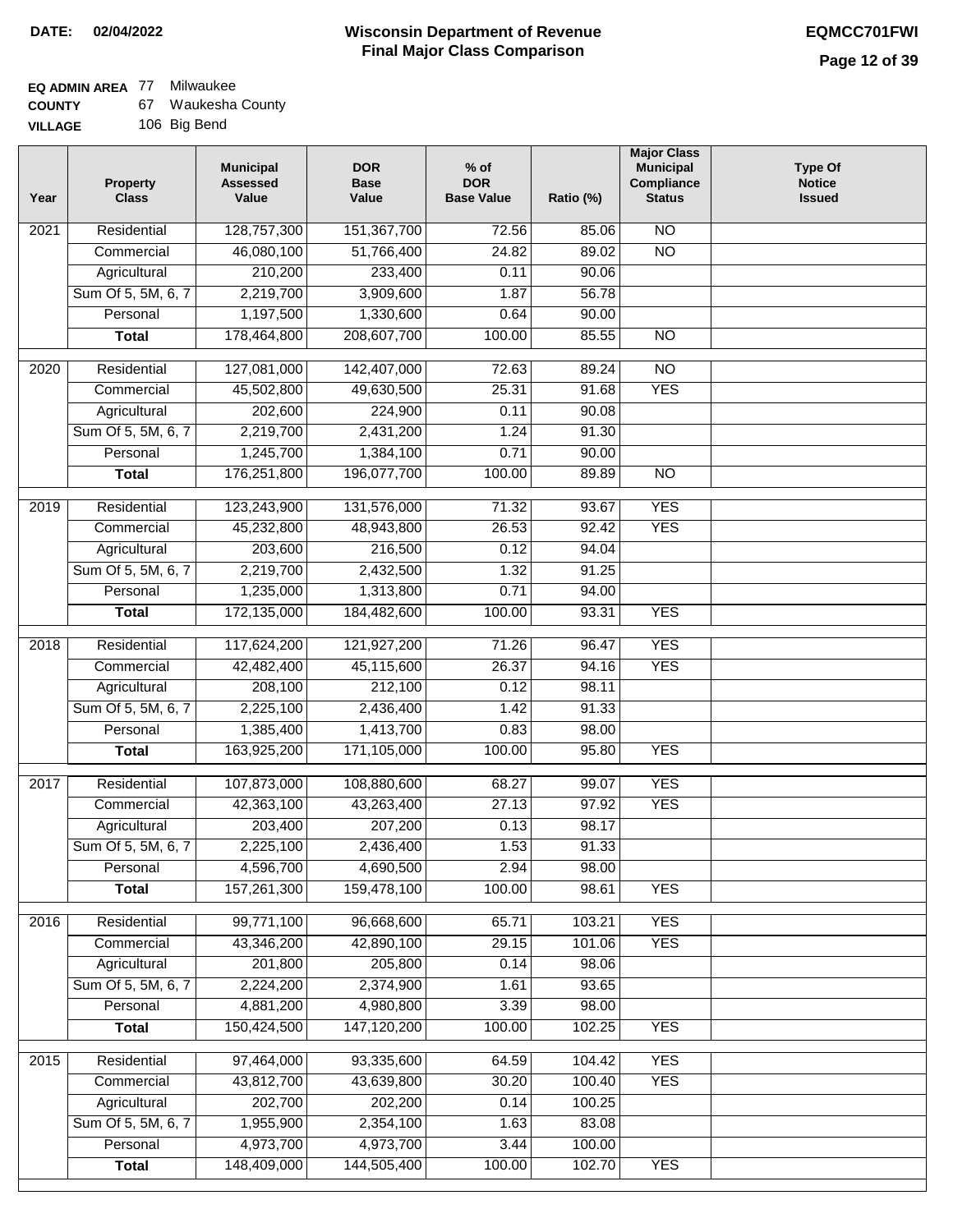### **EQ ADMIN AREA** 77 Milwaukee

| <b>COUNTY</b> | Waukesha County |
|---------------|-----------------|
|---------------|-----------------|

**VILLAGE** 107 Butler

| Year              | <b>Property</b><br><b>Class</b> | <b>Municipal</b><br><b>Assessed</b><br>Value | <b>DOR</b><br><b>Base</b><br>Value | % of<br><b>DOR</b><br><b>Base Value</b> | Ratio (%) | <b>Major Class</b><br><b>Municipal</b><br>Compliance<br><b>Status</b> | <b>Type Of</b><br><b>Notice</b><br><b>Issued</b> |
|-------------------|---------------------------------|----------------------------------------------|------------------------------------|-----------------------------------------|-----------|-----------------------------------------------------------------------|--------------------------------------------------|
| 2021              | Residential                     | 93,301,800                                   | 105,543,000                        | 45.74                                   | 88.40     | N <sub>O</sub>                                                        |                                                  |
|                   | Commercial                      | 112,875,600                                  | 116,396,300                        | 50.44                                   | 96.98     | <b>YES</b>                                                            |                                                  |
|                   | Agricultural                    | 0                                            | 0                                  | 0.00                                    | 0.00      |                                                                       |                                                  |
|                   | Sum Of 5, 5M, 6, 7              | $\Omega$                                     | $\Omega$                           | 0.00                                    | 0.00      |                                                                       |                                                  |
|                   | Personal                        | 8,824,080                                    | 8,824,100                          | 3.82                                    | 100.00    |                                                                       |                                                  |
|                   | <b>Total</b>                    | 215,001,480                                  | 230,763,400                        | 100.00                                  | 93.17     | $\overline{NO}$                                                       |                                                  |
| $\overline{2020}$ | Residential                     | 93,225,900                                   | 102,395,300                        | 47.57                                   | 91.05     | <b>YES</b>                                                            |                                                  |
|                   | Commercial                      | 111,579,100                                  | 105,357,600                        | 48.95                                   | 105.91    | <b>YES</b>                                                            |                                                  |
|                   | Agricultural                    | 0                                            | 0                                  | 0.00                                    | 0.00      |                                                                       |                                                  |
|                   | Sum Of 5, 5M, 6, 7              | 0                                            | $\Omega$                           | 0.00                                    | 0.00      |                                                                       |                                                  |
|                   | Personal                        | 7,483,410                                    | 7,483,400                          | 3.48                                    | 100.00    |                                                                       |                                                  |
|                   | <b>Total</b>                    | 212,288,410                                  | 215,236,300                        | 100.00                                  | 98.63     | <b>YES</b>                                                            |                                                  |
|                   |                                 |                                              |                                    |                                         |           |                                                                       |                                                  |
| $\frac{1}{2019}$  | Residential                     | 92,928,600                                   | 99,124,200                         | 47.56                                   | 93.75     | <b>YES</b>                                                            |                                                  |
|                   | Commercial                      | 111,010,600                                  | 102,750,500                        | 49.30                                   | 108.04    | <b>YES</b>                                                            |                                                  |
|                   | Agricultural                    | 0                                            | 0                                  | 0.00                                    | 0.00      |                                                                       |                                                  |
|                   | Sum Of 5, 5M, 6, 7              | 0                                            | $\Omega$                           | 0.00                                    | 0.00      |                                                                       |                                                  |
|                   | Personal                        | 6,523,600                                    | 6,523,600                          | 3.13                                    | 100.00    |                                                                       |                                                  |
|                   | <b>Total</b>                    | 210,462,800                                  | 208,398,300                        | 100.00                                  | 100.99    | <b>YES</b>                                                            |                                                  |
| 2018              | Residential                     | 92,870,300                                   | 101,068,900                        | 46.60                                   | 91.89     | <b>YES</b>                                                            |                                                  |
|                   | Commercial                      | 110,745,900                                  | 108,970,900                        | 50.24                                   | 101.63    | <b>YES</b>                                                            |                                                  |
|                   | Agricultural                    | 0                                            | 0                                  | 0.00                                    | 0.00      |                                                                       |                                                  |
|                   | Sum Of 5, 5M, 6, 7              | $\mathbf 0$                                  | $\mathbf 0$                        | 0.00                                    | 0.00      |                                                                       |                                                  |
|                   | Personal                        | 6,866,790                                    | 6,866,800                          | 3.17                                    | 100.00    |                                                                       |                                                  |
|                   | <b>Total</b>                    | 210,482,990                                  | 216,906,600                        | 100.00                                  | 97.04     | <b>YES</b>                                                            |                                                  |
|                   |                                 |                                              |                                    |                                         |           |                                                                       |                                                  |
| 2017              | Residential                     | 92,858,300                                   | 95,336,700                         | 44.81                                   | 97.40     | <b>YES</b>                                                            |                                                  |
|                   | Commercial                      | 108,441,400                                  | 106,326,800                        | 49.98                                   | 101.99    | <b>YES</b>                                                            |                                                  |
|                   | Agricultural                    | 0                                            | 0                                  | 0.00                                    | 0.00      |                                                                       |                                                  |
|                   | Sum Of 5, 5M, 6, 7              | 0                                            | 0                                  | 0.00                                    | 0.00      |                                                                       |                                                  |
|                   | Personal                        | 11,073,410                                   | 11,073,400                         | 5.21                                    | 100.00    |                                                                       |                                                  |
|                   | <b>Total</b>                    | 212,373,110                                  | 212,736,900                        | 100.00                                  | 99.83     | <b>YES</b>                                                            |                                                  |
| 2016              | Residential                     | 92,763,700                                   | 93,345,300                         | 44.27                                   | 99.38     | <b>YES</b>                                                            |                                                  |
|                   | Commercial                      | 107,509,200                                  | 107,453,700                        | 50.96                                   | 100.05    | <b>YES</b>                                                            |                                                  |
|                   | Agricultural                    | 0                                            | 0                                  | 0.00                                    | 0.00      |                                                                       |                                                  |
|                   | Sum Of 5, 5M, 6, 7              | $\Omega$                                     | $\Omega$                           | 0.00                                    | 0.00      |                                                                       |                                                  |
|                   | Personal                        | 10,070,380                                   | 10,070,400                         | 4.78                                    | 100.00    |                                                                       |                                                  |
|                   | <b>Total</b>                    | 210,343,280                                  | 210,869,400                        | 100.00                                  | 99.75     | <b>YES</b>                                                            |                                                  |
| 2015              | Residential                     | 92,358,100                                   | 95,814,100                         | 45.73                                   | 96.39     | <b>YES</b>                                                            |                                                  |
|                   | Commercial                      | 104,044,200                                  | 104,710,800                        | 49.98                                   | 99.36     | <b>YES</b>                                                            |                                                  |
|                   | Agricultural                    | 0                                            | 0                                  | 0.00                                    | 0.00      |                                                                       |                                                  |
|                   | Sum Of 5, 5M, 6, 7              | 0                                            | 0                                  | 0.00                                    | 0.00      |                                                                       |                                                  |
|                   | Personal                        | 8,997,180                                    | 8,997,200                          | 4.29                                    | 100.00    |                                                                       |                                                  |
|                   | <b>Total</b>                    | 205,399,480                                  | 209,522,100                        | 100.00                                  | 98.03     | <b>YES</b>                                                            |                                                  |
|                   |                                 |                                              |                                    |                                         |           |                                                                       |                                                  |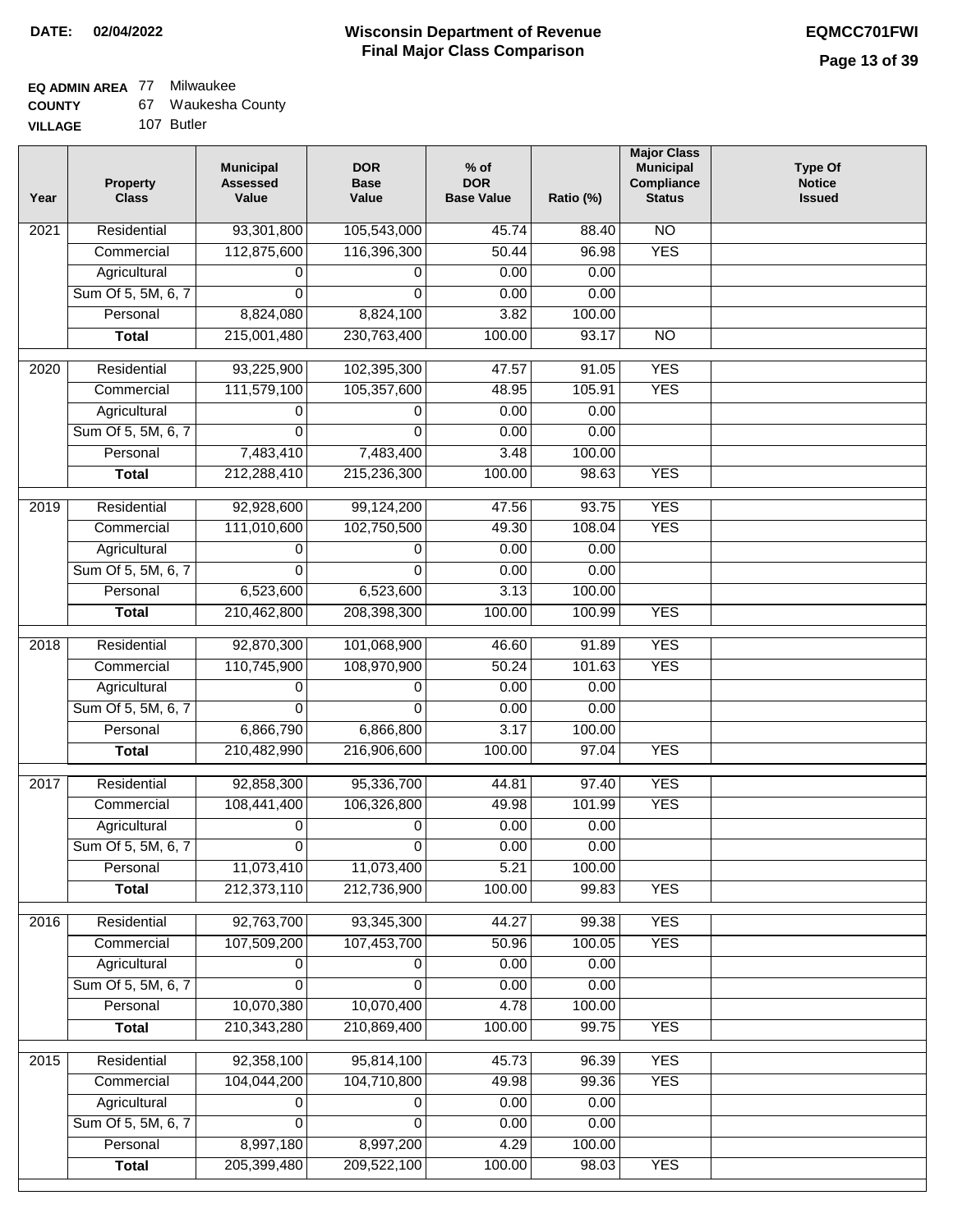## **EQ ADMIN AREA** 77 Milwaukee

| <b>COUNTY</b> | Waukesha County |
|---------------|-----------------|
|---------------|-----------------|

| Year             | <b>Property</b><br><b>Class</b>    | <b>Municipal</b><br><b>Assessed</b><br>Value | <b>DOR</b><br><b>Base</b><br>Value | $%$ of<br><b>DOR</b><br><b>Base Value</b> | Ratio (%)        | <b>Major Class</b><br><b>Municipal</b><br>Compliance<br><b>Status</b> | <b>Type Of</b><br><b>Notice</b><br><b>Issued</b> |
|------------------|------------------------------------|----------------------------------------------|------------------------------------|-------------------------------------------|------------------|-----------------------------------------------------------------------|--------------------------------------------------|
| 2021             | Residential                        | 539,829,200                                  | 553,670,500                        | 98.74                                     | 97.50            | <b>YES</b>                                                            |                                                  |
|                  | Commercial                         | 4,598,100                                    | 5,049,400                          | 0.90                                      | 91.06            |                                                                       |                                                  |
|                  | Agricultural                       | 116,000                                      | 108,700                            | 0.02                                      | 106.72           |                                                                       |                                                  |
|                  | Sum Of 5, 5M, 6, 7                 | 1,381,900                                    | 1,333,800                          | 0.24                                      | 103.61           |                                                                       |                                                  |
|                  | Personal                           | 553,000                                      | 553,000                            | 0.10                                      | 100.00           |                                                                       |                                                  |
|                  | <b>Total</b>                       | 546,478,200                                  | 560,715,400                        | 100.00                                    | 97.46            | <b>YES</b>                                                            |                                                  |
| 2020             | Residential                        | 514,581,400                                  | 519,804,300                        | 98.80                                     | 99.00            | <b>YES</b>                                                            |                                                  |
|                  | Commercial                         | 5,049,400                                    | 4,869,700                          | 0.93                                      | 103.69           |                                                                       |                                                  |
|                  | Agricultural                       | 111,800                                      | 104,500                            | 0.02                                      | 106.99           |                                                                       |                                                  |
|                  | Sum Of 5, 5M, 6, 7                 | 1,298,900                                    | 1,221,900                          | 0.23                                      | 106.30           |                                                                       |                                                  |
|                  | Personal                           | 143,600                                      | 143,600                            | 0.03                                      | 100.00           |                                                                       |                                                  |
|                  | <b>Total</b>                       | 521, 185, 100                                | 526,144,000                        | 100.00                                    | 99.06            | <b>YES</b>                                                            |                                                  |
| $\frac{1}{2019}$ | Residential                        | 489,109,600                                  | 488,283,500                        | 98.74                                     | 100.17           | <b>YES</b>                                                            |                                                  |
|                  | Commercial                         | 4,869,700                                    | 4,797,400                          | 0.97                                      | 101.51           |                                                                       |                                                  |
|                  | Agricultural                       | 107,200                                      | 100,300                            | 0.02                                      | 106.88           |                                                                       |                                                  |
|                  | Sum Of 5, 5M, 6, 7                 | 1,131,800                                    | 1,144,200                          | 0.23                                      | 98.92            |                                                                       |                                                  |
|                  | Personal                           | 211,000                                      | 211,000                            | 0.04                                      | 100.00           |                                                                       |                                                  |
|                  | <b>Total</b>                       | 495,429,300                                  | 494,536,400                        | 100.00                                    | 100.18           | <b>YES</b>                                                            |                                                  |
|                  |                                    |                                              |                                    |                                           |                  |                                                                       |                                                  |
| 2018             | Residential                        | 478,186,600                                  | 467,790,400                        | 98.71                                     | 102.22           | <b>YES</b>                                                            |                                                  |
|                  | Commercial                         | 4,797,400<br>106,500                         | 4,757,100<br>99,300                | 1.00<br>0.02                              | 100.85<br>107.25 |                                                                       |                                                  |
|                  | Agricultural<br>Sum Of 5, 5M, 6, 7 | 1,055,500                                    | 1,030,400                          | 0.22                                      | 102.44           |                                                                       |                                                  |
|                  | Personal                           | 232,100                                      | 232,100                            | 0.05                                      | 100.00           |                                                                       |                                                  |
|                  | <b>Total</b>                       | 484,378,100                                  | 473,909,300                        | 100.00                                    | 102.21           | <b>YES</b>                                                            |                                                  |
|                  |                                    |                                              |                                    |                                           |                  |                                                                       |                                                  |
| 2017             | Residential                        | 464,549,700                                  | 461,650,100                        | 98.67                                     | 100.63           | <b>YES</b>                                                            |                                                  |
|                  | Commercial                         | 4,757,100                                    | 4,624,800                          | 0.99                                      | 102.86           |                                                                       |                                                  |
|                  | Agricultural                       | 112,000                                      | 98,800                             | 0.02                                      | 113.36           |                                                                       |                                                  |
|                  | Sum Of 5, 5M, 6, 7                 | 933,400                                      | 1,017,400                          | 0.22                                      | 91.74            |                                                                       |                                                  |
|                  | Personal                           | 480,500                                      | 480,500                            | 0.10                                      | 100.00           |                                                                       |                                                  |
|                  | <b>Total</b>                       | 470,832,700                                  | 467,871,600                        | 100.00                                    | 100.63           | <b>YES</b>                                                            |                                                  |
| 2016             | Residential                        | 453,275,300                                  | 457,514,500                        | 98.65                                     | 99.07            | <b>YES</b>                                                            |                                                  |
|                  | Commercial                         | 4,624,800                                    | 4,625,800                          | 1.00                                      | 99.98            |                                                                       |                                                  |
|                  | Agricultural                       | 110,700                                      | 97,500                             | 0.02                                      | 113.54           |                                                                       |                                                  |
|                  | Sum Of 5, 5M, 6, 7                 | 939,000                                      | 1,009,400                          | 0.22                                      | 93.03            |                                                                       |                                                  |
|                  | Personal                           | 514,900                                      | 520,100                            | 0.11                                      | 99.00            |                                                                       |                                                  |
|                  | <b>Total</b>                       | 459,464,700                                  | 463,767,300                        | 100.00                                    | 99.07            | <b>YES</b>                                                            |                                                  |
| 2015             | Residential                        | 434,973,300                                  | 436,812,600                        | 98.59                                     | 99.58            | <b>YES</b>                                                            |                                                  |
|                  | Commercial                         | 4,525,700                                    | 4,525,700                          | 1.02                                      | 100.00           |                                                                       |                                                  |
|                  | Agricultural                       | 142,900                                      | 101,200                            | 0.02                                      | 141.21           |                                                                       |                                                  |
|                  | Sum Of 5, 5M, 6, 7                 | 929,600                                      | 1,011,700                          | 0.23                                      | 91.88            |                                                                       |                                                  |
|                  | Personal                           | 624,600                                      | 624,600                            | 0.14                                      | 100.00           |                                                                       |                                                  |
|                  | <b>Total</b>                       | 441,196,100                                  | 443,075,800                        | 100.00                                    | 99.58            | <b>YES</b>                                                            |                                                  |
|                  |                                    |                                              |                                    |                                           |                  |                                                                       |                                                  |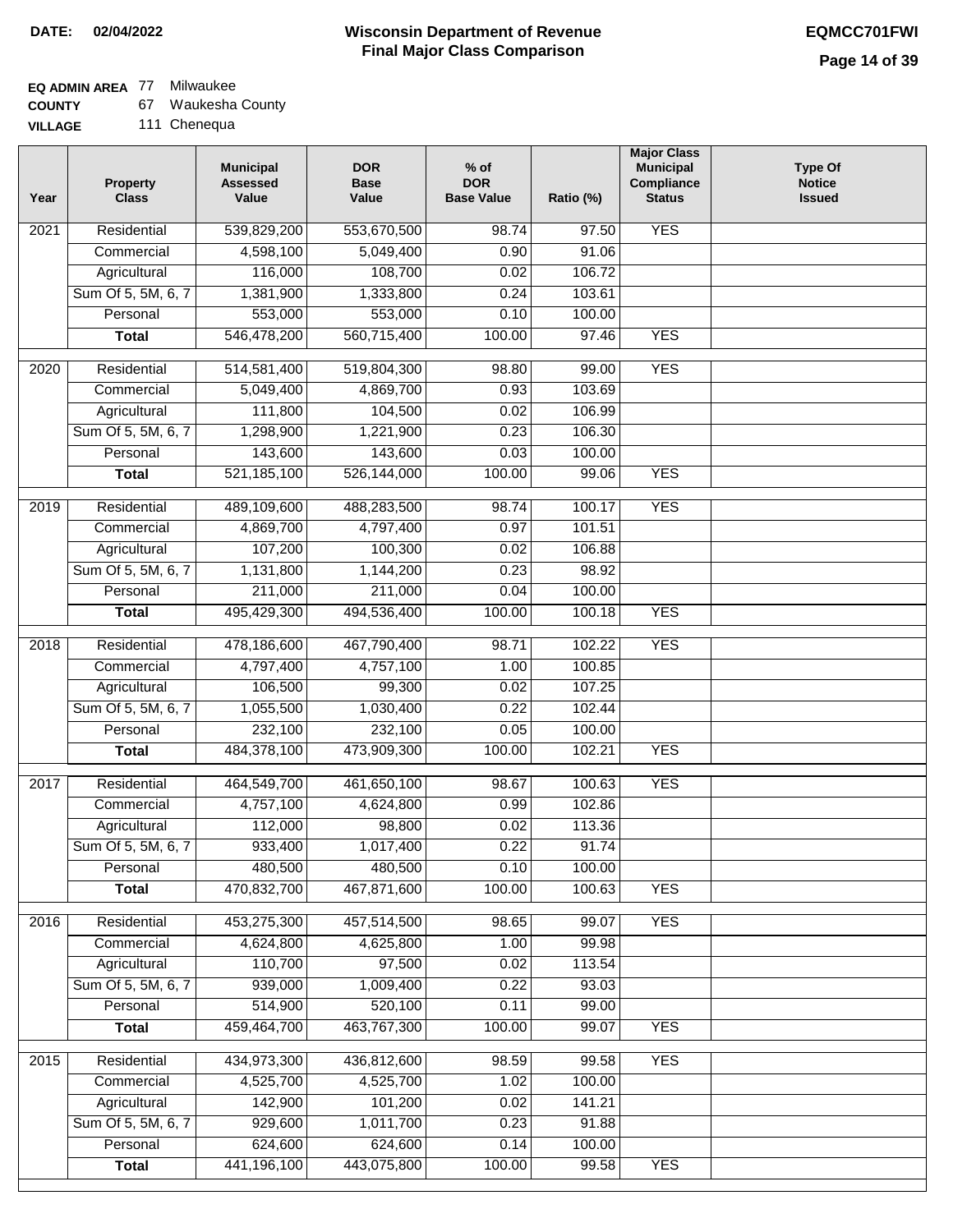## **EQ ADMIN AREA** 77 Milwaukee

| <b>COUNTY</b> |  | Waukesha County |
|---------------|--|-----------------|
|---------------|--|-----------------|

**VILLAGE** 116 Dousman

| Year              | <b>Property</b><br><b>Class</b> | <b>Municipal</b><br><b>Assessed</b><br>Value | <b>DOR</b><br><b>Base</b><br>Value | $%$ of<br><b>DOR</b><br><b>Base Value</b> | Ratio (%) | <b>Major Class</b><br><b>Municipal</b><br>Compliance<br><b>Status</b> | <b>Type Of</b><br><b>Notice</b><br><b>Issued</b> |
|-------------------|---------------------------------|----------------------------------------------|------------------------------------|-------------------------------------------|-----------|-----------------------------------------------------------------------|--------------------------------------------------|
| $\overline{202}1$ | Residential                     | 212,164,000                                  | 216,279,700                        | 92.66                                     | 98.10     | <b>YES</b>                                                            |                                                  |
|                   | Commercial                      | 17,314,000                                   | 15,437,700                         | 6.61                                      | 112.15    |                                                                       |                                                  |
|                   | Agricultural                    | 152,900                                      | 152,700                            | 0.07                                      | 100.13    |                                                                       |                                                  |
|                   | Sum Of 5, 5M, 6, 7              | 865,000                                      | 916,900                            | 0.39                                      | 94.34     |                                                                       |                                                  |
|                   | Personal                        | 623,024                                      | 623,000                            | 0.27                                      | 100.00    |                                                                       |                                                  |
|                   | <b>Total</b>                    | 231,118,924                                  | 233,410,000                        | 100.00                                    | 99.02     | <b>YES</b>                                                            |                                                  |
| $\overline{2020}$ | Residential                     | 210,403,000                                  | 212,357,100                        | 92.97                                     | 99.08     | <b>YES</b>                                                            |                                                  |
|                   | Commercial                      | 16,821,000                                   | 14,509,200                         | 6.35                                      | 115.93    |                                                                       |                                                  |
|                   | Agricultural                    | 147,800                                      | 148,100                            | 0.06                                      | 99.80     |                                                                       |                                                  |
|                   | Sum Of 5, 5M, 6, 7              | 766,000                                      | 834,500                            | 0.37                                      | 91.79     |                                                                       |                                                  |
|                   | Personal                        | 566,012                                      | 566,100                            | 0.25                                      | 99.98     |                                                                       |                                                  |
|                   | <b>Total</b>                    | 228,703,812                                  | 228,415,000                        | 100.00                                    | 100.13    | <b>YES</b>                                                            |                                                  |
|                   |                                 |                                              |                                    |                                           |           |                                                                       |                                                  |
| 2019              | Residential                     | 169,580,000                                  | 199,690,800                        | 92.89                                     | 84.92     | $\overline{NO}$                                                       |                                                  |
|                   | Commercial                      | 13,435,000                                   | 14,073,800                         | 6.55                                      | 95.46     |                                                                       |                                                  |
|                   | Agricultural                    | 97,600                                       | 128,200                            | 0.06                                      | 76.13     |                                                                       |                                                  |
|                   | Sum Of 5, 5M, 6, 7              | 365,000                                      | 488,400                            | 0.23                                      | 74.73     |                                                                       |                                                  |
|                   | Personal                        | 537,602                                      | 584,300                            | 0.27                                      | 92.01     |                                                                       |                                                  |
|                   | <b>Total</b>                    | 184,015,202                                  | 214,965,500                        | 100.00                                    | 85.60     | $\overline{NO}$                                                       |                                                  |
| 2018              | Residential                     | 166,697,000                                  | 181,940,000                        | 92.62                                     | 91.62     | <b>YES</b>                                                            |                                                  |
|                   | Commercial                      | 13,425,000                                   | 13,522,900                         | 6.88                                      | 99.28     |                                                                       |                                                  |
|                   | Agricultural                    | 124,900                                      | 124,500                            | 0.06                                      | 100.32    |                                                                       |                                                  |
|                   | Sum Of 5, 5M, 6, 7              | 365,000                                      | 482,700                            | 0.25                                      | 75.62     |                                                                       |                                                  |
|                   | Personal                        | 350,345                                      | 376,700                            | 0.19                                      | 93.00     |                                                                       |                                                  |
|                   | <b>Total</b>                    | 180,962,245                                  | 196,446,800                        | 100.00                                    | 92.12     | <b>YES</b>                                                            |                                                  |
| 2017              | Residential                     | 164,889,000                                  | 173,058,500                        | 91.68                                     | 95.28     | <b>YES</b>                                                            |                                                  |
|                   | Commercial                      | 13,460,000                                   | 13,389,000                         | 7.09                                      | 100.53    |                                                                       |                                                  |
|                   | Agricultural                    | 108,600                                      | 108,800                            | 0.06                                      | 99.82     |                                                                       |                                                  |
|                   | Sum Of 5, 5M, 6, 7              | 350,000                                      | 430,000                            | 0.23                                      | 81.40     |                                                                       |                                                  |
|                   | Personal                        | 1,640,424                                    | 1,783,000                          | 0.94                                      | 92.00     |                                                                       |                                                  |
|                   | <b>Total</b>                    | 180,448,024                                  | 188,769,300                        | 100.00                                    | 95.59     | <b>YES</b>                                                            |                                                  |
| 2016              | Residential                     | 164, 152, 000                                | 163,932,500                        | 91.56                                     | 100.13    | <b>YES</b>                                                            |                                                  |
|                   | Commercial                      | 13,577,000                                   | 13,083,800                         | 7.31                                      | 103.77    |                                                                       |                                                  |
|                   | Agricultural                    | 107,100                                      | 107,000                            | 0.06                                      | 100.09    |                                                                       |                                                  |
|                   | Sum Of 5, 5M, 6, 7              | 350,000                                      | 430,000                            | 0.24                                      | 81.40     |                                                                       |                                                  |
|                   | Personal                        | 1,488,172                                    | 1,488,200                          | 0.83                                      | 100.00    |                                                                       |                                                  |
|                   | <b>Total</b>                    | 179,674,272                                  | 179,041,500                        | 100.00                                    | 100.35    | <b>YES</b>                                                            |                                                  |
|                   |                                 |                                              |                                    |                                           |           |                                                                       |                                                  |
| 2015              | Residential                     | 162,610,000                                  | 162,226,500                        | 91.58                                     | 100.24    | <b>YES</b>                                                            |                                                  |
|                   | Commercial                      | 13,787,000                                   | 13,018,700                         | 7.35                                      | 105.90    | <b>YES</b>                                                            |                                                  |
|                   | Agricultural                    | 105,900                                      | 105,900                            | 0.06                                      | 100.00    |                                                                       |                                                  |
|                   | Sum Of 5, 5M, 6, 7              | 350,000                                      | 430,000                            | 0.24                                      | 81.40     |                                                                       |                                                  |
|                   | Personal                        | 1,357,605                                    | 1,357,600                          | 0.77                                      | 100.00    |                                                                       |                                                  |
|                   | <b>Total</b>                    | 178,210,505                                  | 177, 138, 700                      | 100.00                                    | 100.61    | <b>YES</b>                                                            |                                                  |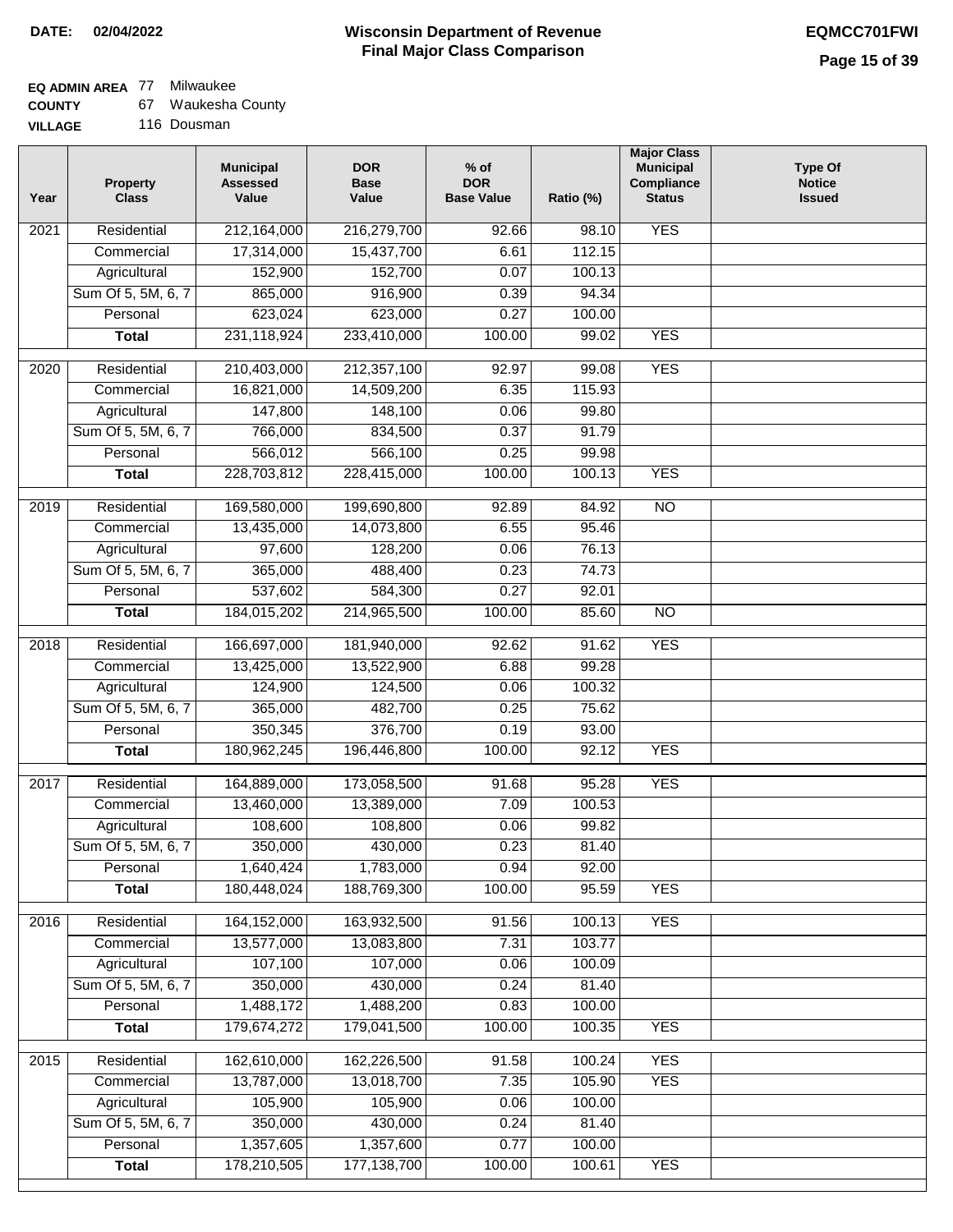# **EQ ADMIN AREA** 77 Milwaukee

| <b>COUNTY</b> | Waukesha County |
|---------------|-----------------|
|---------------|-----------------|

**VILLAGE** 121 Eagle

| Year              | <b>Property</b><br><b>Class</b> | <b>Municipal</b><br><b>Assessed</b><br>Value | <b>DOR</b><br>Base<br>Value | $%$ of<br><b>DOR</b><br><b>Base Value</b> | Ratio (%) | <b>Major Class</b><br><b>Municipal</b><br>Compliance<br><b>Status</b> | <b>Type Of</b><br><b>Notice</b><br><b>Issued</b> |
|-------------------|---------------------------------|----------------------------------------------|-----------------------------|-------------------------------------------|-----------|-----------------------------------------------------------------------|--------------------------------------------------|
| $\overline{202}1$ | Residential                     | 186,927,900                                  | 211,987,800                 | 94.77                                     | 88.18     | N <sub>O</sub>                                                        |                                                  |
|                   | Commercial                      | 10,820,700                                   | 10,795,200                  | 4.83                                      | 100.24    |                                                                       |                                                  |
|                   | Agricultural                    | 20,200                                       | 21,300                      | 0.01                                      | 94.84     |                                                                       |                                                  |
|                   | Sum Of 5, 5M, 6, 7              | 598,700                                      | 489,900                     | 0.22                                      | 122.21    |                                                                       |                                                  |
|                   | Personal                        | 367,100                                      | 386,400                     | 0.17                                      | 95.01     |                                                                       |                                                  |
|                   | <b>Total</b>                    | 198,734,600                                  | 223,680,600                 | 100.00                                    | 88.85     | $\overline{NO}$                                                       |                                                  |
| $\overline{2020}$ | Residential                     | 182,398,900                                  | 193,663,500                 | 94.64                                     | 94.18     | <b>YES</b>                                                            |                                                  |
|                   | Commercial                      | 10,438,300                                   | 10,090,000                  | 4.93                                      | 103.45    |                                                                       |                                                  |
|                   | Agricultural                    | 17,500                                       | 17,600                      | 0.01                                      | 99.43     |                                                                       |                                                  |
|                   | Sum Of 5, 5M, 6, 7              | 587,300                                      | 459,700                     | 0.22                                      | 127.76    |                                                                       |                                                  |
|                   | Personal                        | 390,100                                      | 390,200                     | 0.19                                      | 99.97     |                                                                       |                                                  |
|                   | <b>Total</b>                    | 193,832,100                                  | 204,621,000                 | 100.00                                    | 94.73     | <b>YES</b>                                                            |                                                  |
| 2019              | Residential                     | 146,303,000                                  | 175,281,400                 | 94.21                                     | 83.47     | $\overline{10}$                                                       |                                                  |
|                   | Commercial                      | 9,149,800                                    | 9,892,100                   | 5.32                                      | 92.50     |                                                                       |                                                  |
|                   | Agricultural                    | 16,700                                       | 16,800                      | 0.01                                      | 99.40     |                                                                       |                                                  |
|                   | Sum Of 5, 5M, 6, 7              | 588,300                                      | 467,800                     | 0.25                                      | 125.76    |                                                                       |                                                  |
|                   | Personal                        | 393,550                                      | 393,600                     | 0.21                                      | 99.99     |                                                                       |                                                  |
|                   | <b>Total</b>                    | 156,451,350                                  | 186,051,700                 | 100.00                                    | 84.09     | $\overline{NO}$                                                       |                                                  |
|                   |                                 |                                              |                             |                                           |           |                                                                       |                                                  |
| 2018              | Residential                     | 141,355,900                                  | 160,023,200                 | 94.19                                     | 88.33     | $\overline{10}$                                                       |                                                  |
|                   | Commercial                      | 8,530,100                                    | 8,915,800                   | 5.25                                      | 95.67     |                                                                       |                                                  |
|                   | Agricultural                    | 16,300                                       | 16,400                      | 0.01                                      | 99.39     |                                                                       |                                                  |
|                   | Sum Of 5, 5M, 6, 7              | 694,900                                      | 493,500                     | 0.29                                      | 140.81    |                                                                       |                                                  |
|                   | Personal                        | 443,200                                      | 443,300                     | 0.26                                      | 99.98     |                                                                       |                                                  |
|                   | <b>Total</b>                    | 151,040,400                                  | 169,892,200                 | 100.00                                    | 88.90     | <b>NO</b>                                                             |                                                  |
| 2017              | Residential                     | 137,933,500                                  | 148,369,100                 | 93.75                                     | 92.97     | <b>YES</b>                                                            |                                                  |
|                   | Commercial                      | 8,419,500                                    | 8,819,900                   | 5.57                                      | 95.46     |                                                                       |                                                  |
|                   | Agricultural                    | 16,000                                       | 16,000                      | 0.01                                      | 100.00    |                                                                       |                                                  |
|                   | Sum Of 5, 5M, 6, 7              | 764,700                                      | 505,600                     | 0.32                                      | 151.25    |                                                                       |                                                  |
|                   | Personal                        | 548,250                                      | 548,300                     | 0.35                                      | 99.99     |                                                                       |                                                  |
|                   | <b>Total</b>                    | 147,681,950                                  | 158,258,900                 | 100.00                                    | 93.32     | <b>YES</b>                                                            |                                                  |
| 2016              | Residential                     | 135,160,700                                  | 139,964,700                 | 93.73                                     | 96.57     | <b>YES</b>                                                            |                                                  |
|                   | Commercial                      | 8,229,400                                    | 8,386,400                   | 5.62                                      | 98.13     |                                                                       |                                                  |
|                   | Agricultural                    | 15,700                                       | 15,700                      | 0.01                                      | 100.00    |                                                                       |                                                  |
|                   | Sum Of 5, 5M, 6, 7              | 764,700                                      | 505,600                     | 0.34                                      | 151.25    |                                                                       |                                                  |
|                   | Personal                        | 460,150                                      | 460,300                     | 0.31                                      | 99.97     |                                                                       |                                                  |
|                   | <b>Total</b>                    | 144,630,650                                  | 149,332,700                 | 100.00                                    | 96.85     | <b>YES</b>                                                            |                                                  |
| 2015              | Residential                     | 132,107,500                                  | 134,440,200                 | 93.39                                     | 98.26     | <b>YES</b>                                                            |                                                  |
|                   | Commercial                      | 8,176,800                                    | 8,175,900                   | 5.68                                      | 100.01    | <b>YES</b>                                                            |                                                  |
|                   | Agricultural                    | 15,500                                       | 15,600                      | 0.01                                      | 99.36     |                                                                       |                                                  |
|                   | Sum Of 5, 5M, 6, 7              | 764,700                                      | 505,600                     | 0.35                                      | 151.25    |                                                                       |                                                  |
|                   | Personal                        | 824,050                                      | 824,100                     | 0.57                                      | 99.99     |                                                                       |                                                  |
|                   | <b>Total</b>                    | 141,888,550                                  | 143,961,400                 | 100.00                                    | 98.56     | <b>YES</b>                                                            |                                                  |
|                   |                                 |                                              |                             |                                           |           |                                                                       |                                                  |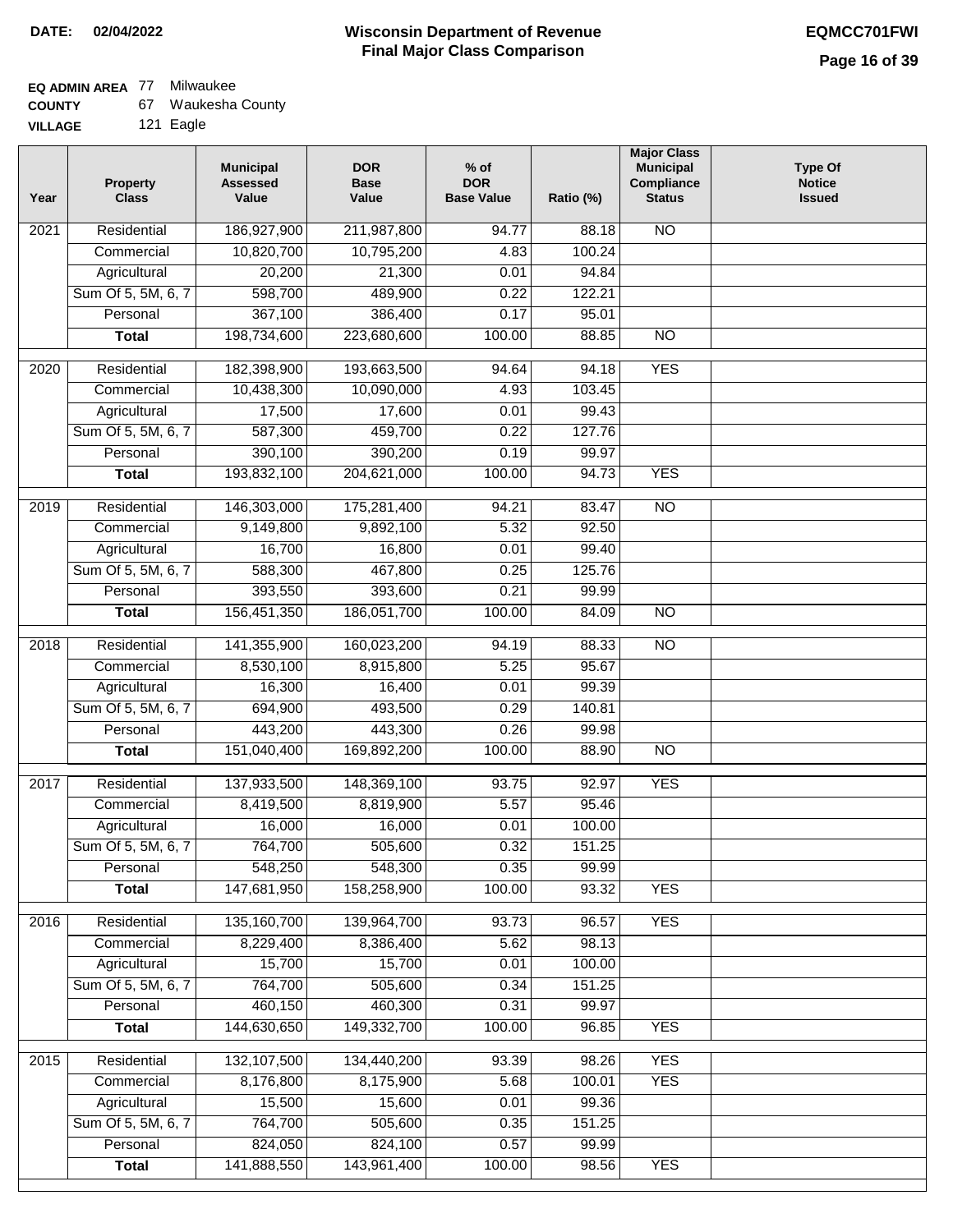## **EQ ADMIN AREA** 77 Milwaukee

**COUNTY** 67 Waukesha County

| Year | <b>Property</b><br><b>Class</b> | <b>Municipal</b><br><b>Assessed</b><br>Value | <b>DOR</b><br><b>Base</b><br>Value | $%$ of<br><b>DOR</b><br><b>Base Value</b> | Ratio (%) | <b>Major Class</b><br><b>Municipal</b><br>Compliance<br><b>Status</b> | <b>Type Of</b><br><b>Notice</b><br><b>Issued</b> |
|------|---------------------------------|----------------------------------------------|------------------------------------|-------------------------------------------|-----------|-----------------------------------------------------------------------|--------------------------------------------------|
| 2021 | Residential                     | 1,148,939,700                                | 1,161,987,900                      | 89.42                                     | 98.88     | <b>YES</b>                                                            |                                                  |
|      | Commercial                      | 122,677,100                                  | 133,514,600                        | 10.27                                     | 91.88     | <b>YES</b>                                                            |                                                  |
|      | Agricultural                    | 0                                            | 0                                  | 0.00                                      | 0.00      |                                                                       |                                                  |
|      | Sum Of 5, 5M, 6, 7              | 0                                            | $\Omega$                           | 0.00                                      | 0.00      |                                                                       |                                                  |
|      | Personal                        | 3,959,400                                    | 4,040,200                          | 0.31                                      | 98.00     |                                                                       |                                                  |
|      | <b>Total</b>                    | 1,275,576,200                                | 1,299,542,700                      | 100.00                                    | 98.16     | <b>YES</b>                                                            |                                                  |
| 2020 | Residential                     | 1,136,327,800                                | 1,159,465,200                      | 90.73                                     | 98.00     | <b>YES</b>                                                            |                                                  |
|      | Commercial                      | 111,982,100                                  | 114,204,100                        | 8.94                                      | 98.05     |                                                                       |                                                  |
|      | Agricultural                    | 0                                            | 0                                  | 0.00                                      | 0.00      |                                                                       |                                                  |
|      | Sum Of 5, 5M, 6, 7              | 0                                            | $\Omega$                           | 0.00                                      | 0.00      |                                                                       |                                                  |
|      | Personal                        | 4,296,300                                    | 4,296,300                          | 0.34                                      | 100.00    |                                                                       |                                                  |
|      | <b>Total</b>                    | 1,252,606,200                                | 1,277,965,600                      | 100.00                                    | 98.02     | <b>YES</b>                                                            |                                                  |
|      |                                 |                                              |                                    |                                           |           |                                                                       |                                                  |
| 2019 | Residential                     | 1,048,662,100                                | 1,136,511,900                      | 90.84                                     | 92.27     | <b>YES</b>                                                            |                                                  |
|      | Commercial                      | 105,989,800                                  | 110,218,500                        | 8.81                                      | 96.16     |                                                                       |                                                  |
|      | Agricultural                    | 0                                            | 0                                  | 0.00                                      | 0.00      |                                                                       |                                                  |
|      | Sum Of 5, 5M, 6, 7              | $\mathbf 0$                                  | 0                                  | 0.00                                      | 0.00      |                                                                       |                                                  |
|      | Personal                        | 4,014,000                                    | 4,316,200                          | 0.35                                      | 93.00     |                                                                       |                                                  |
|      | <b>Total</b>                    | 1,158,665,900                                | 1,251,046,600                      | 100.00                                    | 92.62     | <b>YES</b>                                                            |                                                  |
| 2018 | Residential                     | 1,044,966,400                                | 1,047,455,400                      | 90.20                                     | 99.76     | <b>YES</b>                                                            |                                                  |
|      | Commercial                      | 106,078,800                                  | 108,943,800                        | 9.38                                      | 97.37     |                                                                       |                                                  |
|      | Agricultural                    | 0                                            | 0                                  | 0.00                                      | 0.00      |                                                                       |                                                  |
|      | Sum Of 5, 5M, 6, 7              | 0                                            | $\Omega$                           | 0.00                                      | 0.00      |                                                                       |                                                  |
|      | Personal                        | 4,830,900                                    | 4,830,900                          | 0.42                                      | 100.00    |                                                                       |                                                  |
|      | <b>Total</b>                    | 1,155,876,100                                | 1,161,230,100                      | 100.00                                    | 99.54     | <b>YES</b>                                                            |                                                  |
| 2017 | Residential                     | 969,388,400                                  | 1,027,847,400                      | 89.78                                     | 94.31     | <b>YES</b>                                                            |                                                  |
|      | Commercial                      | 103,135,200                                  | 107,512,400                        | 9.39                                      | 95.93     |                                                                       |                                                  |
|      | Agricultural                    | 0                                            | 0                                  | 0.00                                      | 0.00      |                                                                       |                                                  |
|      | Sum Of 5, 5M, 6, 7              | 0                                            | 0                                  | 0.00                                      | 0.00      |                                                                       |                                                  |
|      | Personal                        | 9,002,700                                    | 9,476,500                          | 0.83                                      | 95.00     |                                                                       |                                                  |
|      | <b>Total</b>                    | 1,081,526,300                                | 1,144,836,300                      | 100.00                                    | 94.47     | <b>YES</b>                                                            |                                                  |
| 2016 | Residential                     | 957,722,300                                  | 985,463,100                        | 89.11                                     | 97.18     | <b>YES</b>                                                            |                                                  |
|      | Commercial                      | 109,559,400                                  | 110,826,700                        | 10.02                                     | 98.86     | <b>YES</b>                                                            |                                                  |
|      | Agricultural                    | 0                                            | 0                                  | 0.00                                      | 0.00      |                                                                       |                                                  |
|      | Sum Of 5, 5M, 6, 7              | 0                                            | 0                                  | 0.00                                      | 0.00      |                                                                       |                                                  |
|      | Personal                        | 9,293,000                                    | 9,555,700                          | 0.86                                      | 97.25     |                                                                       |                                                  |
|      | <b>Total</b>                    | 1,076,574,700                                | 1,105,845,500                      | 100.00                                    | 97.35     | <b>YES</b>                                                            |                                                  |
|      |                                 |                                              |                                    |                                           |           |                                                                       |                                                  |
| 2015 | Residential                     | 953,938,970                                  | 961,077,100                        | 88.83                                     | 99.26     | <b>YES</b>                                                            |                                                  |
|      | Commercial                      | 108,296,000                                  | 110,817,600                        | 10.24                                     | 97.72     | <b>YES</b>                                                            |                                                  |
|      | Agricultural                    | 0                                            | 0                                  | 0.00                                      | 0.00      |                                                                       |                                                  |
|      | Sum Of 5, 5M, 6, 7              | 0                                            | 0                                  | 0.00                                      | 0.00      |                                                                       |                                                  |
|      | Personal                        | 9,992,900                                    | 9,992,900                          | 0.92                                      | 100.00    |                                                                       |                                                  |
|      | <b>Total</b>                    | 1,072,227,870                                | 1,081,887,600                      | 100.00                                    | 99.11     | <b>YES</b>                                                            |                                                  |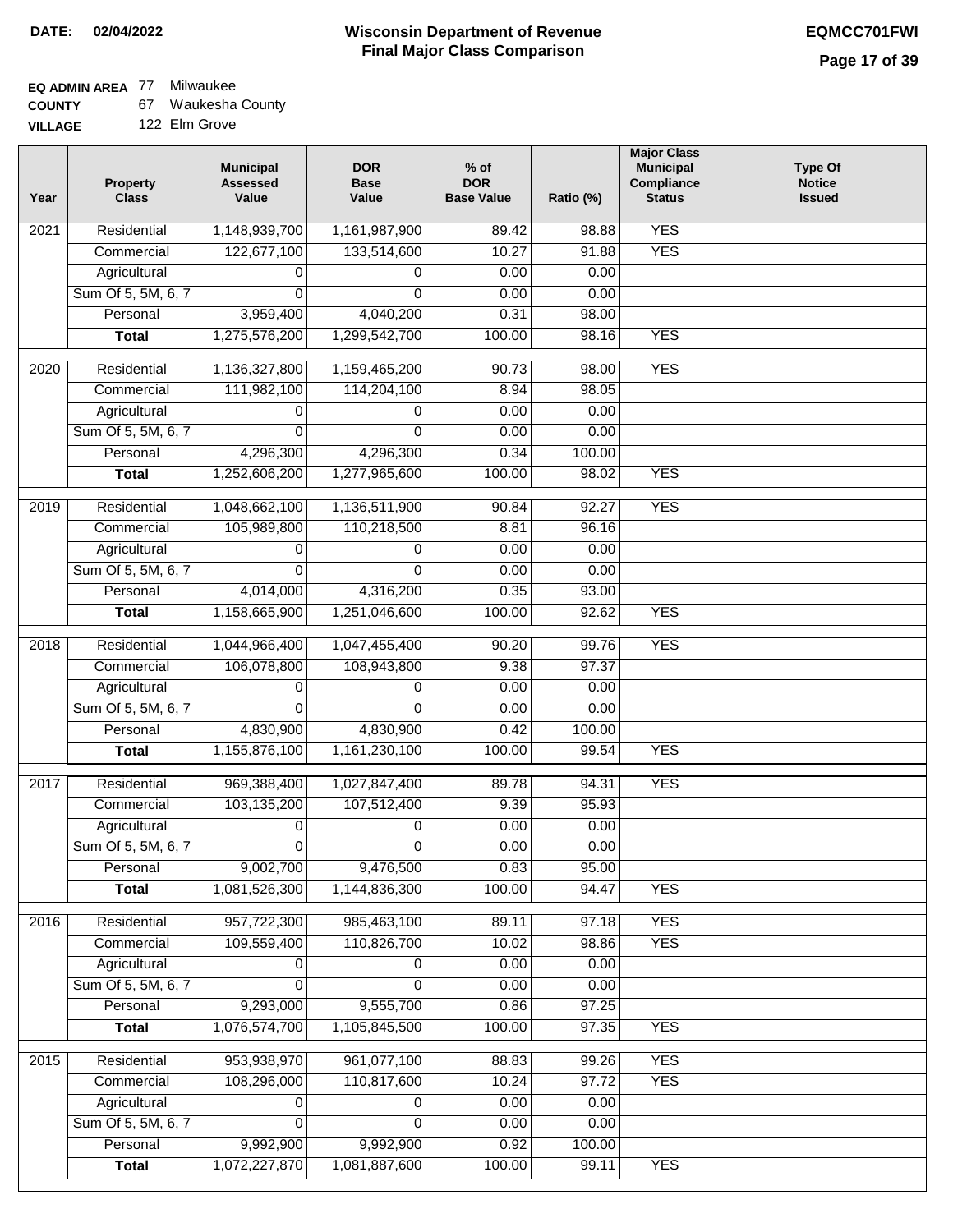## **EQ ADMIN AREA** 77 Milwaukee

| <b>COUNTY</b> |  | Waukesha County |
|---------------|--|-----------------|
|---------------|--|-----------------|

**VILLAGE** 136 Hartland

| Year              | <b>Property</b><br><b>Class</b> | <b>Municipal</b><br><b>Assessed</b><br>Value | <b>DOR</b><br><b>Base</b><br>Value | $%$ of<br><b>DOR</b><br><b>Base Value</b> | Ratio (%) | <b>Major Class</b><br><b>Municipal</b><br>Compliance<br><b>Status</b> | <b>Type Of</b><br><b>Notice</b><br><b>Issued</b> |
|-------------------|---------------------------------|----------------------------------------------|------------------------------------|-------------------------------------------|-----------|-----------------------------------------------------------------------|--------------------------------------------------|
| 2021              | Residential                     | 979,761,100                                  | 1,059,964,800                      | 73.64                                     | 92.43     | <b>YES</b>                                                            |                                                  |
|                   | Commercial                      | 343,579,200                                  | 363,651,800                        | 25.27                                     | 94.48     | <b>YES</b>                                                            |                                                  |
|                   | Agricultural                    | 26,700                                       | 27,500                             | 0.00                                      | 97.09     |                                                                       |                                                  |
|                   | Sum Of 5, 5M, 6, 7              | 39,600                                       | 100                                | 0.00                                      | 39600.00  |                                                                       |                                                  |
|                   | Personal                        | 15,225,441                                   | 15,696,300                         | 1.09                                      | 97.00     |                                                                       |                                                  |
|                   | <b>Total</b>                    | 1,338,632,041                                | 1,439,340,500                      | 100.00                                    | 93.00     | <b>YES</b>                                                            |                                                  |
| $\overline{2020}$ | Residential                     | 948,916,600                                  | 997,725,200                        | 73.86                                     | 95.11     | <b>YES</b>                                                            |                                                  |
|                   | Commercial                      | 341,958,200                                  | 338,007,800                        | 25.02                                     | 101.17    | <b>YES</b>                                                            |                                                  |
|                   | Agricultural                    | 26,400                                       | 26,600                             | 0.00                                      | 99.25     |                                                                       |                                                  |
|                   | Sum Of 5, 5M, 6, 7              | 39,600                                       | 100                                | 0.00                                      | 39600.00  |                                                                       |                                                  |
|                   | Personal                        | 15,034,725                                   | 15,034,700                         | 1.11                                      | 100.00    |                                                                       |                                                  |
|                   | <b>Total</b>                    | 1,305,975,525                                | 1,350,794,400                      | 100.00                                    | 96.68     | <b>YES</b>                                                            |                                                  |
| $\frac{1}{2019}$  | Residential                     | 940,416,900                                  | 950,973,100                        | 73.41                                     | 98.89     | <b>YES</b>                                                            |                                                  |
|                   | Commercial                      | 340,599,800                                  | 329,064,400                        | 25.40                                     | 103.51    | <b>YES</b>                                                            |                                                  |
|                   | Agricultural                    | 25,300                                       | 25,500                             | 0.00                                      | 99.22     |                                                                       |                                                  |
|                   | Sum Of 5, 5M, 6, 7              | 39,600                                       | 100                                | 0.00                                      | 39600.00  |                                                                       |                                                  |
|                   | Personal                        | 15,422,221                                   | 15,422,300                         | 1.19                                      | 100.00    |                                                                       |                                                  |
|                   | <b>Total</b>                    | 1,296,503,821                                | 1,295,485,400                      | 100.00                                    | 100.08    | <b>YES</b>                                                            |                                                  |
|                   |                                 |                                              |                                    |                                           |           |                                                                       |                                                  |
| 2018              | Residential                     | 851,895,500                                  | 905,190,100                        | 72.99                                     | 94.11     | <b>YES</b>                                                            |                                                  |
|                   | Commercial                      | 292,294,700                                  | 320,709,500                        | 25.86                                     | 91.14     | <b>YES</b>                                                            |                                                  |
|                   | Agricultural                    | 23,500                                       | 24,500                             | 0.00                                      | 95.92     |                                                                       |                                                  |
|                   | Sum Of 5, 5M, 6, 7              | 0                                            | 0                                  | 0.00                                      | 0.00      |                                                                       |                                                  |
|                   | Personal                        | 13,993,651                                   | 14,192,300                         | 1.14                                      | 98.60     |                                                                       |                                                  |
|                   | <b>Total</b>                    | 1,158,207,351                                | 1,240,116,400                      | 100.00                                    | 93.40     | <b>YES</b>                                                            |                                                  |
| $\overline{2017}$ | Residential                     | 838,481,500                                  | 873,890,100                        | 72.17                                     | 95.95     | <b>YES</b>                                                            |                                                  |
|                   | Commercial                      | 283,010,200                                  | 314,437,600                        | 25.97                                     | 90.01     | <b>YES</b>                                                            |                                                  |
|                   | Agricultural                    | 23,500                                       | 23,900                             | 0.00                                      | 98.33     |                                                                       |                                                  |
|                   | Sum Of 5, 5M, 6, 7              | $\overline{0}$                               | $\overline{0}$                     | 0.00                                      | 0.00      |                                                                       |                                                  |
|                   | Personal                        | 21,603,500                                   | 22,503,700                         | 1.86                                      | 96.00     |                                                                       |                                                  |
|                   | <b>Total</b>                    | 1,143,118,700                                | 1,210,855,300                      | 100.00                                    | 94.41     | <b>YES</b>                                                            |                                                  |
| 2016              | Residential                     | 814, 187, 160                                | 811, 162, 300                      | 72.01                                     | 100.37    | <b>YES</b>                                                            |                                                  |
|                   | Commercial                      | 274,056,900                                  | 292,573,900                        | 25.97                                     | 93.67     | <b>YES</b>                                                            |                                                  |
|                   | Agricultural                    | 35,700                                       | 35,800                             | 0.00                                      | 99.72     |                                                                       |                                                  |
|                   | Sum Of 5, 5M, 6, 7              | 29,000                                       | 51,100                             | 0.00                                      | 56.75     |                                                                       |                                                  |
|                   | Personal                        | 22,578,200                                   | 22,578,200                         | 2.00                                      | 100.00    |                                                                       |                                                  |
|                   | <b>Total</b>                    | 1,110,886,960                                | 1,126,401,300                      | 100.00                                    | 98.62     | <b>YES</b>                                                            |                                                  |
| 2015              | Residential                     | 796,999,900                                  | 797,017,200                        | 71.94                                     | 100.00    | <b>YES</b>                                                            |                                                  |
|                   | Commercial                      | 270,288,100                                  | 286,635,100                        | 25.87                                     | 94.30     | <b>YES</b>                                                            |                                                  |
|                   | Agricultural                    | 35,600                                       | 35,800                             | 0.00                                      | 99.44     |                                                                       |                                                  |
|                   | Sum Of 5, 5M, 6, 7              | 387,200                                      | 649,300                            | 0.06                                      | 59.63     |                                                                       |                                                  |
|                   | Personal                        | 23,559,600                                   | 23,559,600                         | 2.13                                      | 100.00    |                                                                       |                                                  |
|                   | <b>Total</b>                    | 1,091,270,400                                | 1,107,897,000                      | 100.00                                    | 98.50     | <b>YES</b>                                                            |                                                  |
|                   |                                 |                                              |                                    |                                           |           |                                                                       |                                                  |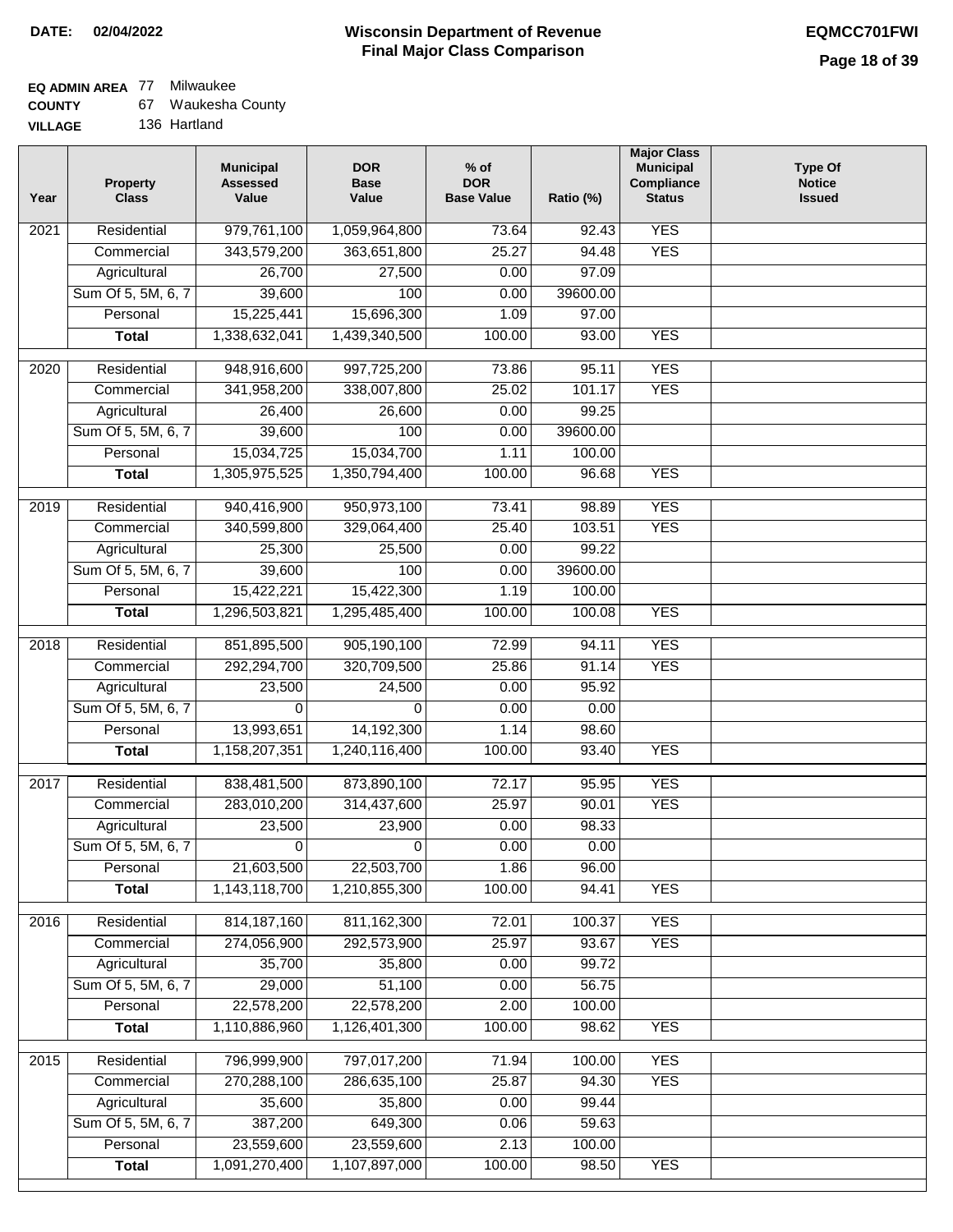## **Wisconsin Department of Revenue DATE: 02/04/2022 EQMCC701FWI Final Major Class Comparison**

## **Page 19 of 39**

| EQ ADMIN AREA 77 Milwaukee |                                        | 76 Madison       |
|----------------------------|----------------------------------------|------------------|
| <b>COUNTY</b>              | 67 Waukesha County 28 Jefferson County |                  |
| <b>VILLAGE</b>             | 146 Lac La Belle                       | 146 Lac La Belle |

| Year | <b>Property</b><br><b>Class</b> | <b>Municipal</b><br><b>Assessed</b><br>Value | <b>DOR</b><br><b>Base</b><br>Value | $%$ of<br><b>DOR</b><br><b>Base Value</b> | Ratio (%) | <b>Major Class</b><br><b>Municipal</b><br>Compliance<br><b>Status</b> | <b>Type Of</b><br><b>Notice</b><br><b>Issued</b> |
|------|---------------------------------|----------------------------------------------|------------------------------------|-------------------------------------------|-----------|-----------------------------------------------------------------------|--------------------------------------------------|
| 2021 | Residential                     | 131,530,400                                  | 128,982,700                        | 96.54                                     | 101.98    | <b>YES</b>                                                            |                                                  |
|      | Commercial                      | 3,489,400                                    | 3,448,100                          | 2.58                                      | 101.20    |                                                                       |                                                  |
|      | Agricultural                    | 0                                            | 0                                  | 0.00                                      | 0.00      |                                                                       |                                                  |
|      | Sum Of 5, 5M, 6, 7              | 716,800                                      | 616,300                            | 0.46                                      | 116.31    |                                                                       |                                                  |
|      | Personal                        | 556,837                                      | 556,800                            | 0.42                                      | 100.01    |                                                                       |                                                  |
|      | <b>Total</b>                    | 136,293,437                                  | 133,603,900                        | 100.00                                    | 102.01    | <b>YES</b>                                                            |                                                  |
| 2020 | Residential                     | 124,026,900                                  | 125,506,400                        | 97.06                                     | 98.82     | <b>YES</b>                                                            |                                                  |
|      | Commercial                      | 2,983,100                                    | 2,983,100                          | 2.31                                      | 100.00    |                                                                       |                                                  |
|      | Agricultural                    | 0                                            | 0                                  | 0.00                                      | 0.00      |                                                                       |                                                  |
|      | Sum Of 5, 5M, 6, 7              | 377,200                                      | 448,200                            | 0.35                                      | 84.16     |                                                                       |                                                  |
|      | Personal                        | 376,785                                      | 376,800                            | 0.29                                      | 100.00    |                                                                       |                                                  |
|      | <b>Total</b>                    | 127,763,985                                  | 129,314,500                        | 100.00                                    | 98.80     | <b>YES</b>                                                            |                                                  |
| 2019 | Residential                     | 119,742,900                                  | 117,678,600                        | 98.10                                     | 101.75    | <b>YES</b>                                                            |                                                  |
|      | Commercial                      | 1,653,200                                    | 1,612,400                          | 1.34                                      | 102.53    |                                                                       |                                                  |
|      | Agricultural                    | 0                                            | 0                                  | 0.00                                      | 0.00      |                                                                       |                                                  |
|      | Sum Of 5, 5M, 6, 7              | 377,200                                      | 415,000                            | 0.35                                      | 90.89     |                                                                       |                                                  |
|      | Personal                        | 257,374                                      | 257,400                            | 0.21                                      | 99.99     |                                                                       |                                                  |
|      | <b>Total</b>                    | 122,030,674                                  | 119,963,400                        | 100.00                                    | 101.72    | <b>YES</b>                                                            |                                                  |
| 2018 | Residential                     | 114,388,000                                  | 112,925,300                        | 98.35                                     | 101.30    | <b>YES</b>                                                            |                                                  |
|      | Commercial                      | 1,612,400                                    | 1,247,200                          | 1.09                                      | 129.28    |                                                                       |                                                  |
|      | Agricultural                    | 0                                            | 0                                  | 0.00                                      | 0.00      |                                                                       |                                                  |
|      | Sum Of 5, 5M, 6, 7              | 377,200                                      | 414,100                            | 0.36                                      | 91.09     |                                                                       |                                                  |
|      | Personal                        | 236,990                                      | 237,000                            | 0.21                                      | 100.00    |                                                                       |                                                  |
|      | <b>Total</b>                    | 116,614,590                                  | 114,823,600                        | 100.00                                    | 101.56    | <b>YES</b>                                                            |                                                  |
| 2017 | Residential                     | 109,827,600                                  | 108,890,300                        | 98.35                                     | 100.86    | <b>YES</b>                                                            |                                                  |
|      | Commercial                      | 967,200                                      | 1,000,000                          | 0.90                                      | 96.72     |                                                                       |                                                  |
|      | Agricultural                    | 0                                            | 0                                  | 0.00                                      | 0.00      |                                                                       |                                                  |
|      | Sum Of 5, 5M, 6, 7              | 377,200                                      | 468,500                            | 0.42                                      | 80.51     |                                                                       |                                                  |
|      | Personal                        | 354,171                                      | 354,200                            | 0.32                                      | 99.99     |                                                                       |                                                  |
|      | <b>Total</b>                    | 111,526,171                                  | 110,713,000                        | 100.00                                    | 100.73    | <b>YES</b>                                                            |                                                  |
| 2016 | Residential                     | 109,158,700                                  | 109,567,500                        | 98.07                                     | 99.63     | <b>YES</b>                                                            |                                                  |
|      | Commercial                      | 1,000,000                                    | 1,000,000                          | 0.90                                      | 100.00    |                                                                       |                                                  |
|      | Agricultural                    | $\mathbf 0$                                  | 0                                  | 0.00                                      | 0.00      |                                                                       |                                                  |
|      | Sum Of 5, 5M, 6, 7              | 377,200                                      | 829,400                            | 0.74                                      | 45.48     |                                                                       |                                                  |
|      | Personal                        | 332,297                                      | 332,400                            | 0.30                                      | 99.97     |                                                                       |                                                  |
|      | <b>Total</b>                    | 110,868,197                                  | 111,729,300                        | 100.00                                    | 99.23     | <b>YES</b>                                                            |                                                  |
| 2015 | Residential                     | 107,917,100                                  | 108,268,500                        | 98.06                                     | 99.68     | <b>YES</b>                                                            |                                                  |
|      | Commercial                      | 1,000,000                                    | 996,900                            | 0.90                                      | 100.31    |                                                                       |                                                  |
|      | Agricultural                    | $\Omega$                                     | 0                                  | 0.00                                      | 0.00      |                                                                       |                                                  |
|      | Sum Of 5, 5M, 6, 7              | 377,200                                      | 830,100                            | 0.75                                      | 45.44     |                                                                       |                                                  |
|      | Personal                        | 311,950                                      | 312,000                            | 0.28                                      | 99.98     |                                                                       |                                                  |
|      | <b>Total</b>                    | 109,606,250                                  | 110,407,500                        | 100.00                                    | 99.27     | <b>YES</b>                                                            |                                                  |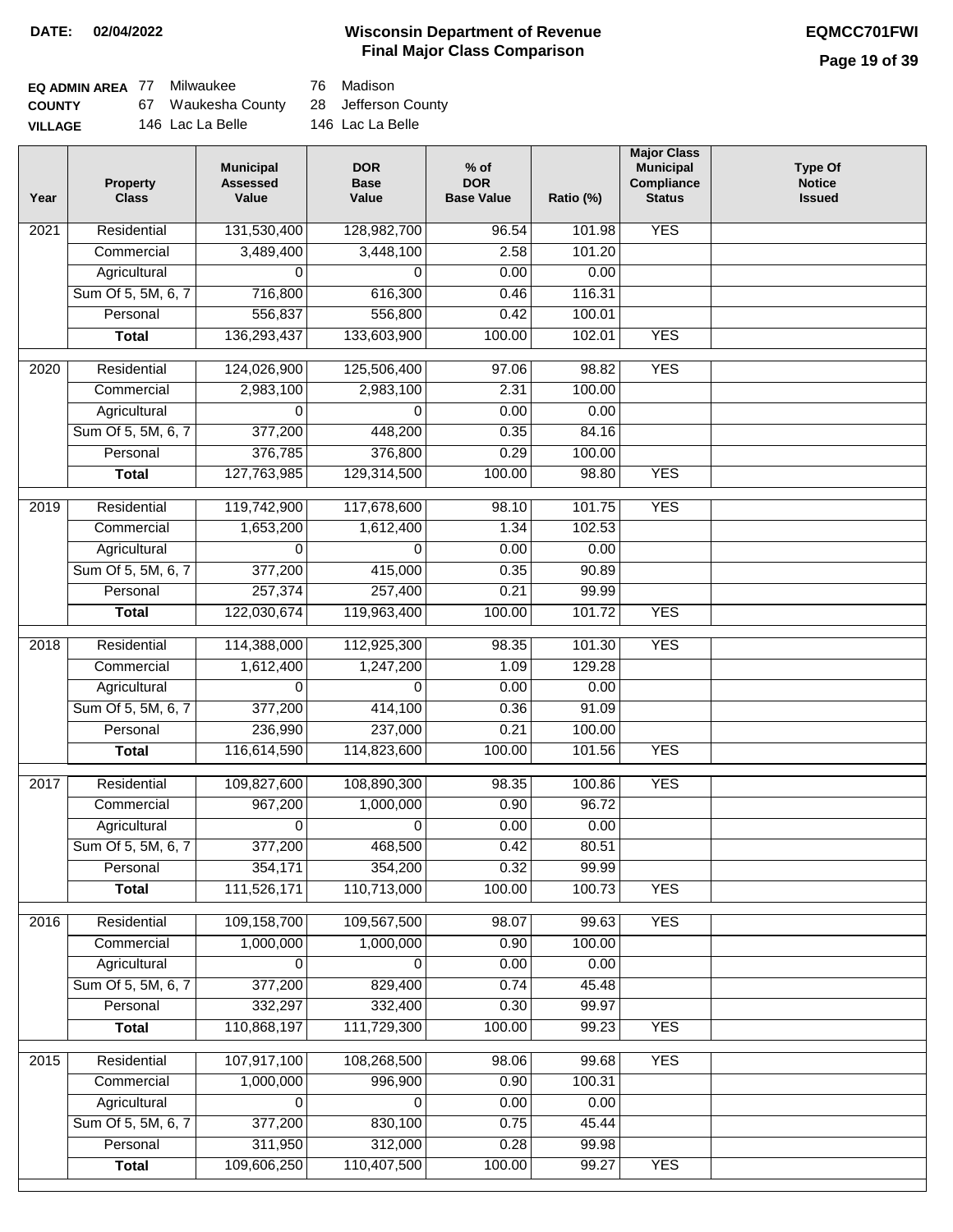## **EQ ADMIN AREA** 77 Milwaukee

| <b>COUNTY</b> |  | Waukesha County |
|---------------|--|-----------------|
|---------------|--|-----------------|

**VILLAGE** 147 Lannon

| Year             | <b>Property</b><br><b>Class</b> | <b>Municipal</b><br><b>Assessed</b><br>Value | <b>DOR</b><br><b>Base</b><br>Value | $%$ of<br><b>DOR</b><br><b>Base Value</b> | Ratio (%) | <b>Major Class</b><br><b>Municipal</b><br>Compliance<br><b>Status</b> | <b>Type Of</b><br><b>Notice</b><br><b>Issued</b> |
|------------------|---------------------------------|----------------------------------------------|------------------------------------|-------------------------------------------|-----------|-----------------------------------------------------------------------|--------------------------------------------------|
| 2021             | Residential                     | 123,027,300                                  | 133,876,600                        | 80.83                                     | 91.90     | <b>YES</b>                                                            |                                                  |
|                  | Commercial                      | 28,463,600                                   | 29,758,700                         | 17.97                                     | 95.65     | <b>YES</b>                                                            |                                                  |
|                  | Agricultural                    | 40,300                                       | 40,700                             | 0.02                                      | 99.02     |                                                                       |                                                  |
|                  | Sum Of 5, 5M, 6, 7              | 1,014,000                                    | 1,263,700                          | 0.76                                      | 80.24     |                                                                       |                                                  |
|                  | Personal                        | 670,735                                      | 691,500                            | 0.42                                      | 97.00     |                                                                       |                                                  |
|                  | <b>Total</b>                    | 153,215,935                                  | 165,631,200                        | 100.00                                    | 92.50     | <b>YES</b>                                                            |                                                  |
| $\frac{1}{2020}$ | Residential                     | 105,017,600                                  | 108,644,100                        | 79.49                                     | 96.66     | <b>YES</b>                                                            |                                                  |
|                  | Commercial                      | 28,360,600                                   | 25,784,900                         | 18.87                                     | 109.99    | <b>YES</b>                                                            |                                                  |
|                  | Agricultural                    | 44,900                                       | 44,900                             | 0.03                                      | 100.00    |                                                                       |                                                  |
|                  | Sum Of 5, 5M, 6, 7              | 1,366,100                                    | 1,523,500                          | 1.11                                      | 89.67     |                                                                       |                                                  |
|                  | Personal                        | 671,071                                      | 671,100                            | 0.49                                      | 100.00    |                                                                       |                                                  |
|                  | <b>Total</b>                    | 135,460,271                                  | 136,668,500                        | 100.00                                    | 99.12     | <b>YES</b>                                                            |                                                  |
|                  |                                 |                                              |                                    |                                           |           |                                                                       |                                                  |
| $\frac{1}{2019}$ | Residential                     | 83,289,400                                   | 99,330,700                         | 78.27                                     | 83.85     | $\overline{NO}$                                                       |                                                  |
|                  | Commercial                      | 27, 151, 500                                 | 25,297,700                         | 19.93                                     | 107.33    | <b>YES</b>                                                            |                                                  |
|                  | Agricultural                    | 39,900                                       | 43,100                             | 0.03                                      | 92.58     |                                                                       |                                                  |
|                  | Sum Of 5, 5M, 6, 7              | 1,126,800                                    | 1,537,500                          | 1.21                                      | 73.29     |                                                                       |                                                  |
|                  | Personal                        | 630,897                                      | 693,300                            | 0.55                                      | 91.00     |                                                                       |                                                  |
|                  | <b>Total</b>                    | 112,238,497                                  | 126,902,300                        | 100.00                                    | 88.44     | <b>NO</b>                                                             |                                                  |
| 2018             | Residential                     | 79,763,200                                   | 89,222,900                         | 76.87                                     | 89.40     | $\overline{NO}$                                                       |                                                  |
|                  | Commercial                      | 26,884,300                                   | 24,750,100                         | 21.32                                     | 108.62    | <b>YES</b>                                                            |                                                  |
|                  | Agricultural                    | 46,400                                       | 48,800                             | 0.04                                      | 95.08     |                                                                       |                                                  |
|                  | Sum Of 5, 5M, 6, 7              | 960,600                                      | 1,432,500                          | 1.23                                      | 67.06     |                                                                       |                                                  |
|                  | Personal                        | 609,796                                      | 615,900                            | 0.53                                      | 99.01     |                                                                       |                                                  |
|                  | <b>Total</b>                    | 108,264,296                                  | 116,070,200                        | 100.00                                    | 93.27     | N <sub>O</sub>                                                        |                                                  |
| 2017             | Residential                     | 77,666,400                                   | 83,774,000                         | 70.08                                     | 92.71     | <b>YES</b>                                                            |                                                  |
|                  | Commercial                      | 25,984,000                                   | 23,875,700                         | 19.97                                     | 108.83    | <b>YES</b>                                                            |                                                  |
|                  | Agricultural                    | 46,400                                       | 47,500                             | 0.04                                      | 97.68     |                                                                       |                                                  |
|                  | Sum Of 5, 5M, 6, 7              | 960,600                                      | 1,142,500                          | 0.96                                      | 84.08     |                                                                       |                                                  |
|                  | Personal                        | 10,599,972                                   | 10,707,000                         | 8.96                                      | 99.00     |                                                                       |                                                  |
|                  | <b>Total</b>                    | 115,257,372                                  | 119,546,700                        | 100.00                                    | 96.41     | <b>YES</b>                                                            |                                                  |
| 2016             | Residential                     | 74,186,500                                   | 77,927,400                         | 69.77                                     | 95.20     | <b>YES</b>                                                            |                                                  |
|                  | Commercial                      | 25,351,600                                   | 23,127,300                         | 20.70                                     | 109.62    | <b>YES</b>                                                            |                                                  |
|                  | Agricultural                    | 46,400                                       | 46,800                             | 0.04                                      | 99.15     |                                                                       |                                                  |
|                  | Sum Of 5, 5M, 6, 7              | 960,600                                      | 1,142,500                          | 1.02                                      | 84.08     |                                                                       |                                                  |
|                  | Personal                        | 9,360,974                                    | 9,455,500                          | 8.47                                      | 99.00     |                                                                       |                                                  |
|                  | <b>Total</b>                    | 109,906,074                                  | 111,699,500                        | 100.00                                    | 98.39     | <b>YES</b>                                                            |                                                  |
| 2015             | Residential                     | 68,153,400                                   | 67,112,700                         | 66.76                                     | 101.55    | <b>YES</b>                                                            |                                                  |
|                  | Commercial                      | 25,293,700                                   | 23,763,200                         | 23.64                                     | 106.44    | <b>YES</b>                                                            |                                                  |
|                  | Agricultural                    | 46,400                                       | 46,200                             | 0.05                                      | 100.43    |                                                                       |                                                  |
|                  | Sum Of 5, 5M, 6, 7              | 960,600                                      | 1,142,500                          | 1.14                                      | 84.08     |                                                                       |                                                  |
|                  | Personal                        | 8,468,394                                    | 8,468,400                          | 8.42                                      | 100.00    | <b>YES</b>                                                            |                                                  |
|                  | <b>Total</b>                    | 102,922,494                                  | 100,533,000                        | 100.00                                    | 102.38    | <b>YES</b>                                                            |                                                  |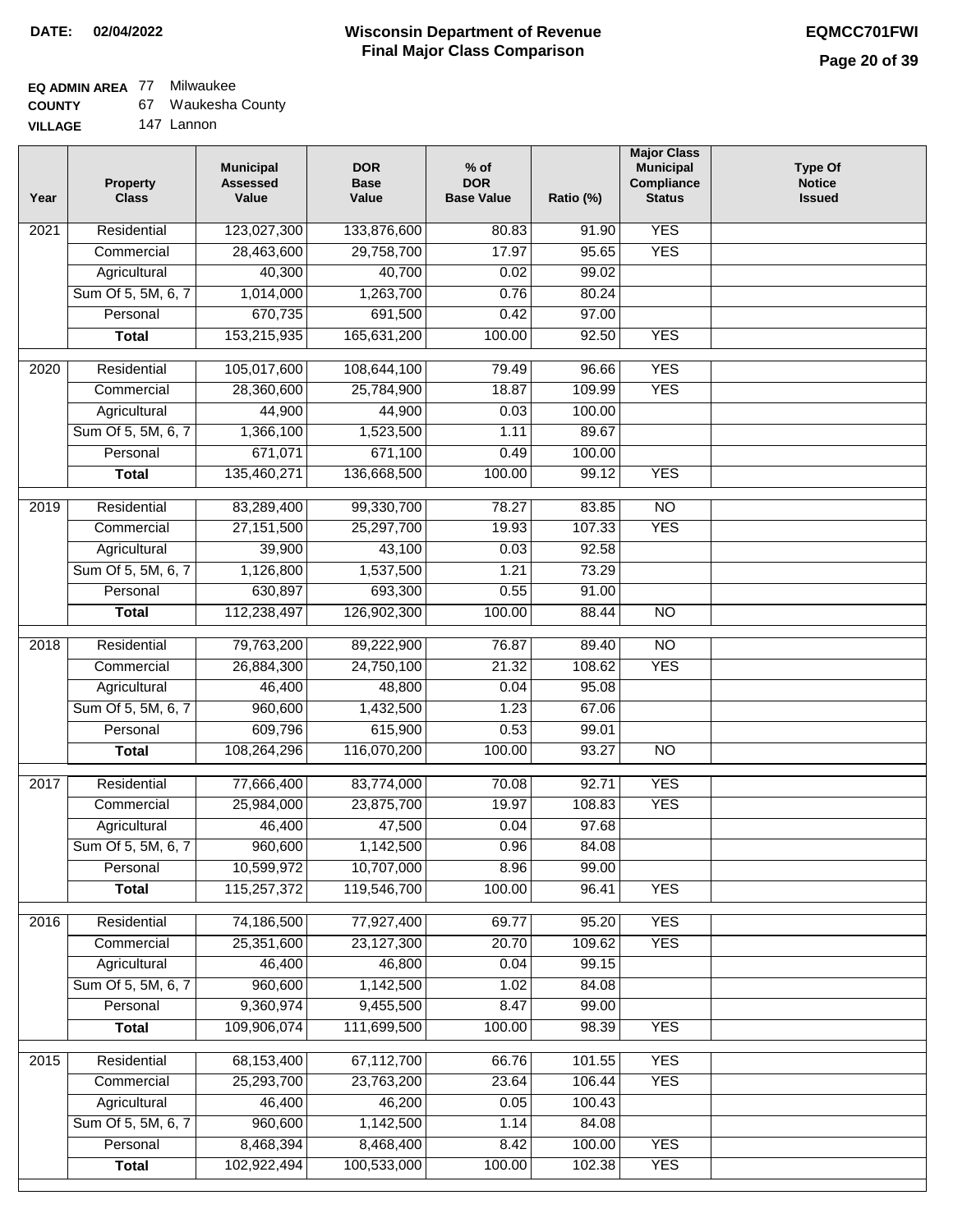$\Box$ 

### **Wisconsin Department of Revenue Final Major Class Comparison DATE: 02/04/2022 EQMCC701FWI**

# **EQ ADMIN AREA** 77 Milwaukee

**COUNTY VILLAGE** 67 Waukesha County 151 Menomonee Falls

| Year | <b>Property</b><br><b>Class</b> | <b>Municipal</b><br><b>Assessed</b><br>Value | <b>DOR</b><br><b>Base</b><br>Value | $%$ of<br><b>DOR</b><br><b>Base Value</b> | Ratio (%)       | <b>Major Class</b><br><b>Municipal</b><br>Compliance<br><b>Status</b> | <b>Type Of</b><br><b>Notice</b><br><b>Issued</b> |
|------|---------------------------------|----------------------------------------------|------------------------------------|-------------------------------------------|-----------------|-----------------------------------------------------------------------|--------------------------------------------------|
| 2021 | Residential                     | 3,369,487,760                                | 4,132,588,900                      | 71.73                                     | 81.53           | <b>NO</b>                                                             |                                                  |
|      | Commercial                      | 1,308,986,400                                | 1,526,808,200                      | 26.50                                     | 85.73           | $\overline{NO}$                                                       |                                                  |
|      | Agricultural                    | 593,600                                      | 472,100                            | 0.01                                      | 125.74          |                                                                       |                                                  |
|      | Sum Of 5, 5M, 6, 7              | 16,760,300                                   | 25,619,600                         | 0.44                                      | 65.42           |                                                                       |                                                  |
|      | Personal                        | 62,980,230                                   | 75,879,800                         | 1.32                                      | 83.00           |                                                                       |                                                  |
|      | <b>Total</b>                    | 4,758,808,290                                | 5,761,368,600                      | 100.00                                    | 82.60           | $\overline{NO}$                                                       |                                                  |
| 2020 | Residential                     | 3,303,015,960                                | 3,823,118,700                      | 72.52                                     | 86.40           | $\overline{N}$                                                        |                                                  |
|      | Commercial                      | 1,273,921,400                                | 1,357,699,800                      | 25.75                                     | 93.83           | <b>YES</b>                                                            |                                                  |
|      | Agricultural                    | 593,200                                      | 454,100                            | 0.01                                      | 130.63          |                                                                       |                                                  |
|      | Sum Of 5, 5M, 6, 7              | 16,948,220                                   | 24,891,200                         | 0.47                                      | 68.09           |                                                                       |                                                  |
|      | Personal                        | 58,422,730                                   | 65,643,500                         | 1.25                                      | 89.00           |                                                                       |                                                  |
|      | <b>Total</b>                    | 4,652,901,510                                | 5,271,807,300                      | 100.00                                    | 88.26           | $\overline{NO}$                                                       |                                                  |
|      |                                 |                                              |                                    |                                           |                 |                                                                       |                                                  |
| 2019 | Residential                     | 3,238,668,260                                | 3,529,400,600                      | 72.04                                     | 91.76           | <b>YES</b>                                                            |                                                  |
|      | Commercial                      | 1,224,522,500                                | 1,270,321,300                      | 25.93                                     | 96.39           | <b>YES</b>                                                            |                                                  |
|      | Agricultural                    | 618,700                                      | 458,800                            | 0.01                                      | 134.85          |                                                                       |                                                  |
|      | Sum Of 5, 5M, 6, 7              | 17,447,300                                   | 23,787,500                         | 0.49                                      | 73.35           |                                                                       |                                                  |
|      | Personal                        | 68,499,080                                   | 75,273,700                         | 1.54                                      | 91.00           |                                                                       |                                                  |
|      | <b>Total</b>                    | 4,549,755,840                                | 4,899,241,900                      | 100.00                                    | 92.87           | <b>YES</b>                                                            |                                                  |
| 2018 | Residential                     | 3,197,798,160                                | 3,401,877,200                      | 71.99                                     | 94.00           | <b>YES</b>                                                            |                                                  |
|      | Commercial                      | 1,218,786,800                                | 1,234,350,300                      | 26.12                                     | 98.74           | <b>YES</b>                                                            |                                                  |
|      | Agricultural                    | 609,400                                      | 449,200                            | 0.01                                      | 135.66          |                                                                       |                                                  |
|      | Sum Of 5, 5M, 6, 7              | 17,194,000                                   | 22,427,600                         | 0.47                                      | 76.66           |                                                                       |                                                  |
|      | Personal                        | 61,949,700                                   | 66,612,600                         | 1.41                                      | 93.00           |                                                                       |                                                  |
|      | <b>Total</b>                    | 4,496,338,060                                | 4,725,716,900                      | 100.00                                    | 95.15           | <b>YES</b>                                                            |                                                  |
| 2017 | Residential                     | 3,137,555,560                                | 3,252,896,400                      | 70.57                                     | 96.45           | <b>YES</b>                                                            |                                                  |
|      | Commercial                      | 1,191,645,300                                | 1,199,403,300                      | 26.02                                     | 99.35           | <b>YES</b>                                                            |                                                  |
|      | Agricultural                    | 615,900                                      | 442,700                            | 0.01                                      | 139.12          |                                                                       |                                                  |
|      | Sum Of 5, 5M, 6, 7              | 16,778,100                                   | 20,017,500                         | 0.43                                      | 83.82           |                                                                       |                                                  |
|      | Personal                        | 132,742,030                                  | 136,847,500                        | 2.97                                      | 97.00           |                                                                       |                                                  |
|      | <b>Total</b>                    | 4,479,336,890                                | 4,609,607,400                      | 100.00                                    | 97.17           | <b>YES</b>                                                            |                                                  |
| 2016 | Residential                     | 3,084,284,360                                | 3,088,967,200                      | 70.83                                     | 99.85           | <b>YES</b>                                                            |                                                  |
|      | Commercial                      | 1,128,843,300                                | 1,123,362,000                      | 25.76                                     | 100.49          | <b>YES</b>                                                            |                                                  |
|      | Agricultural                    | 630,600                                      | 616,100                            | 0.01                                      | 102.35          |                                                                       |                                                  |
|      | Sum Of 5, 5M, 6, 7              | 16,074,600                                   | 18, 167, 500                       | 0.42                                      | 88.48           |                                                                       |                                                  |
|      | Personal                        | 129,812,880                                  | 129,955,900                        | 2.98                                      | 99.89           |                                                                       |                                                  |
|      | <b>Total</b>                    | 4,359,645,740                                | 4,361,068,700                      | 100.00                                    | 99.97           | <b>YES</b>                                                            |                                                  |
|      |                                 |                                              |                                    |                                           |                 |                                                                       |                                                  |
| 2015 | Residential                     | 3,045,248,960                                | 3,018,889,600                      | 71.49                                     | 100.87          | <b>YES</b><br><b>YES</b>                                              |                                                  |
|      | Commercial<br>Agricultural      | 1,051,933,800<br>638,700                     | 1,075,278,400<br>615,900           | 25.46<br>0.01                             | 97.83<br>103.70 |                                                                       |                                                  |
|      | Sum Of 5, 5M, 6, 7              | 15,869,000                                   | 18,988,200                         | 0.45                                      | 83.57           |                                                                       |                                                  |
|      | Personal                        | 110,196,280                                  | 109,105,100                        | 2.58                                      | 101.00          |                                                                       |                                                  |
|      | <b>Total</b>                    | 4,223,886,740                                | 4,222,877,200                      | 100.00                                    | 100.02          | <b>YES</b>                                                            |                                                  |
|      |                                 |                                              |                                    |                                           |                 |                                                                       |                                                  |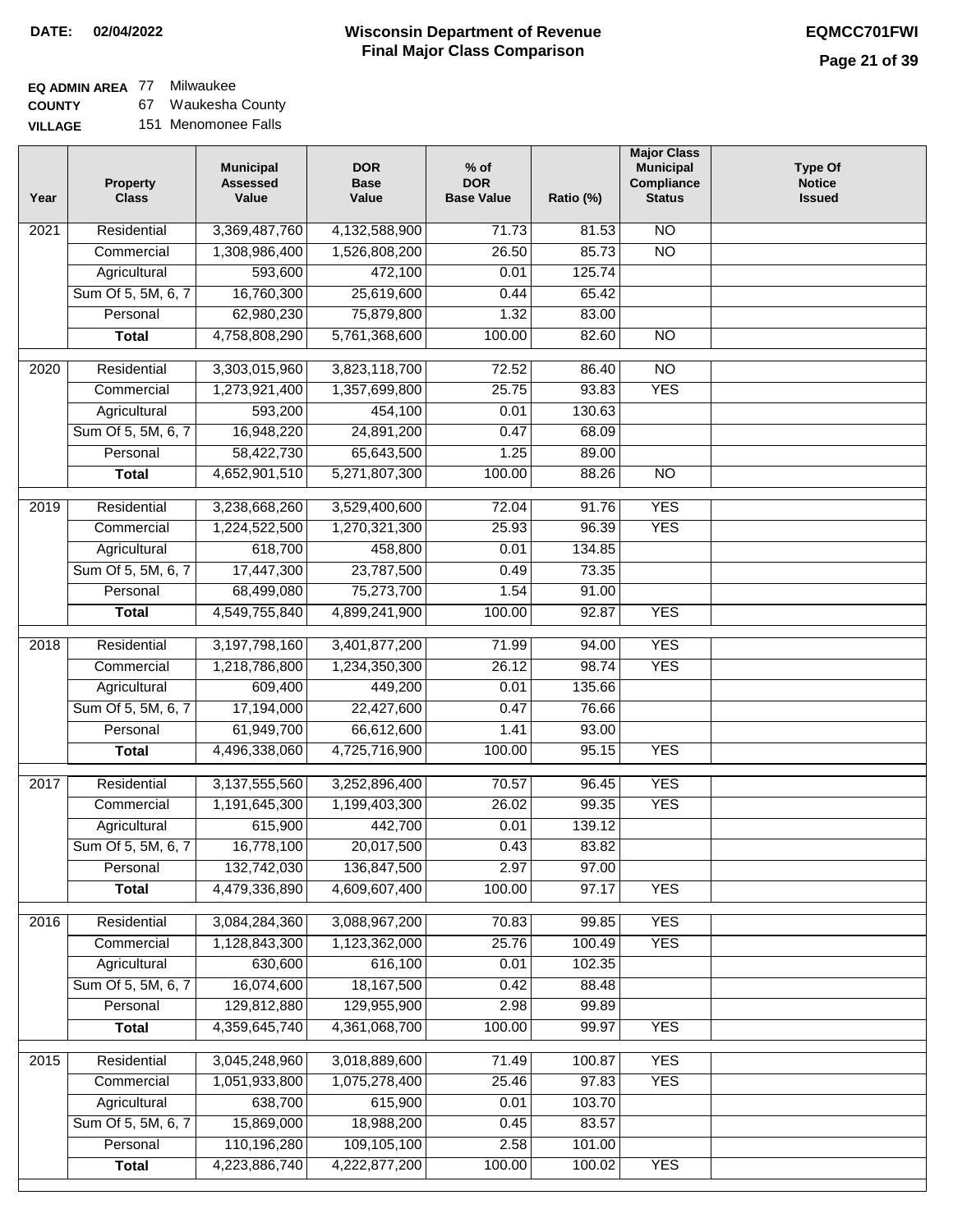# **EQ ADMIN AREA** 77 Milwaukee

| <b>COUNTY</b> | Waukesha County |
|---------------|-----------------|
|---------------|-----------------|

**VILLAGE** 152 Merton

| Year              | <b>Property</b><br><b>Class</b> | <b>Municipal</b><br><b>Assessed</b><br>Value | <b>DOR</b><br><b>Base</b><br>Value | % of<br><b>DOR</b><br><b>Base Value</b> | Ratio (%)        | <b>Major Class</b><br><b>Municipal</b><br>Compliance<br><b>Status</b> | <b>Type Of</b><br><b>Notice</b><br><b>Issued</b> |
|-------------------|---------------------------------|----------------------------------------------|------------------------------------|-----------------------------------------|------------------|-----------------------------------------------------------------------|--------------------------------------------------|
| $\overline{202}1$ | Residential                     | 425,934,700                                  | 513,591,100                        | 98.64                                   | 82.93            | <b>NO</b>                                                             |                                                  |
|                   | Commercial                      | 5,940,700                                    | 6,426,400                          | 1.23                                    | 92.44            |                                                                       |                                                  |
|                   | Agricultural                    | 72,800                                       | 86,600                             | 0.02                                    | 84.06            |                                                                       |                                                  |
|                   | Sum Of 5, 5M, 6, 7              | 168,300                                      | 150,600                            | 0.03                                    | 111.75           |                                                                       |                                                  |
|                   | Personal                        | 362,442                                      | 442,000                            | 0.08                                    | 82.00            |                                                                       |                                                  |
|                   | <b>Total</b>                    | 432,478,942                                  | 520,696,700                        | 100.00                                  | 83.06            | $\overline{NO}$                                                       |                                                  |
| $\overline{2020}$ | Residential                     | 421,904,900                                  | 503,639,100                        | 98.63                                   | 83.77            | $\overline{NO}$                                                       |                                                  |
|                   | Commercial                      | 5,940,700                                    | 6,300,400                          | 1.23                                    | 94.29            |                                                                       |                                                  |
|                   | Agricultural                    | 82,800                                       | 83,300                             | 0.02                                    | 99.40            |                                                                       |                                                  |
|                   | Sum Of 5, 5M, 6, 7              | 168,300                                      | 152,900                            | 0.03                                    | 110.07           |                                                                       |                                                  |
|                   | Personal                        | 411,736                                      | 457,500                            | 0.09                                    | 90.00            |                                                                       |                                                  |
|                   | <b>Total</b>                    | 428,508,436                                  | 510,633,200                        | 100.00                                  | 83.92            | $\overline{NO}$                                                       |                                                  |
| 2019              | Residential                     | 416,843,000                                  | 465,442,400                        | 98.57                                   | 89.56            | <b>NO</b>                                                             |                                                  |
|                   | Commercial                      | 5,940,700                                    | 6,176,900                          | 1.31                                    | 96.18            |                                                                       |                                                  |
|                   | Agricultural                    | 51,400                                       | 58,500                             | 0.01                                    | 87.86            |                                                                       |                                                  |
|                   | Sum Of 5, 5M, 6, 7              | 119,200                                      | 117,300                            | 0.02                                    | 101.62           |                                                                       |                                                  |
|                   | Personal                        | 384,741                                      | 418,200                            | 0.09                                    | 92.00            |                                                                       |                                                  |
|                   | <b>Total</b>                    | 423,339,041                                  | 472,213,300                        | 100.00                                  | 89.65            | $\overline{NO}$                                                       |                                                  |
|                   |                                 |                                              |                                    |                                         |                  |                                                                       |                                                  |
| 2018              | Residential                     | 411,175,600                                  | 437,413,400                        | 98.51                                   | 94.00            | <b>YES</b>                                                            |                                                  |
|                   | Commercial                      | 5,940,700                                    | 5,997,000                          | 1.35                                    | 99.06            |                                                                       |                                                  |
|                   | Agricultural                    | 51,400                                       | 56,800                             | 0.01                                    | 90.49            |                                                                       |                                                  |
|                   | Sum Of 5, 5M, 6, 7              | 119,200                                      | 101,700                            | 0.02                                    | 117.21           |                                                                       |                                                  |
|                   | Personal                        | 438,753                                      | 443,200                            | 0.10                                    | 99.00            |                                                                       |                                                  |
|                   | <b>Total</b>                    | 417,725,653                                  | 444,012,100                        | 100.00                                  | 94.08            | <b>YES</b>                                                            |                                                  |
| 2017              | Residential                     | 403,557,400                                  | 417,211,100                        | 98.35                                   | 96.73            | <b>YES</b>                                                            |                                                  |
|                   | Commercial                      | 5,940,700                                    | 5,937,600                          | 1.40                                    | 100.05           |                                                                       |                                                  |
|                   | Agricultural                    | 50,900                                       | 54,900                             | 0.01                                    | 92.71            |                                                                       |                                                  |
|                   | Sum Of 5, 5M, 6, 7              | 119,200                                      | 101,700                            | 0.02                                    | 117.21           |                                                                       |                                                  |
|                   | Personal                        | 876,628                                      | 885,500                            | 0.21                                    | 99.00            |                                                                       |                                                  |
|                   | <b>Total</b>                    | 410,544,828                                  | 424,190,800                        | 100.00                                  | 96.78            | <b>YES</b>                                                            |                                                  |
| 2016              | Residential                     | 392,752,500                                  | 394,819,500                        | 98.25                                   | 99.48            | <b>YES</b>                                                            |                                                  |
|                   | Commercial                      | 5,940,700                                    | 5,997,500                          | 1.49                                    | 99.05            |                                                                       |                                                  |
|                   | Agricultural                    | 49,400                                       | 52,800                             | 0.01                                    | 93.56            |                                                                       |                                                  |
|                   | Sum Of 5, 5M, 6, 7              | 118,800                                      | 101,700                            | 0.03                                    | 116.81           |                                                                       |                                                  |
|                   | Personal                        | 876,116                                      | 885,000                            | 0.22                                    | 99.00            |                                                                       |                                                  |
|                   | <b>Total</b>                    | 399,737,516                                  | 401,856,500                        | 100.00                                  | 99.47            | <b>YES</b>                                                            |                                                  |
|                   | Residential                     |                                              |                                    |                                         |                  | <b>YES</b>                                                            |                                                  |
| 2015              | Commercial                      | 386,538,100<br>5,908,800                     | 380,897,400<br>5,791,600           | 98.23<br>1.49                           | 101.48<br>102.02 |                                                                       |                                                  |
|                   | Agricultural                    | 65,800                                       | 69,500                             | 0.02                                    | 94.68            |                                                                       |                                                  |
|                   | Sum Of 5, 5M, 6, 7              | 119,700                                      | 102,700                            | 0.03                                    | 116.55           |                                                                       |                                                  |
|                   | Personal                        | 902,412                                      | 880,400                            | 0.23                                    | 102.50           |                                                                       |                                                  |
|                   | <b>Total</b>                    | 393,534,812                                  | 387,741,600                        | 100.00                                  | 101.49           | <b>YES</b>                                                            |                                                  |
|                   |                                 |                                              |                                    |                                         |                  |                                                                       |                                                  |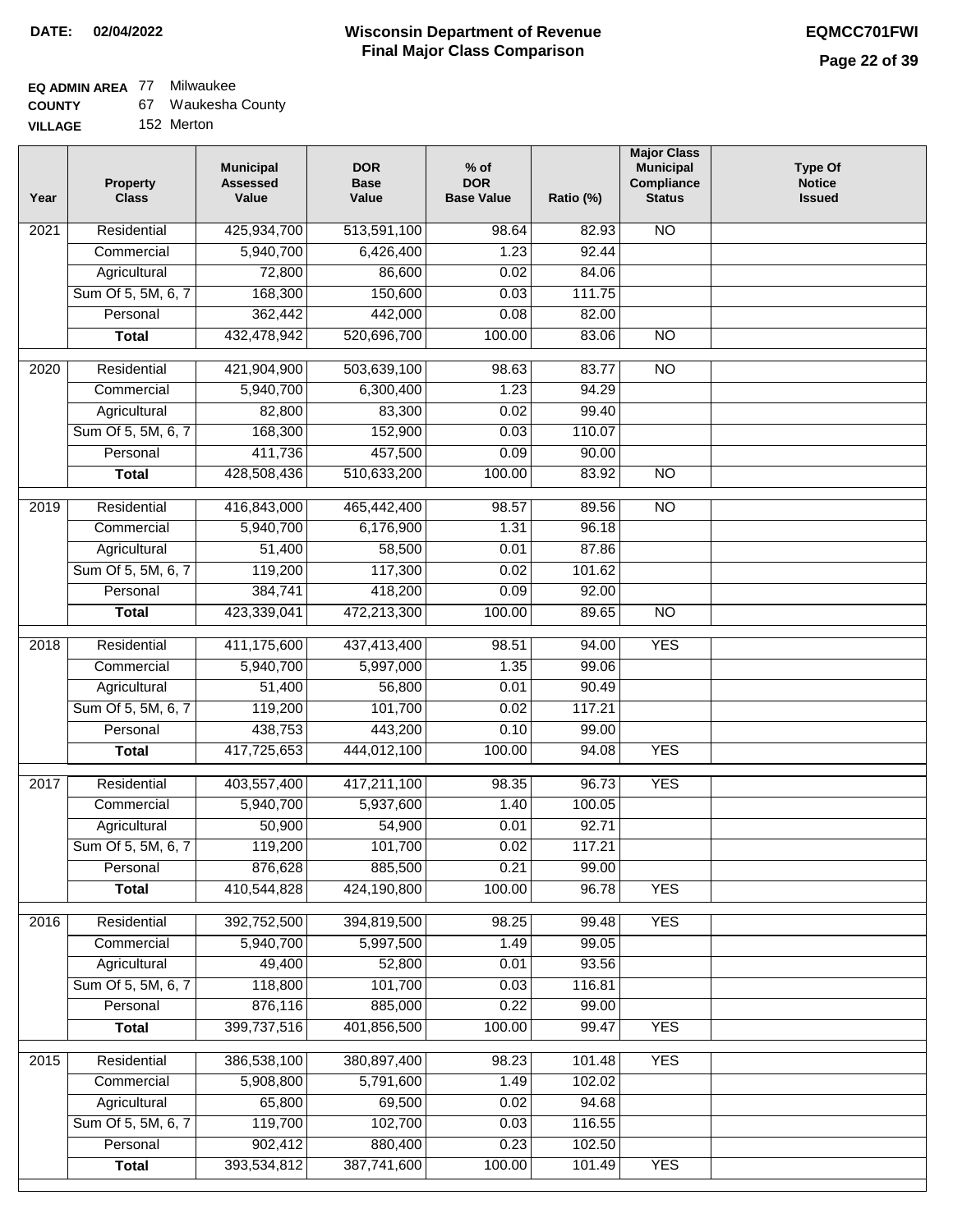### **Wisconsin Department of Revenue DATE: 02/04/2022 EQMCC701FWI Final Major Class Comparison**

| EQ ADMIN AREA 77 |     | Milwaukee       | 77 Milwaukee       |
|------------------|-----|-----------------|--------------------|
| <b>COUNTY</b>    | 67. | Waukesha County | 64 Walworth County |
| <b>VILLAGE</b>   |     | 153 Mukwonago   | 153 Mukwonago      |

| Year | <b>Property</b><br><b>Class</b> | <b>Municipal</b><br><b>Assessed</b><br>Value | <b>DOR</b><br><b>Base</b><br>Value | $%$ of<br><b>DOR</b><br><b>Base Value</b> | Ratio (%)         | <b>Major Class</b><br><b>Municipal</b><br>Compliance<br><b>Status</b> | <b>Type Of</b><br><b>Notice</b><br><b>Issued</b> |
|------|---------------------------------|----------------------------------------------|------------------------------------|-------------------------------------------|-------------------|-----------------------------------------------------------------------|--------------------------------------------------|
| 2021 | Residential                     | 636,727,800                                  | 693,974,000                        | 72.15                                     | $\frac{1}{91.75}$ | <b>YES</b>                                                            |                                                  |
|      | Commercial                      | 242,291,600                                  | 254,132,000                        | 26.42                                     | 95.34             | <b>YES</b>                                                            |                                                  |
|      | Agricultural                    | 344,600                                      | 366,500                            | 0.04                                      | 94.02             |                                                                       |                                                  |
|      | Sum Of 5, 5M, 6, 7              | 2,985,200                                    | 3,177,600                          | 0.33                                      | 93.95             |                                                                       |                                                  |
|      | Personal                        | 9,646,600                                    | 10,262,200                         | 1.07                                      | 94.00             |                                                                       |                                                  |
|      | <b>Total</b>                    | 891,995,800                                  | 961,912,300                        | 100.00                                    | 92.73             | <b>YES</b>                                                            |                                                  |
| 2020 | Residential                     | 629,001,300                                  | 668,410,200                        | 72.37                                     | 94.10             | <b>YES</b>                                                            |                                                  |
|      | Commercial                      | 235,490,800                                  | 241,169,600                        | 26.11                                     | 97.65             | <b>YES</b>                                                            |                                                  |
|      | Agricultural                    | 341,800                                      | 356,200                            | 0.04                                      | 95.96             |                                                                       |                                                  |
|      | Sum Of 5, 5M, 6, 7              | 3,002,500                                    | 3,194,400                          | 0.35                                      | 93.99             |                                                                       |                                                  |
|      | Personal                        | 10,033,400                                   | 10,451,500                         | 1.13                                      | 96.00             |                                                                       |                                                  |
|      | <b>Total</b>                    | 877,869,800                                  | 923,581,900                        | 100.00                                    | 95.05             | <b>YES</b>                                                            |                                                  |
| 2019 | Residential                     | 619,922,800                                  | 628,065,800                        | 73.22                                     | 98.70             | <b>YES</b>                                                            |                                                  |
|      | Commercial                      | 214,573,200                                  | 217,155,600                        | 25.32                                     | 98.81             | <b>YES</b>                                                            |                                                  |
|      | Agricultural                    | 333,100                                      | 333,800                            | 0.04                                      | 99.79             |                                                                       |                                                  |
|      | Sum Of 5, 5M, 6, 7              | 2,972,700                                    | 3,355,200                          | 0.39                                      | 88.60             |                                                                       |                                                  |
|      | Personal                        | 8,813,000                                    | 8,813,000                          | 1.03                                      | 100.00            |                                                                       |                                                  |
|      | <b>Total</b>                    | 846,614,800                                  | 857,723,400                        | 100.00                                    | 98.70             | <b>YES</b>                                                            |                                                  |
| 2018 | Residential                     | 612,211,600                                  | 625,785,200                        | 74.48                                     | 97.83             | <b>YES</b>                                                            |                                                  |
|      | Commercial                      | 208,288,100                                  | 202,791,800                        | 24.14                                     | 102.71            | <b>YES</b>                                                            |                                                  |
|      | Agricultural                    | 344,900                                      | 345,200                            | 0.04                                      | 99.91             |                                                                       |                                                  |
|      | Sum Of 5, 5M, 6, 7              | 3,267,800                                    | 3,204,900                          | 0.38                                      | 101.96            |                                                                       |                                                  |
|      | Personal                        | 8,023,700                                    | 8,023,700                          | 0.96                                      | 100.00            |                                                                       |                                                  |
|      | <b>Total</b>                    | 832,136,100                                  | 840,150,800                        | 100.00                                    | 99.05             | <b>YES</b>                                                            |                                                  |
|      |                                 |                                              |                                    |                                           |                   |                                                                       |                                                  |
| 2017 | Residential                     | 516,573,400                                  | 575,559,500                        | 73.47                                     | 89.75             | N <sub>O</sub>                                                        |                                                  |
|      | Commercial                      | 185,040,800                                  | 191,966,200                        | 24.51                                     | 96.39             | <b>YES</b>                                                            |                                                  |
|      | Agricultural                    | 308,200                                      | 331,700                            | 0.04                                      | 92.92             |                                                                       |                                                  |
|      | Sum Of 5, 5M, 6, 7              | 3,066,400                                    | 3,204,900                          | 0.41                                      | 95.68             |                                                                       |                                                  |
|      | Personal                        | 11,432,500                                   | 12,292,900                         | 1.57                                      | 93.00             |                                                                       |                                                  |
|      | <b>Total</b>                    | 716,421,300                                  | 783,355,200                        | 100.00                                    | 91.46             | $\overline{NO}$                                                       |                                                  |
| 2016 | Residential                     | 505,992,100                                  | 553,927,400                        | 72.17                                     | 91.35             | <b>YES</b>                                                            |                                                  |
|      | Commercial                      | 192,634,700                                  | 198,983,700                        | 25.93                                     | 96.81             | <b>YES</b>                                                            |                                                  |
|      | Agricultural                    | 317,800                                      | 330,400                            | 0.04                                      | 96.19             |                                                                       |                                                  |
|      | Sum Of 5, 5M, 6, 7              | 3,066,400                                    | 3,204,900                          | 0.42                                      | 95.68             |                                                                       |                                                  |
|      | Personal                        | 10,614,900                                   | 11,057,200                         | 1.44                                      | 96.00             |                                                                       |                                                  |
|      | <b>Total</b>                    | 712,625,900                                  | 767,503,600                        | 100.00                                    | 92.85             | <b>YES</b>                                                            |                                                  |
| 2015 | Residential                     | 490,463,400                                  | 516,393,800                        | 72.42                                     | 94.98             | <b>YES</b>                                                            |                                                  |
|      | Commercial                      | 180,286,200                                  | 182,507,100                        | 25.60                                     | 98.78             | <b>YES</b>                                                            |                                                  |
|      | Agricultural                    | 327,100                                      | 326,900                            | 0.05                                      | 100.06            |                                                                       |                                                  |
|      | Sum Of 5, 5M, 6, 7              | 3,067,000                                    | 3,264,400                          | 0.46                                      | 93.95             |                                                                       |                                                  |
|      | Personal                        | 10,547,000                                   | 10,547,000                         | 1.48                                      | 100.00            |                                                                       |                                                  |
|      | <b>Total</b>                    | 684,690,700                                  | 713,039,200                        | 100.00                                    | 96.02             | <b>YES</b>                                                            |                                                  |
|      |                                 |                                              |                                    |                                           |                   |                                                                       |                                                  |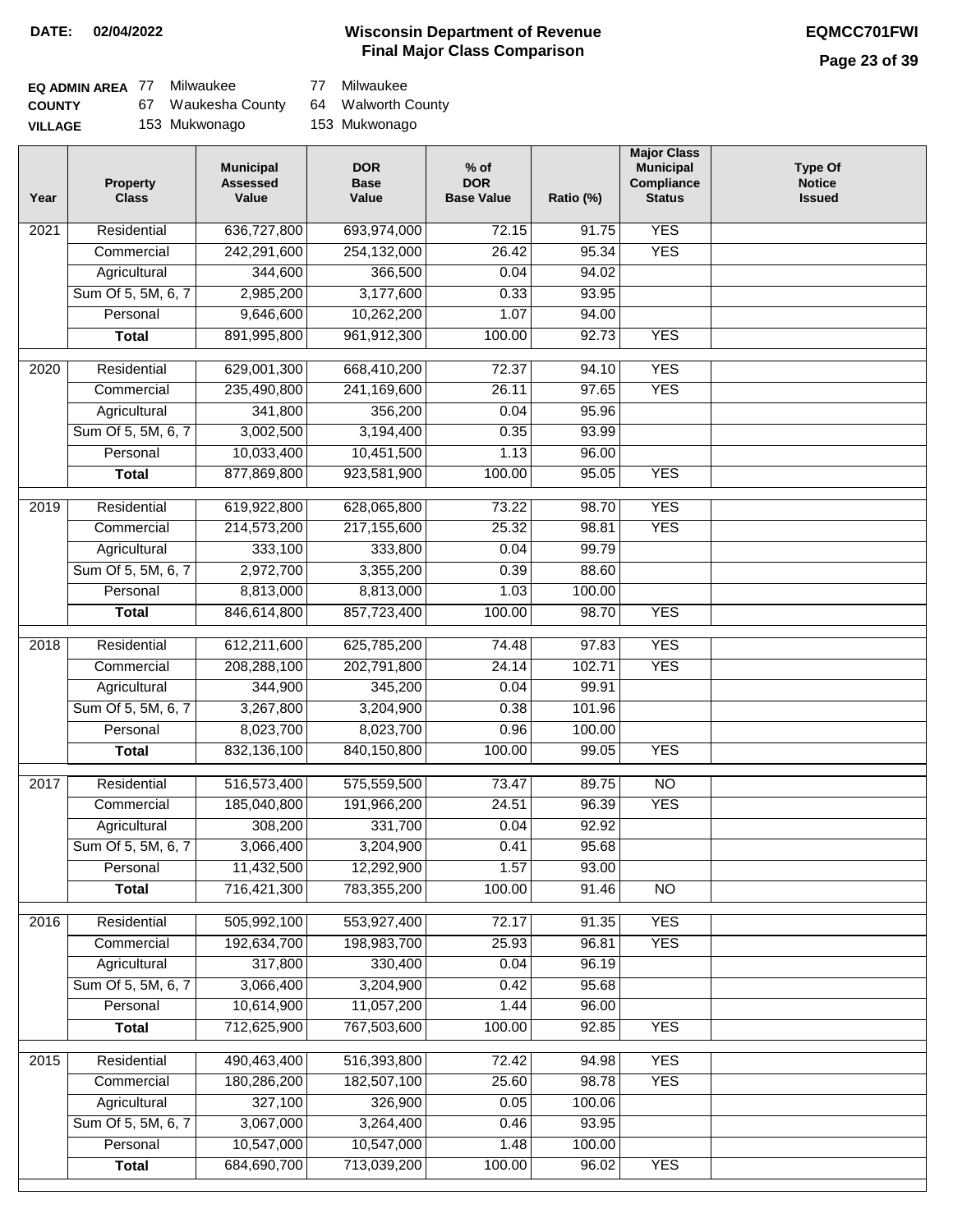## **EQ ADMIN AREA** 77 Milwaukee

| <b>COUNTY</b> |  | Waukesha County |
|---------------|--|-----------------|
|---------------|--|-----------------|

**VILLAGE** 158 Nashotah

| Year | <b>Property</b><br><b>Class</b> | <b>Municipal</b><br><b>Assessed</b><br>Value | <b>DOR</b><br><b>Base</b><br>Value | $%$ of<br><b>DOR</b><br><b>Base Value</b> | Ratio (%) | <b>Major Class</b><br><b>Municipal</b><br>Compliance<br><b>Status</b> | <b>Type Of</b><br><b>Notice</b><br><b>Issued</b> |
|------|---------------------------------|----------------------------------------------|------------------------------------|-------------------------------------------|-----------|-----------------------------------------------------------------------|--------------------------------------------------|
| 2021 | Residential                     | 191,241,500                                  | 212,203,900                        | 93.42                                     | 90.12     | <b>YES</b>                                                            |                                                  |
|      | Commercial                      | 13,503,000                                   | 13,810,100                         | 6.08                                      | 97.78     |                                                                       |                                                  |
|      | Agricultural                    | 39,100                                       | 40,800                             | 0.02                                      | 95.83     |                                                                       |                                                  |
|      | Sum Of 5, 5M, 6, 7              | 801,900                                      | 825,200                            | 0.36                                      | 97.18     |                                                                       |                                                  |
|      | Personal                        | 265,000                                      | 276,000                            | 0.12                                      | 96.01     |                                                                       |                                                  |
|      | <b>Total</b>                    | 205,850,500                                  | 227,156,000                        | 100.00                                    | 90.62     | <b>YES</b>                                                            |                                                  |
| 2020 | Residential                     | 190,736,900                                  | 199,711,000                        | 93.46                                     | 95.51     | <b>YES</b>                                                            |                                                  |
|      | Commercial                      | 13,445,800                                   | 12,850,300                         | 6.01                                      | 104.63    |                                                                       |                                                  |
|      | Agricultural                    | 39,200                                       | 39,200                             | 0.02                                      | 100.00    |                                                                       |                                                  |
|      | Sum Of 5, 5M, 6, 7              | 801,900                                      | 761,300                            | 0.36                                      | 105.33    |                                                                       |                                                  |
|      | Personal                        | 332,900                                      | 332,900                            | 0.16                                      | 100.00    |                                                                       |                                                  |
|      | <b>Total</b>                    | 205,356,700                                  | 213,694,700                        | 100.00                                    | 96.10     | <b>YES</b>                                                            |                                                  |
| 2019 | Residential                     | 162,590,900                                  | 188,070,100                        | 93.55                                     | 86.45     | $\overline{NO}$                                                       |                                                  |
|      | Commercial                      | 11,811,200                                   | 11,859,700                         | 5.90                                      | 99.59     |                                                                       |                                                  |
|      | Agricultural                    | 37,500                                       | 37,600                             | 0.02                                      | 99.73     |                                                                       |                                                  |
|      | Sum Of 5, 5M, 6, 7              | 722,000                                      | 761,300                            | 0.38                                      | 94.84     |                                                                       |                                                  |
|      | Personal                        | 303,400                                      | 303,400                            | 0.15                                      | 100.00    |                                                                       |                                                  |
|      | <b>Total</b>                    | 175,465,000                                  | 201,032,100                        | 100.00                                    | 87.28     | $\overline{NO}$                                                       |                                                  |
|      |                                 |                                              |                                    |                                           |           |                                                                       |                                                  |
| 2018 | Residential                     | 162,143,000                                  | 177,002,100                        | 94.01                                     | 91.61     | <b>YES</b>                                                            |                                                  |
|      | Commercial                      | 10,784,100                                   | 10,219,400                         | 5.43                                      | 105.53    |                                                                       |                                                  |
|      | Agricultural                    | 36,600                                       | 36,700                             | 0.02                                      | 99.73     |                                                                       |                                                  |
|      | Sum Of 5, 5M, 6, 7              | 722,000                                      | 761,300                            | 0.40                                      | 94.84     |                                                                       |                                                  |
|      | Personal                        | 269,900                                      | 269,900                            | 0.14                                      | 100.00    |                                                                       |                                                  |
|      | <b>Total</b>                    | 173,955,600                                  | 188,289,400                        | 100.00                                    | 92.39     | <b>YES</b>                                                            |                                                  |
| 2017 | Residential                     | 161,308,200                                  | 177,915,700                        | 94.52                                     | 90.67     | <b>YES</b>                                                            |                                                  |
|      | Commercial                      | 9,632,200                                    | 9,067,500                          | 4.82                                      | 106.23    |                                                                       |                                                  |
|      | Agricultural                    | 35,700                                       | 35,800                             | 0.02                                      | 99.72     |                                                                       |                                                  |
|      | Sum Of 5, 5M, 6, 7              | 722,000                                      | 761,300                            | 0.40                                      | 94.84     |                                                                       |                                                  |
|      | Personal                        | 443,200                                      | 443,200                            | 0.24                                      | 100.00    |                                                                       |                                                  |
|      | <b>Total</b>                    | 172,141,300                                  | 188,223,500                        | 100.00                                    | 91.46     | <b>YES</b>                                                            |                                                  |
| 2016 | Residential                     | 160,442,500                                  | 165,389,000                        | 94.56                                     | 97.01     | <b>YES</b>                                                            |                                                  |
|      | Commercial                      | 8,838,600                                    | 8,357,500                          | 4.78                                      | 105.76    |                                                                       |                                                  |
|      | Agricultural                    | 35,200                                       | 35,300                             | 0.02                                      | 99.72     |                                                                       |                                                  |
|      | Sum Of 5, 5M, 6, 7              | 722,000                                      | 761,300                            | 0.44                                      | 94.84     |                                                                       |                                                  |
|      | Personal                        | 365,900                                      | 365,900                            | 0.21                                      | 100.00    |                                                                       |                                                  |
|      | <b>Total</b>                    | 170,404,200                                  | 174,909,000                        | 100.00                                    | 97.42     | <b>YES</b>                                                            |                                                  |
| 2015 | Residential                     | 161,353,300                                  | 163,071,600                        | 94.47                                     | 98.95     | <b>YES</b>                                                            |                                                  |
|      | Commercial                      | 8,827,500                                    | 8,025,200                          | 4.65                                      | 110.00    |                                                                       |                                                  |
|      | Agricultural                    | 34,800                                       | 34,800                             | 0.02                                      | 100.00    |                                                                       |                                                  |
|      | Sum Of 5, 5M, 6, 7              | 722,000                                      | 756,500                            | 0.44                                      | 95.44     |                                                                       |                                                  |
|      | Personal                        | 734,200                                      | 734,200                            | 0.43                                      | 100.00    |                                                                       |                                                  |
|      | <b>Total</b>                    | 171,671,800                                  | 172,622,300                        | 100.00                                    | 99.45     | <b>YES</b>                                                            |                                                  |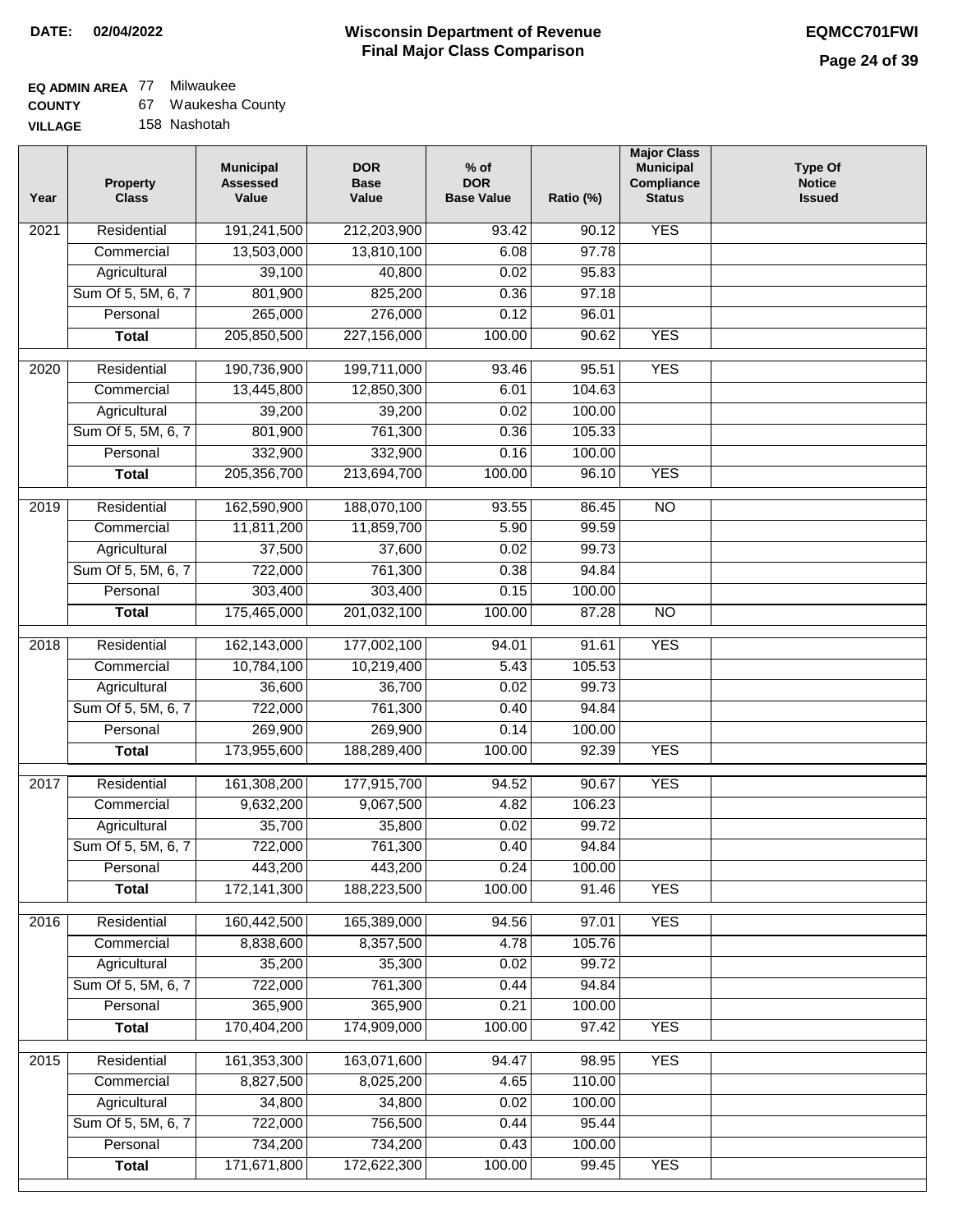# **EQ ADMIN AREA** 77 Milwaukee

**COUNTY** 67 Waukesha County

**VILLAGE** 161 North Prairie

| Year             | <b>Property</b><br><b>Class</b> | <b>Municipal</b><br><b>Assessed</b><br>Value | <b>DOR</b><br><b>Base</b><br>Value | $%$ of<br><b>DOR</b><br><b>Base Value</b> | Ratio (%) | <b>Major Class</b><br><b>Municipal</b><br>Compliance<br><b>Status</b> | <b>Type Of</b><br><b>Notice</b><br><b>Issued</b> |
|------------------|---------------------------------|----------------------------------------------|------------------------------------|-------------------------------------------|-----------|-----------------------------------------------------------------------|--------------------------------------------------|
| 2021             | Residential                     | 269,774,400                                  | 253,192,200                        | 90.63                                     | 106.55    | <b>YES</b>                                                            |                                                  |
|                  | Commercial                      | 23,869,900                                   | 25,430,500                         | 9.10                                      | 93.86     |                                                                       |                                                  |
|                  | Agricultural                    | 62,800                                       | 62,800                             | 0.02                                      | 100.00    |                                                                       |                                                  |
|                  | Sum Of 5, 5M, 6, 7              | 429,800                                      | 333,000                            | 0.12                                      | 129.07    |                                                                       |                                                  |
|                  | Personal                        | 359,100                                      | 359,100                            | 0.13                                      | 100.00    |                                                                       |                                                  |
|                  | <b>Total</b>                    | 294,496,000                                  | 279,377,600                        | 100.00                                    | 105.41    | <b>YES</b>                                                            |                                                  |
| 2020             | Residential                     | 192,782,000                                  | 238,790,900                        | 90.32                                     | 80.73     | $\overline{NO}$                                                       |                                                  |
|                  | Commercial                      | 21,106,500                                   | 24,784,800                         | 9.37                                      | 85.16     |                                                                       |                                                  |
|                  | Agricultural                    | 51,000                                       | 61,600                             | 0.02                                      | 82.79     |                                                                       |                                                  |
|                  | Sum Of 5, 5M, 6, 7              | 238,100                                      | 333,000                            | 0.13                                      | 71.50     |                                                                       |                                                  |
|                  | Personal                        | 339,700                                      | 409,300                            | 0.15                                      | 83.00     |                                                                       |                                                  |
|                  | <b>Total</b>                    | 214,517,300                                  | 264,379,600                        | 100.00                                    | 81.14     | $\overline{NO}$                                                       |                                                  |
| $\frac{1}{2019}$ | Residential                     | 190,171,800                                  | 218,657,900                        | 90.00                                     | 86.97     | $\overline{NO}$                                                       |                                                  |
|                  | Commercial                      | 20,580,300                                   | 23,447,400                         | 9.65                                      | 87.77     |                                                                       |                                                  |
|                  | Agricultural                    | 56,700                                       | 61,200                             | 0.03                                      | 92.65     |                                                                       |                                                  |
|                  | Sum Of 5, 5M, 6, 7              | 249,200                                      | 354,500                            | 0.15                                      | 70.30     |                                                                       |                                                  |
|                  | Personal                        | 395,100                                      | 424,800                            | 0.17                                      | 93.01     |                                                                       |                                                  |
|                  | <b>Total</b>                    | 211,453,100                                  | 242,945,800                        | 100.00                                    | 87.04     | $\overline{NO}$                                                       |                                                  |
|                  |                                 |                                              |                                    |                                           |           |                                                                       |                                                  |
| 2018             | Residential                     | 187,720,000                                  | 205,789,500                        | 89.82                                     | 91.22     | <b>YES</b>                                                            |                                                  |
|                  | Commercial                      | 20,563,900                                   | 22,527,800                         | 9.83                                      | 91.28     |                                                                       |                                                  |
|                  | Agricultural                    | 53,000                                       | 58,900                             | 0.03                                      | 89.98     |                                                                       |                                                  |
|                  | Sum Of 5, 5M, 6, 7              | 216,200                                      | 309,700                            | 0.14                                      | 69.81     |                                                                       |                                                  |
|                  | Personal                        | 376,100                                      | 417,900                            | 0.18                                      | 90.00     |                                                                       |                                                  |
|                  | <b>Total</b>                    | 208,929,200                                  | 229,103,800                        | 100.00                                    | 91.19     | <b>YES</b>                                                            |                                                  |
| 2017             | Residential                     | 184,329,500                                  | 206,736,900                        | 89.72                                     | 89.16     | $\overline{NO}$                                                       |                                                  |
|                  | Commercial                      | 20,563,900                                   | 22,304,700                         | 9.68                                      | 92.20     |                                                                       |                                                  |
|                  | Agricultural                    | 53,800                                       | 57,400                             | 0.02                                      | 93.73     |                                                                       |                                                  |
|                  | Sum Of 5, 5M, 6, 7              | 216,200                                      | 309,700                            | 0.13                                      | 69.81     |                                                                       |                                                  |
|                  | Personal                        | 963,500                                      | 1,025,000                          | 0.44                                      | 94.00     |                                                                       |                                                  |
|                  | <b>Total</b>                    | 206,126,900                                  | 230,433,700                        | 100.00                                    | 89.45     | $\overline{N}$                                                        |                                                  |
| 2016             | Residential                     | 179,818,500                                  | 192,616,900                        | 89.16                                     | 93.36     | <b>YES</b>                                                            |                                                  |
|                  | Commercial                      | 20,684,500                                   | 21,995,200                         | 10.18                                     | 94.04     | <b>YES</b>                                                            |                                                  |
|                  | Agricultural                    | 53,700                                       | 56,500                             | 0.03                                      | 95.04     |                                                                       |                                                  |
|                  | Sum Of 5, 5M, 6, 7              | 216,200                                      | 309,700                            | 0.14                                      | 69.81     |                                                                       |                                                  |
|                  | Personal                        | 1,015,200                                    | 1,068,600                          | 0.49                                      | 95.00     |                                                                       |                                                  |
|                  | <b>Total</b>                    | 201,788,100                                  | 216,046,900                        | 100.00                                    | 93.40     | <b>YES</b>                                                            |                                                  |
| 2015             | Residential                     | 176, 107, 300                                | 188,649,700                        | 89.22                                     | 93.35     | <b>YES</b>                                                            |                                                  |
|                  | Commercial                      | 20,684,500                                   | 21,563,900                         | 10.20                                     | 95.92     | <b>YES</b>                                                            |                                                  |
|                  | Agricultural                    | 53,100                                       | 55,800                             | 0.03                                      | 95.16     |                                                                       |                                                  |
|                  | Sum Of 5, 5M, 6, 7              | 216,200                                      | 309,700                            | 0.15                                      | 69.81     |                                                                       |                                                  |
|                  | Personal                        | 825,300                                      | 868,700                            | 0.41                                      | 95.00     |                                                                       |                                                  |
|                  | <b>Total</b>                    | 197,886,400                                  | 211,447,800                        | 100.00                                    | 93.59     | <b>YES</b>                                                            |                                                  |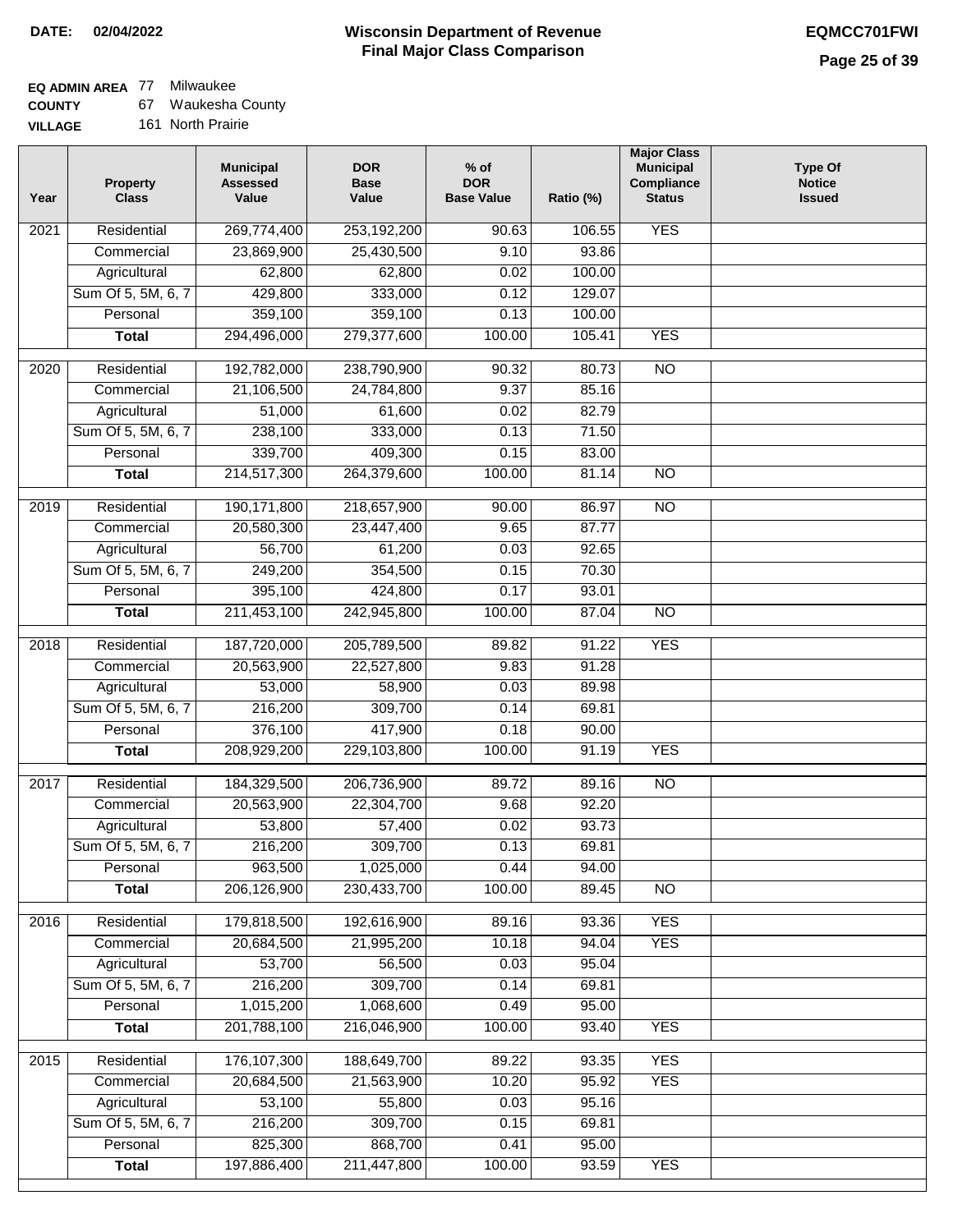# **EQ ADMIN AREA** 77 Milwaukee

**COUNTY VILLAGE** 67 Waukesha County 166 Oconomowoc Lake

| Year              | <b>Property</b><br><b>Class</b> | <b>Municipal</b><br><b>Assessed</b><br>Value | <b>DOR</b><br><b>Base</b><br>Value | $%$ of<br><b>DOR</b><br><b>Base Value</b> | Ratio (%) | <b>Major Class</b><br><b>Municipal</b><br>Compliance<br><b>Status</b> | <b>Type Of</b><br><b>Notice</b><br><b>Issued</b> |
|-------------------|---------------------------------|----------------------------------------------|------------------------------------|-------------------------------------------|-----------|-----------------------------------------------------------------------|--------------------------------------------------|
| 2021              | Residential                     | 404,870,800                                  | 408,087,800                        | 94.50                                     | 99.21     | <b>YES</b>                                                            |                                                  |
|                   | Commercial                      | 27,204,200                                   | 22,852,600                         | 5.29                                      | 119.04    |                                                                       |                                                  |
|                   | Agricultural                    | 12,300                                       | 11,200                             | 0.00                                      | 109.82    |                                                                       |                                                  |
|                   | Sum Of 5, 5M, 6, 7              | 29,700                                       | 57,200                             | 0.01                                      | 51.92     |                                                                       |                                                  |
|                   | Personal                        | 813,400                                      | 813,400                            | 0.19                                      | 100.00    |                                                                       |                                                  |
|                   | <b>Total</b>                    | 432,930,400                                  | 431,822,200                        | 100.00                                    | 100.26    | <b>YES</b>                                                            |                                                  |
| $\overline{2020}$ | Residential                     | 368,228,700                                  | 374,204,600                        | 94.35                                     | 98.40     | <b>YES</b>                                                            |                                                  |
|                   | Commercial                      | 26,355,400                                   | 21,357,500                         | 5.39                                      | 123.40    |                                                                       |                                                  |
|                   | Agricultural                    | 15,800                                       | 13,600                             | 0.00                                      | 116.18    |                                                                       |                                                  |
|                   | Sum Of 5, 5M, 6, 7              | 560,300                                      | 99,200                             | 0.03                                      | 564.82    |                                                                       |                                                  |
|                   | Personal                        | 934,600                                      | 934,600                            | 0.24                                      | 100.00    |                                                                       |                                                  |
|                   | <b>Total</b>                    | 396,094,800                                  | 396,609,500                        | 100.00                                    | 99.87     | <b>YES</b>                                                            |                                                  |
|                   |                                 |                                              |                                    |                                           |           |                                                                       |                                                  |
| $\frac{1}{2019}$  | Residential                     | 345,830,700                                  | 347,587,400                        | 94.14                                     | 99.49     | <b>YES</b>                                                            |                                                  |
|                   | Commercial                      | 22,944,100                                   | 20,938,700                         | 5.67                                      | 109.58    |                                                                       |                                                  |
|                   | Agricultural                    | 15,000                                       | 13,500                             | 0.00                                      | 111.11    |                                                                       |                                                  |
|                   | Sum Of 5, 5M, 6, 7              | 47,800                                       | 76,800                             | 0.02                                      | 62.24     |                                                                       |                                                  |
|                   | Personal                        | 626,400                                      | 626,400                            | 0.17                                      | 100.00    |                                                                       |                                                  |
|                   | <b>Total</b>                    | 369,464,000                                  | 369,242,800                        | 100.00                                    | 100.06    | <b>YES</b>                                                            |                                                  |
| 2018              | Residential                     | 334,429,600                                  | 327,481,300                        | 93.99                                     | 102.12    | <b>YES</b>                                                            |                                                  |
|                   | Commercial                      | 22,571,900                                   | 20,328,900                         | 5.83                                      | 111.03    |                                                                       |                                                  |
|                   | Agricultural                    | 14,600                                       | 13,200                             | 0.00                                      | 110.61    |                                                                       |                                                  |
|                   | Sum Of 5, 5M, 6, 7              | 47,800                                       | 76,800                             | 0.02                                      | 62.24     |                                                                       |                                                  |
|                   | Personal                        | 530,100                                      | 530,100                            | 0.15                                      | 100.00    |                                                                       |                                                  |
|                   | <b>Total</b>                    | 357,594,000                                  | 348,430,300                        | 100.00                                    | 102.63    | <b>YES</b>                                                            |                                                  |
| 2017              | Residential                     | 323,583,800                                  | 328,370,100                        | 93.79                                     | 98.54     | <b>YES</b>                                                            |                                                  |
|                   | Commercial                      | 20,813,900                                   | 20,127,700                         | 5.75                                      | 103.41    |                                                                       |                                                  |
|                   | Agricultural                    | 13,700                                       | 12,400                             | 0.00                                      | 110.48    |                                                                       |                                                  |
|                   | Sum Of 5, 5M, 6, 7              | 47,800                                       | 76,800                             | 0.02                                      | 62.24     |                                                                       |                                                  |
|                   | Personal                        | 1,512,600                                    | 1,512,600                          | 0.43                                      | 100.00    |                                                                       |                                                  |
|                   | <b>Total</b>                    | 345,971,800                                  | 350,099,600                        | 100.00                                    | 98.82     | <b>YES</b>                                                            |                                                  |
| 2016              | Residential                     | 310, 341, 200                                | 310,923,300                        | 93.38                                     | 99.81     | <b>YES</b>                                                            |                                                  |
|                   | Commercial                      | 20,340,400                                   | 20,331,000                         | 6.11                                      | 100.05    |                                                                       |                                                  |
|                   | Agricultural                    | 11,700                                       | 10,800                             | 0.00                                      | 108.33    |                                                                       |                                                  |
|                   | Sum Of 5, 5M, 6, 7              | 47,800                                       | 76,800                             | 0.02                                      | 62.24     |                                                                       |                                                  |
|                   | Personal                        | 1,634,400                                    | 1,634,400                          | 0.49                                      | 100.00    |                                                                       |                                                  |
|                   | <b>Total</b>                    | 332,375,500                                  | 332,976,300                        | 100.00                                    | 99.82     | <b>YES</b>                                                            |                                                  |
| 2015              | Residential                     | 297,677,900                                  | 288,865,700                        | 92.82                                     | 103.05    | <b>YES</b>                                                            |                                                  |
|                   | Commercial                      | 20,195,100                                   | 20,195,600                         | 6.49                                      | 100.00    | <b>YES</b>                                                            |                                                  |
|                   | Agricultural                    | 11,700                                       | 10,700                             | 0.00                                      | 109.35    |                                                                       |                                                  |
|                   | Sum Of 5, 5M, 6, 7              | 47,800                                       | 76,800                             | 0.02                                      | 62.24     |                                                                       |                                                  |
|                   | Personal                        | 2,061,100                                    | 2,061,100                          | 0.66                                      | 100.00    |                                                                       |                                                  |
|                   | <b>Total</b>                    | 319,993,600                                  | 311,209,900                        | 100.00                                    | 102.82    | <b>YES</b>                                                            |                                                  |
|                   |                                 |                                              |                                    |                                           |           |                                                                       |                                                  |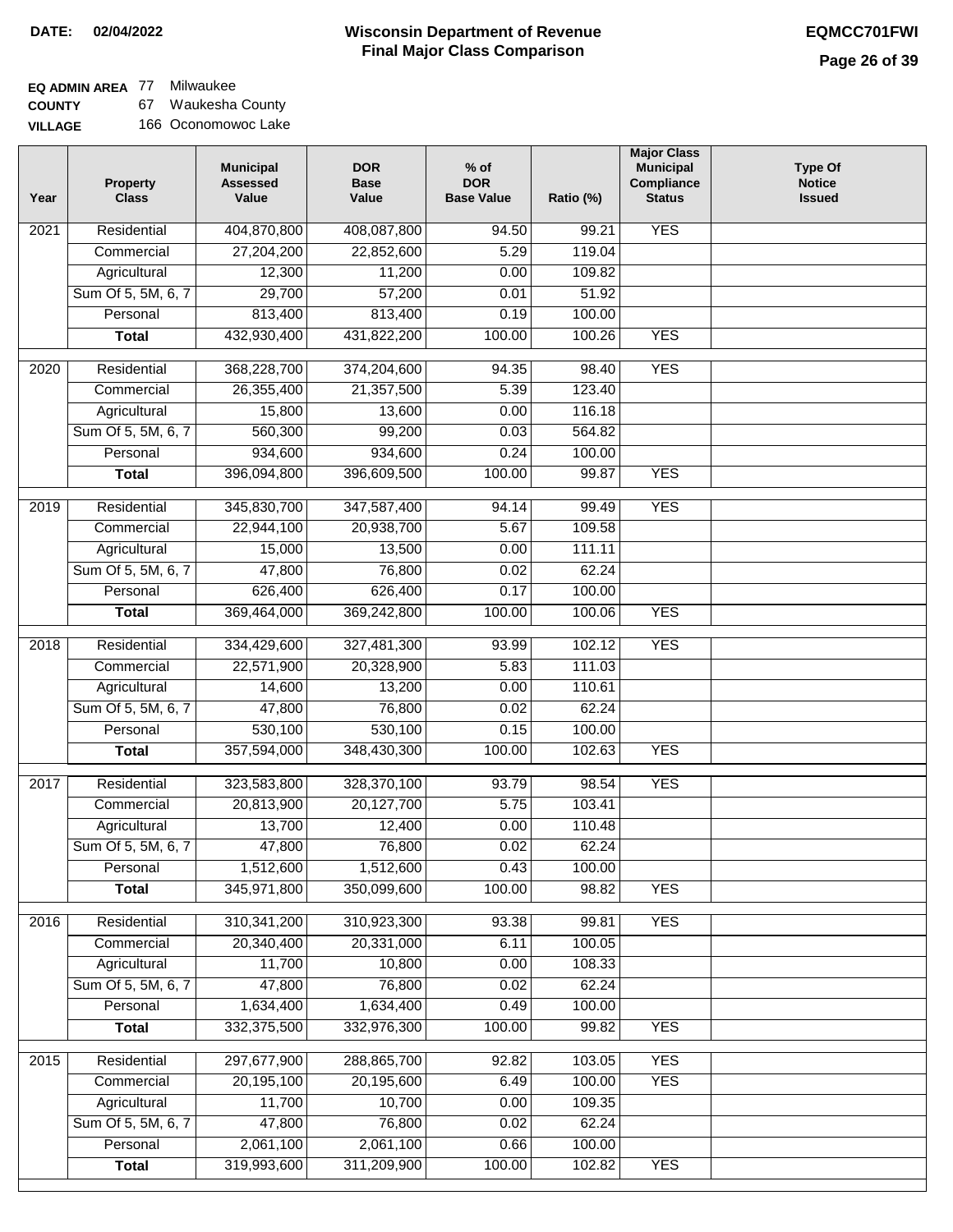### **EQ ADMIN AREA** 77 Milwaukee

**COUNTY** 67 Waukesha County

**VILLAGE** 171 Pewaukee

| Year              | <b>Property</b><br><b>Class</b> | <b>Municipal</b><br><b>Assessed</b><br>Value | <b>DOR</b><br><b>Base</b><br>Value | $%$ of<br><b>DOR</b><br><b>Base Value</b> | Ratio (%) | <b>Major Class</b><br><b>Municipal</b><br>Compliance<br><b>Status</b> | <b>Type Of</b><br><b>Notice</b><br><b>Issued</b> |
|-------------------|---------------------------------|----------------------------------------------|------------------------------------|-------------------------------------------|-----------|-----------------------------------------------------------------------|--------------------------------------------------|
| $\overline{202}1$ | Residential                     | 668,413,000                                  | 724,627,500                        | 65.80                                     | 92.24     | <b>YES</b>                                                            |                                                  |
|                   | Commercial                      | 341,631,600                                  | 359,279,700                        | 32.62                                     | 95.09     | <b>YES</b>                                                            |                                                  |
|                   | Agricultural                    | 29,800                                       | 31,700                             | 0.00                                      | 94.01     |                                                                       |                                                  |
|                   | Sum Of 5, 5M, 6, 7              | 287,200                                      | 301,400                            | 0.03                                      | 95.29     |                                                                       |                                                  |
|                   | Personal                        | 16,004,300                                   | 17,025,900                         | 1.55                                      | 94.00     |                                                                       |                                                  |
|                   | <b>Total</b>                    | 1,026,365,900                                | 1,101,266,200                      | 100.00                                    | 93.20     | <b>YES</b>                                                            |                                                  |
| $\overline{2020}$ | Residential                     | 645,821,200                                  | 715,350,400                        | 65.49                                     | 90.28     | <b>YES</b>                                                            |                                                  |
|                   | Commercial                      | 336,273,100                                  | 361,621,500                        | 33.11                                     | 92.99     | <b>YES</b>                                                            |                                                  |
|                   | Agricultural                    | 28,700                                       | 30,700                             | 0.00                                      | 93.49     |                                                                       |                                                  |
|                   | Sum Of 5, 5M, 6, 7              | 288,000                                      | 303,800                            | 0.03                                      | 94.80     |                                                                       |                                                  |
|                   | Personal                        | 14,037,400                                   | 14,933,400                         | 1.37                                      | 94.00     |                                                                       |                                                  |
|                   | <b>Total</b>                    | 996,448,400                                  | 1,092,239,800                      | 100.00                                    | 91.23     | <b>YES</b>                                                            |                                                  |
| 2019              | Residential                     | 640,209,600                                  | 662,998,800                        | 64.13                                     | 96.56     | <b>YES</b>                                                            |                                                  |
|                   | Commercial                      | 335,522,700                                  | 358,199,500                        | 34.64                                     | 93.67     | <b>YES</b>                                                            |                                                  |
|                   | Agricultural                    | 27,900                                       | 29,400                             | 0.00                                      | 94.90     |                                                                       |                                                  |
|                   | Sum Of 5, 5M, 6, 7              | 268,500                                      | 302,600                            | 0.03                                      | 88.73     |                                                                       |                                                  |
|                   | Personal                        | 11,765,300                                   | 12,384,500                         | 1.20                                      | 95.00     |                                                                       |                                                  |
|                   | <b>Total</b>                    | 987,794,000                                  | 1,033,914,800                      | 100.00                                    | 95.54     | <b>YES</b>                                                            |                                                  |
|                   |                                 |                                              |                                    |                                           |           |                                                                       |                                                  |
| 2018              | Residential                     | 585,204,500                                  | 629,234,100                        | 64.44                                     | 93.00     | <b>YES</b>                                                            |                                                  |
|                   | Commercial                      | 341,352,400                                  | 336,360,000                        | 34.45                                     | 101.48    | <b>YES</b>                                                            |                                                  |
|                   | Agricultural                    | 27,400                                       | 28,600                             | 0.00                                      | 95.80     |                                                                       |                                                  |
|                   | Sum Of 5, 5M, 6, 7              | 268,500                                      | 302,600                            | 0.03                                      | 88.73     |                                                                       |                                                  |
|                   | Personal                        | 10,051,400                                   | 10,470,200                         | 1.07                                      | 96.00     |                                                                       |                                                  |
|                   | <b>Total</b>                    | 936,904,200                                  | 976,395,500                        | 100.00                                    | 95.96     | <b>YES</b>                                                            |                                                  |
| 2017              | Residential                     | 583,381,600                                  | 595,655,800                        | 63.14                                     | 97.94     | <b>YES</b>                                                            |                                                  |
|                   | Commercial                      | 341,601,000                                  | 329,311,100                        | 34.91                                     | 103.73    | <b>YES</b>                                                            |                                                  |
|                   | Agricultural                    | 27,100                                       | 27,100                             | 0.00                                      | 100.00    |                                                                       |                                                  |
|                   | Sum Of 5, 5M, 6, 7              | 268,500                                      | 302,600                            | 0.03                                      | 88.73     |                                                                       |                                                  |
|                   | Personal                        | 18,117,200                                   | 18,117,200                         | 1.92                                      | 100.00    |                                                                       |                                                  |
|                   | <b>Total</b>                    | 943,395,400                                  | 943,413,800                        | 100.00                                    | 100.00    | <b>YES</b>                                                            |                                                  |
| 2016              | Residential                     | 525,580,600                                  | 571,638,700                        | 61.22                                     | 91.94     | <b>YES</b>                                                            |                                                  |
|                   | Commercial                      | 310,708,200                                  | 341, 377, 500                      | 36.56                                     | 91.02     | <b>YES</b>                                                            |                                                  |
|                   | Agricultural                    | 31,200                                       | 33,500                             | 0.00                                      | 93.13     |                                                                       |                                                  |
|                   | Sum Of 5, 5M, 6, 7              | 256,000                                      | 193,800                            | 0.02                                      | 132.09    |                                                                       |                                                  |
|                   | Personal                        | 19,092,200                                   | 20,529,300                         | 2.20                                      | 93.00     |                                                                       |                                                  |
|                   | <b>Total</b>                    | 855,668,200                                  | 933,772,800                        | 100.00                                    | 91.64     | <b>YES</b>                                                            |                                                  |
| 2015              | Residential                     | 523,534,300                                  | 547,491,500                        | 60.75                                     | 95.62     | <b>YES</b>                                                            |                                                  |
|                   | Commercial                      | 307,649,900                                  | 334,035,000                        | 37.07                                     | 92.10     | <b>YES</b>                                                            |                                                  |
|                   | Agricultural                    | 33,200                                       | 33,100                             | 0.00                                      | 100.30    |                                                                       |                                                  |
|                   | Sum Of 5, 5M, 6, 7              | 253,000                                      | 188,800                            | 0.02                                      | 134.00    |                                                                       |                                                  |
|                   | Personal                        | 19,436,500                                   | 19,436,500                         | 2.16                                      | 100.00    |                                                                       |                                                  |
|                   | <b>Total</b>                    | 850,906,900                                  | 901,184,900                        | 100.00                                    | 94.42     | <b>YES</b>                                                            |                                                  |
|                   |                                 |                                              |                                    |                                           |           |                                                                       |                                                  |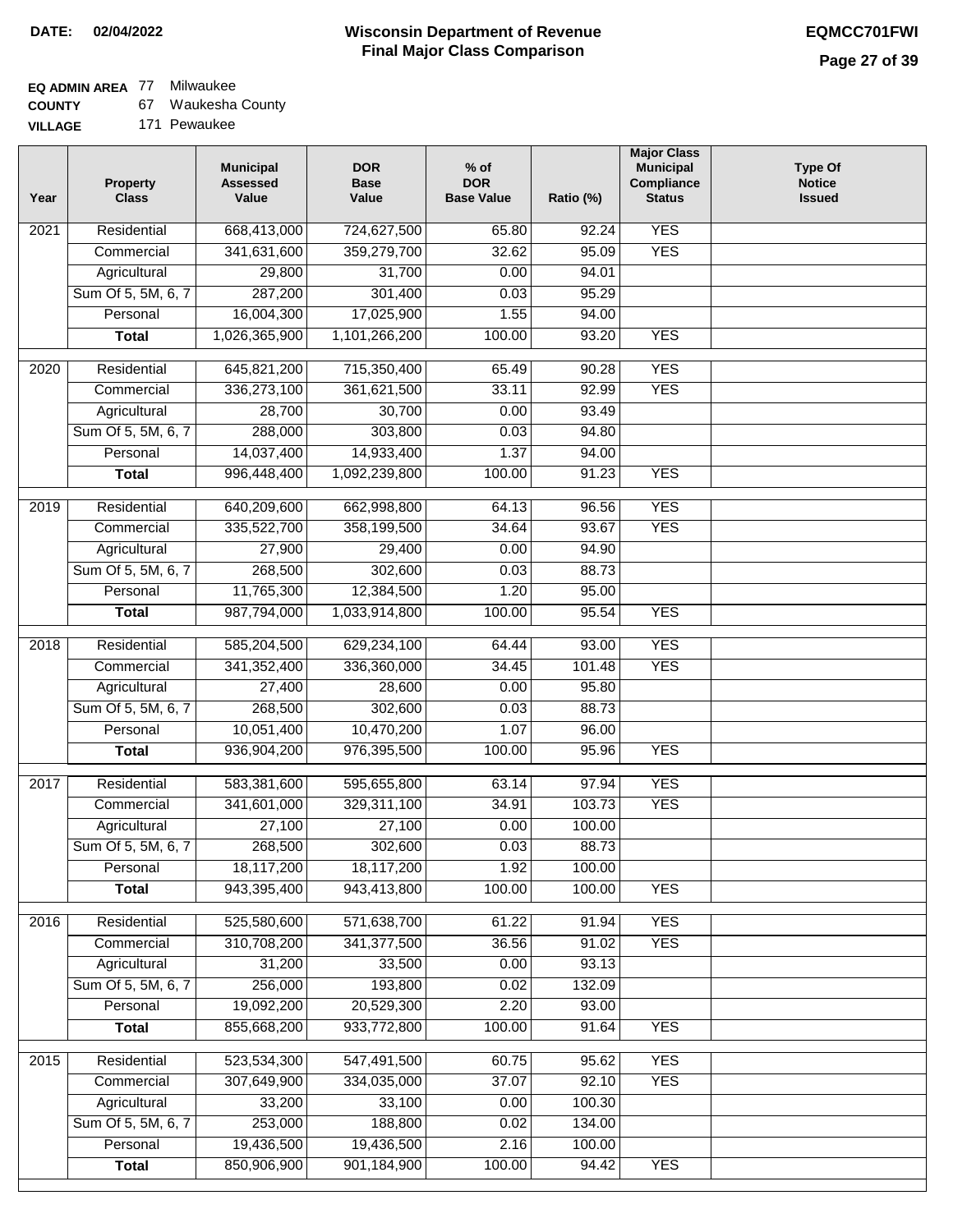## **EQ ADMIN AREA** 77 Milwaukee

| <b>COUNTY</b> |  | Waukesha County |
|---------------|--|-----------------|
|---------------|--|-----------------|

**VILLAGE** 172 Summit

| Year              | <b>Property</b><br><b>Class</b> | <b>Municipal</b><br><b>Assessed</b><br>Value | <b>DOR</b><br><b>Base</b><br>Value | $%$ of<br><b>DOR</b><br><b>Base Value</b> | Ratio (%) | <b>Major Class</b><br><b>Municipal</b><br>Compliance<br><b>Status</b> | <b>Type Of</b><br><b>Notice</b><br><b>Issued</b> |
|-------------------|---------------------------------|----------------------------------------------|------------------------------------|-------------------------------------------|-----------|-----------------------------------------------------------------------|--------------------------------------------------|
| $\overline{202}1$ | Residential                     | 948,307,600                                  | 1,146,710,800                      | 90.50                                     | 82.70     | N <sub>O</sub>                                                        |                                                  |
|                   | Commercial                      | 95,292,800                                   | 99,897,000                         | 7.88                                      | 95.39     |                                                                       |                                                  |
|                   | Agricultural                    | 885,900                                      | 1,029,900                          | 0.08                                      | 86.02     |                                                                       |                                                  |
|                   | Sum Of 5, 5M, 6, 7              | 13,717,600                                   | 17,849,600                         | 1.41                                      | 76.85     |                                                                       |                                                  |
|                   | Personal                        | 1,396,813                                    | 1,662,900                          | 0.13                                      | 84.00     |                                                                       |                                                  |
|                   | <b>Total</b>                    | 1,059,600,713                                | 1,267,150,200                      | 100.00                                    | 83.62     | $\overline{NO}$                                                       |                                                  |
| $\overline{2020}$ | Residential                     | 907,273,300                                  | 1,064,995,800                      | 90.10                                     | 85.19     | $\overline{10}$                                                       |                                                  |
|                   | Commercial                      | 94,991,800                                   | 96,639,600                         | 8.18                                      | 98.29     |                                                                       |                                                  |
|                   | Agricultural                    | 991,700                                      | 1,025,800                          | 0.09                                      | 96.68     |                                                                       |                                                  |
|                   | Sum Of 5, 5M, 6, 7              | 13,769,200                                   | 17,466,000                         | 1.48                                      | 78.83     |                                                                       |                                                  |
|                   | Personal                        | 1,705,839                                    | 1,874,500                          | 0.16                                      | 91.00     |                                                                       |                                                  |
|                   | <b>Total</b>                    | 1,018,731,839                                | 1,182,001,700                      | 100.00                                    | 86.19     | $\overline{NO}$                                                       |                                                  |
|                   |                                 |                                              |                                    |                                           |           |                                                                       |                                                  |
| 2019              | Residential                     | 868,485,600                                  | 973,900,900                        | 89.35                                     | 89.18     | $\overline{NO}$                                                       |                                                  |
|                   | Commercial                      | 94,463,100                                   | 94,175,100                         | 8.64                                      | 100.31    |                                                                       |                                                  |
|                   | Agricultural                    | 927,700                                      | 1,018,600                          | 0.09                                      | 91.08     |                                                                       |                                                  |
|                   | Sum Of 5, 5M, 6, 7              | 14,287,800                                   | 17,769,700                         | 1.63                                      | 80.41     |                                                                       |                                                  |
|                   | Personal                        | 2,937,163                                    | 3,158,300                          | 0.29                                      | 93.00     |                                                                       |                                                  |
|                   | <b>Total</b>                    | 981,101,363                                  | 1,090,022,600                      | 100.00                                    | 90.01     | $\overline{NO}$                                                       |                                                  |
| 2018              | Residential                     | 844,039,800                                  | 894,060,700                        | 88.77                                     | 94.41     | <b>YES</b>                                                            |                                                  |
|                   | Commercial                      | 93,889,000                                   | 90,832,700                         | 9.02                                      | 103.36    |                                                                       |                                                  |
|                   | Agricultural                    | 926,200                                      | 987,100                            | 0.10                                      | 93.83     |                                                                       |                                                  |
|                   | Sum Of 5, 5M, 6, 7              | 14,436,600                                   | 17,769,500                         | 1.76                                      | 81.24     |                                                                       |                                                  |
|                   | Personal                        | 3,338,295                                    | 3,459,400                          | 0.34                                      | 96.50     |                                                                       |                                                  |
|                   | <b>Total</b>                    | 956,629,895                                  | 1,007,109,400                      | 100.00                                    | 94.99     | <b>YES</b>                                                            |                                                  |
| 2017              | Residential                     | 829,492,300                                  | 878,585,200                        | 88.99                                     | 94.41     | <b>YES</b>                                                            |                                                  |
|                   | Commercial                      | 93,032,100                                   | 88,897,200                         | 9.00                                      | 104.65    |                                                                       |                                                  |
|                   | Agricultural                    | 962,400                                      | 1,000,600                          | 0.10                                      | 96.18     |                                                                       |                                                  |
|                   | Sum Of 5, 5M, 6, 7              | 14,298,800                                   | 15,331,600                         | 1.55                                      | 93.26     |                                                                       |                                                  |
|                   | Personal                        | 3,388,838                                    | 3,511,700                          | 0.36                                      | 96.50     |                                                                       |                                                  |
|                   | <b>Total</b>                    | 941, 174, 438                                | 987,326,300                        | 100.00                                    | 95.33     | <b>YES</b>                                                            |                                                  |
| 2016              | Residential                     | 820,557,700                                  | 860,739,200                        | 88.82                                     | 95.33     | <b>YES</b>                                                            |                                                  |
|                   | Commercial                      | 92,072,800                                   | 88,459,000                         | 9.13                                      | 104.09    |                                                                       |                                                  |
|                   | Agricultural                    | 975,000                                      | 999,500                            | 0.10                                      | 97.55     |                                                                       |                                                  |
|                   | Sum Of 5, 5M, 6, 7              | 14,227,400                                   | 15,076,900                         | 1.56                                      | 94.37     |                                                                       |                                                  |
|                   | Personal                        | 3,654,492                                    | 3,787,000                          | 0.39                                      | 96.50     |                                                                       |                                                  |
|                   | <b>Total</b>                    | 931,487,392                                  | 969,061,600                        | 100.00                                    | 96.12     | <b>YES</b>                                                            |                                                  |
| 2015              | Residential                     | 812,024,300                                  | 842,319,300                        | 89.33                                     | 96.40     | <b>YES</b>                                                            |                                                  |
|                   | Commercial                      | 87,106,400                                   | 80,663,400                         | 8.55                                      | 107.99    | <b>YES</b>                                                            |                                                  |
|                   | Agricultural                    | 975,200                                      | 988,200                            | 0.10                                      | 98.68     |                                                                       |                                                  |
|                   | Sum Of 5, 5M, 6, 7              | 14,218,200                                   | 15,008,100                         | 1.59                                      | 94.74     |                                                                       |                                                  |
|                   | Personal                        | 3,901,701                                    | 3,941,100                          | 0.42                                      | 99.00     |                                                                       |                                                  |
|                   | <b>Total</b>                    | 918,225,801                                  | 942,920,100                        | 100.00                                    | 97.38     | <b>YES</b>                                                            |                                                  |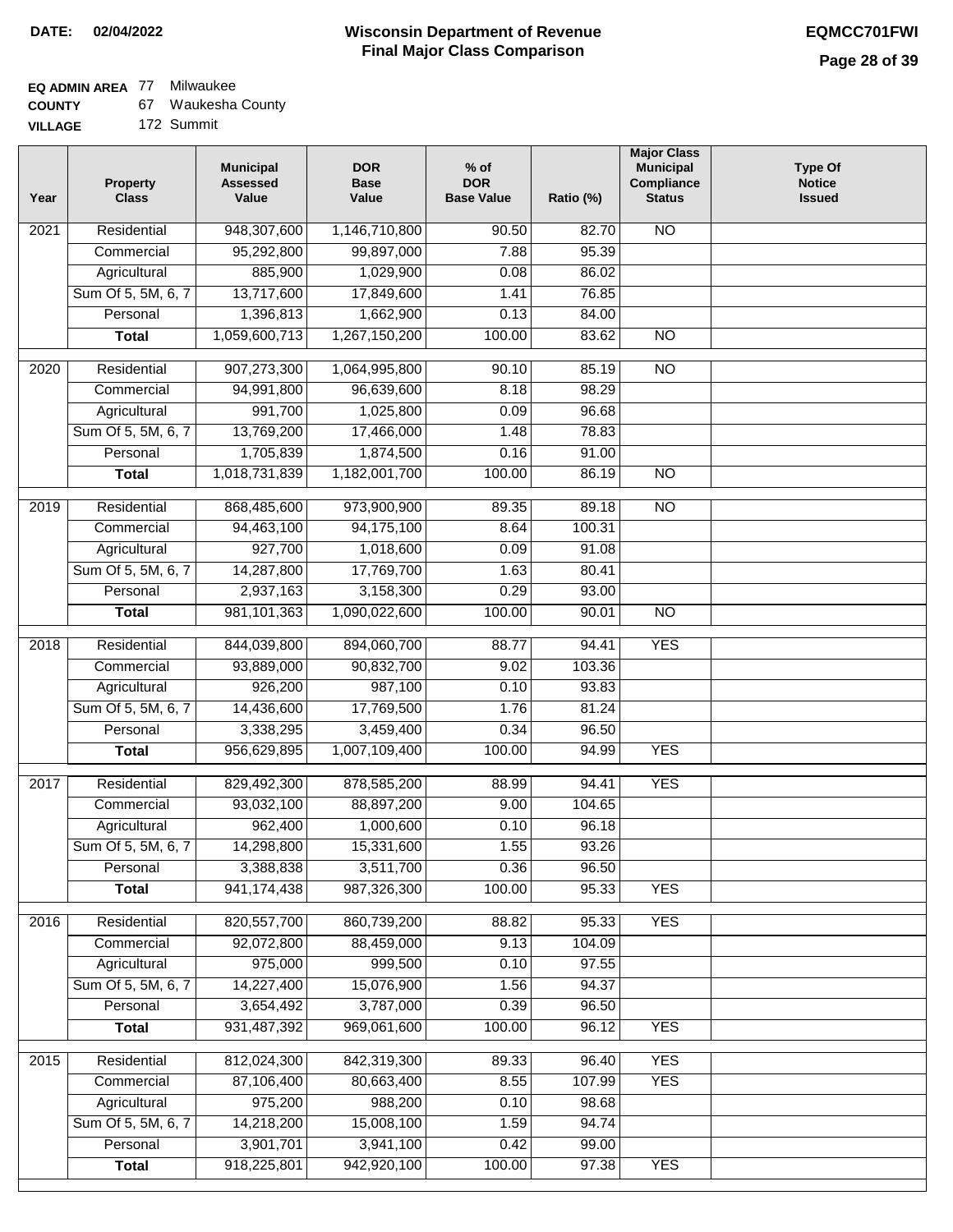# **EQ ADMIN AREA** 77 Milwaukee

| <b>COUNTY</b> |  | Waukesha County |  |
|---------------|--|-----------------|--|
|---------------|--|-----------------|--|

**VILLAGE** 181 Sussex

| Year              | <b>Property</b><br><b>Class</b>    | <b>Municipal</b><br><b>Assessed</b><br>Value | <b>DOR</b><br><b>Base</b><br>Value | % of<br><b>DOR</b><br><b>Base Value</b> | Ratio (%)       | <b>Major Class</b><br><b>Municipal</b><br>Compliance<br><b>Status</b> | <b>Type Of</b><br><b>Notice</b><br><b>Issued</b> |
|-------------------|------------------------------------|----------------------------------------------|------------------------------------|-----------------------------------------|-----------------|-----------------------------------------------------------------------|--------------------------------------------------|
| $\overline{202}1$ | Residential                        | 1,119,961,000                                | 1,160,758,000                      | 76.93                                   | 96.49           | <b>YES</b>                                                            |                                                  |
|                   | Commercial                         | 301,901,100                                  | 331,253,100                        | 21.95                                   | 91.14           | <b>YES</b>                                                            |                                                  |
|                   | Agricultural                       | 151,800                                      | 151,900                            | 0.01                                    | 99.93           |                                                                       |                                                  |
|                   | Sum Of 5, 5M, 6, 7                 | 1,388,800                                    | 1,873,800                          | 0.12                                    | 74.12           |                                                                       |                                                  |
|                   | Personal                           | 14,906,800                                   | 14,906,800                         | 0.99                                    | 100.00          |                                                                       |                                                  |
|                   | <b>Total</b>                       | 1,438,309,500                                | 1,508,943,600                      | 100.00                                  | 95.32           | <b>YES</b>                                                            |                                                  |
| $\overline{2020}$ | Residential                        | 1,022,770,900                                | 1,083,506,800                      | 77.96                                   | 94.39           | <b>YES</b>                                                            |                                                  |
|                   | Commercial                         | 284,276,100                                  | 293,834,100                        | 21.14                                   | 96.75           | <b>YES</b>                                                            |                                                  |
|                   | Agricultural                       | 151,400                                      | 156,300                            | 0.01                                    | 96.87           |                                                                       |                                                  |
|                   | Sum Of 5, 5M, 6, 7                 | 1,082,300                                    | 1,843,300                          | 0.13                                    | 58.72           |                                                                       |                                                  |
|                   | Personal                           | 10,090,800                                   | 10,402,900                         | 0.75                                    | 97.00           |                                                                       |                                                  |
|                   | <b>Total</b>                       | 1,318,371,500                                | 1,389,743,400                      | 100.00                                  | 94.86           | <b>YES</b>                                                            |                                                  |
| 2019              | Residential                        | 951,339,900                                  | 992,508,900                        | 76.82                                   | 95.85           | <b>YES</b>                                                            |                                                  |
|                   | Commercial                         | 283,328,800                                  | 287,015,400                        | 22.22                                   | 98.72           | <b>YES</b>                                                            |                                                  |
|                   | Agricultural                       | 158,400                                      | 158,400                            | 0.01                                    | 100.00          |                                                                       |                                                  |
|                   | Sum Of 5, 5M, 6, 7                 | 1,851,800                                    | 1,811,300                          | 0.14                                    | 102.24          |                                                                       |                                                  |
|                   | Personal                           | 10,466,300                                   | 10,466,300                         | 0.81                                    | 100.00          |                                                                       |                                                  |
|                   | <b>Total</b>                       | 1,247,145,200                                | 1,291,960,300                      | 100.00                                  | 96.53           | <b>YES</b>                                                            |                                                  |
|                   |                                    |                                              |                                    |                                         |                 |                                                                       |                                                  |
| 2018              | Residential                        | 904,831,200                                  | 947,103,200                        | 76.12                                   | 95.54           | <b>YES</b><br><b>YES</b>                                              |                                                  |
|                   | Commercial                         | 285,210,300                                  | 285,394,800                        | 22.94                                   | 99.94<br>100.00 |                                                                       |                                                  |
|                   | Agricultural<br>Sum Of 5, 5M, 6, 7 | 153,700                                      | 153,700                            | 0.01                                    | 78.67           |                                                                       |                                                  |
|                   | Personal                           | 1,404,000<br>9,815,300                       | 1,784,600<br>9,815,300             | 0.14<br>0.79                            | 100.00          |                                                                       |                                                  |
|                   | <b>Total</b>                       | 1,201,414,500                                | 1,244,251,600                      | 100.00                                  | 96.56           | <b>YES</b>                                                            |                                                  |
|                   |                                    |                                              |                                    |                                         |                 |                                                                       |                                                  |
| 2017              | Residential                        | 876,758,400                                  | 896,651,100                        | 75.68                                   | 97.78           | <b>YES</b>                                                            |                                                  |
|                   | Commercial                         | 253,462,300                                  | 266,046,500                        | 22.45                                   | 95.27           | <b>YES</b>                                                            |                                                  |
|                   | Agricultural                       | 161,000                                      | 160,800                            | 0.01                                    | 100.12          |                                                                       |                                                  |
|                   | Sum Of 5, 5M, 6, 7                 | 1,519,700                                    | 1,917,400                          | 0.16                                    | 79.26           |                                                                       |                                                  |
|                   | Personal                           | 20,056,300                                   | 20,056,300                         | 1.69                                    | 100.00          |                                                                       |                                                  |
|                   | <b>Total</b>                       | 1,151,957,700                                | 1,184,832,100                      | 100.00                                  | 97.23           | <b>YES</b>                                                            |                                                  |
| 2016              | Residential                        | 841,179,700                                  | 858, 154, 700                      | 75.03                                   | 98.02           | <b>YES</b>                                                            |                                                  |
|                   | Commercial                         | 256,558,600                                  | 269,800,500                        | 23.59                                   | 95.09           | <b>YES</b>                                                            |                                                  |
|                   | Agricultural                       | 170,950                                      | 174,900                            | 0.02                                    | 97.74           |                                                                       |                                                  |
|                   | Sum Of 5, 5M, 6, 7                 | 1,135,600                                    | 1,561,300                          | 0.14                                    | 72.73           |                                                                       |                                                  |
|                   | Personal                           | 13,594,400                                   | 14,014,800                         | 1.23                                    | 97.00           |                                                                       |                                                  |
|                   | <b>Total</b>                       | 1,112,639,250                                | 1,143,706,200                      | 100.00                                  | 97.28           | <b>YES</b>                                                            |                                                  |
| 2015              | Residential                        | 831,786,337                                  | 832,169,600                        | 75.52                                   | 99.95           | <b>YES</b>                                                            |                                                  |
|                   | Commercial                         | 233,766,200                                  | 254,158,900                        | 23.06                                   | 91.98           | <b>YES</b>                                                            |                                                  |
|                   | Agricultural                       | 186,100                                      | 188,100                            | 0.02                                    | 98.94           |                                                                       |                                                  |
|                   | Sum Of 5, 5M, 6, 7                 | 1,345,500                                    | 1,805,300                          | 0.16                                    | 74.53           |                                                                       |                                                  |
|                   | Personal                           | 13,659,400                                   | 13,659,400                         | 1.24                                    | 100.00          |                                                                       |                                                  |
|                   | <b>Total</b>                       | 1,080,743,537                                | 1,101,981,300                      | 100.00                                  | 98.07           | <b>YES</b>                                                            |                                                  |
|                   |                                    |                                              |                                    |                                         |                 |                                                                       |                                                  |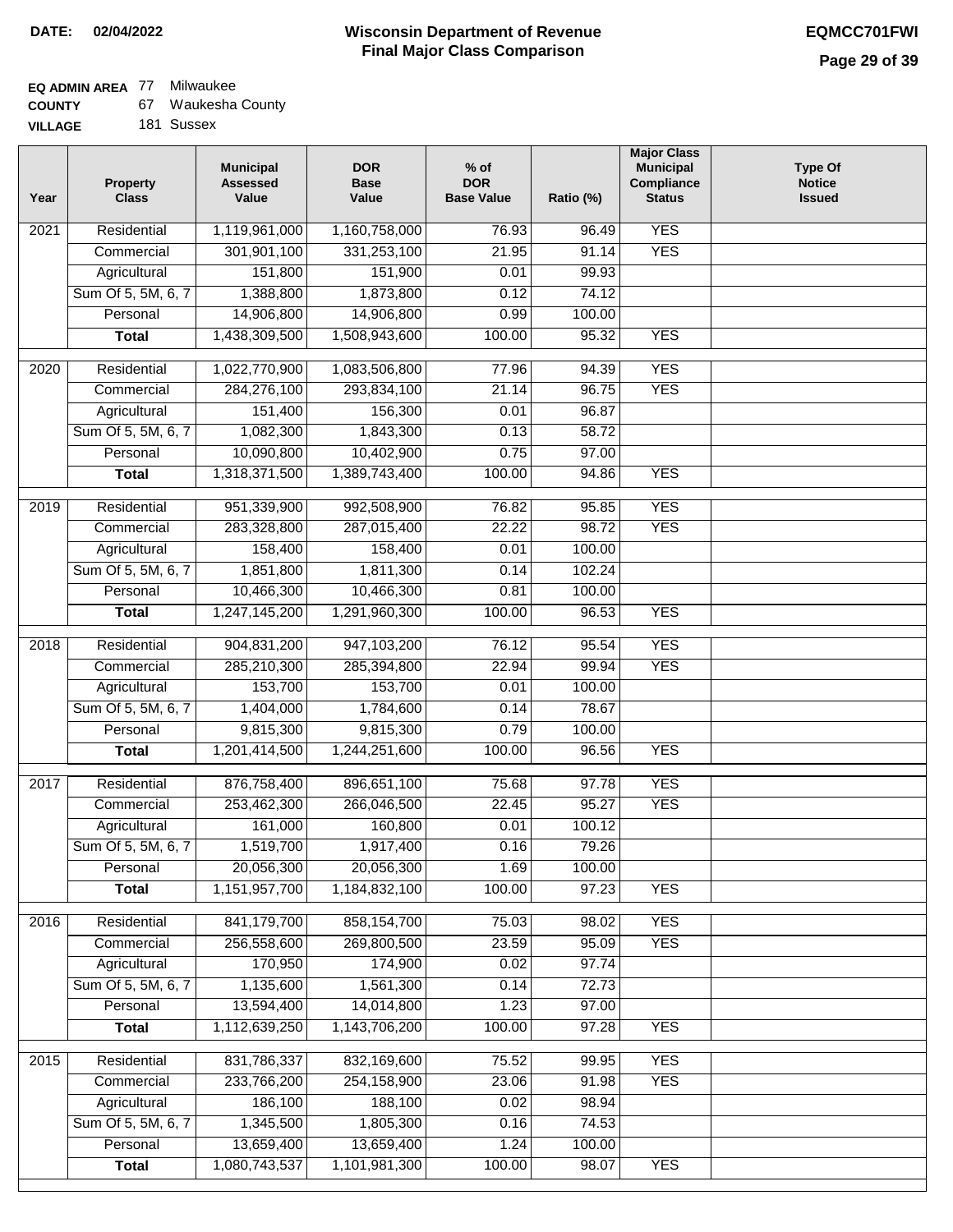**EQ ADMIN AREA** 77 Milwaukee **COUNTY VILLAGE** 67 Waukesha County 186 Vernon

| <b>Property</b><br><b>Class</b> | <b>Municipal</b><br>Assessed<br>Value | <b>DOR</b><br><b>Base</b><br>Value | $%$ of<br><b>DOR</b><br><b>Base Value</b> | Ratio (%) | <b>Major Class</b><br><b>Municipal</b><br>Compliance<br><b>Status</b> | <b>Type Of</b><br><b>Notice</b><br><b>Issued</b> |
|---------------------------------|---------------------------------------|------------------------------------|-------------------------------------------|-----------|-----------------------------------------------------------------------|--------------------------------------------------|
| Residential                     | 972,007,000                           | 1,054,853,500                      | 95.55                                     | 92.15     | <b>YES</b>                                                            |                                                  |
| Commercial                      |                                       | 22,988,000                         | 2.08                                      | 104.32    |                                                                       |                                                  |
| Agricultural                    | 483,400,                              | 1,561,100                          | 0.14                                      | 95.02     |                                                                       |                                                  |
| Sum Of 5, 5M, 6, 7              | 19,193,300                            | 23,019,500                         | 2.09                                      | 83.38     |                                                                       |                                                  |
| Personal                        | ,454,700                              | 1,531,300                          | 0.14                                      | 95.00     |                                                                       |                                                  |
| Total                           | ,018,119,800                          | 1,103,953,400                      | 100.00                                    | 92.22     | <b>YES</b>                                                            |                                                  |
|                                 |                                       |                                    | 23,981,400                                |           |                                                                       |                                                  |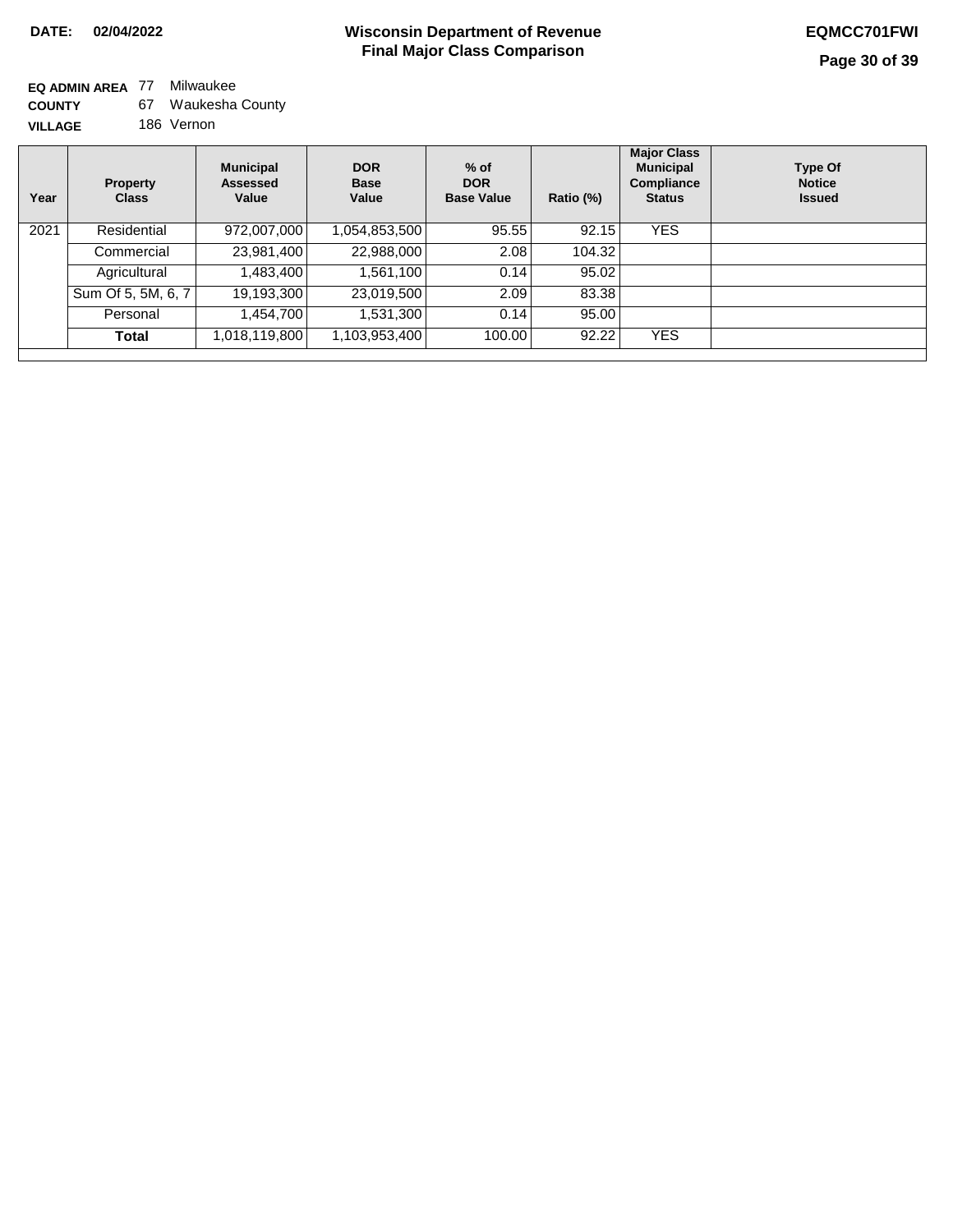# **EQ ADMIN AREA** 77 Milwaukee

| <b>COUNTY</b> |  | Waukesha County |  |
|---------------|--|-----------------|--|
|---------------|--|-----------------|--|

**VILLAGE** 191 Wales

| Year | <b>Property</b><br><b>Class</b> | <b>Municipal</b><br><b>Assessed</b><br>Value | <b>DOR</b><br><b>Base</b><br>Value | % of<br><b>DOR</b><br><b>Base Value</b> | Ratio (%) | <b>Major Class</b><br><b>Municipal</b><br>Compliance<br><b>Status</b> | <b>Type Of</b><br><b>Notice</b><br><b>Issued</b> |
|------|---------------------------------|----------------------------------------------|------------------------------------|-----------------------------------------|-----------|-----------------------------------------------------------------------|--------------------------------------------------|
| 2021 | Residential                     | 419,034,100                                  | 423,476,100                        | 88.20                                   | 98.95     | <b>YES</b>                                                            |                                                  |
|      | Commercial                      | 53,772,200                                   | 52,370,000                         | 10.91                                   | 102.68    | <b>YES</b>                                                            |                                                  |
|      | Agricultural                    | 21,250                                       | 21,200                             | 0.00                                    | 100.24    |                                                                       |                                                  |
|      | Sum Of 5, 5M, 6, 7              | 55,000                                       | 59,600                             | 0.01                                    | 92.28     |                                                                       |                                                  |
|      | Personal                        | 4,183,033                                    | 4,183,000                          | 0.87                                    | 100.00    |                                                                       |                                                  |
|      | <b>Total</b>                    | 477,065,583                                  | 480,109,900                        | 100.00                                  | 99.37     | <b>YES</b>                                                            |                                                  |
| 2020 | Residential                     | 325,390,100                                  | 383,919,100                        | 87.89                                   | 84.75     | $\overline{NO}$                                                       |                                                  |
|      | Commercial                      | 42,754,950                                   | 48,166,700                         | 11.03                                   | 88.76     | $\overline{NO}$                                                       |                                                  |
|      | Agricultural                    | 17,700                                       | 20,900                             | 0.00                                    | 84.69     |                                                                       |                                                  |
|      | Sum Of 5, 5M, 6, 7              | 323,550                                      | 345,200                            | 0.08                                    | 93.73     |                                                                       |                                                  |
|      | Personal                        | 3,695,351                                    | 4,347,500                          | 1.00                                    | 85.00     |                                                                       |                                                  |
|      | <b>Total</b>                    | 372,181,651                                  | 436,799,400                        | 100.00                                  | 85.21     | $\overline{NO}$                                                       |                                                  |
| 2019 | Residential                     | 323,534,600                                  | 362,816,600                        | 87.93                                   | 89.17     | $\overline{10}$                                                       |                                                  |
|      | Commercial                      | 42,080,000                                   | 45,493,700                         | 11.03                                   | 92.50     | <b>YES</b>                                                            |                                                  |
|      | Agricultural                    | 18,050                                       | 20,100                             | 0.00                                    | 89.80     |                                                                       |                                                  |
|      | Sum Of 5, 5M, 6, 7              | 323,550                                      | 345,200                            | 0.08                                    | 93.73     |                                                                       |                                                  |
|      | Personal                        | 3,567,971                                    | 3,964,400                          | 0.96                                    | 90.00     |                                                                       |                                                  |
|      | <b>Total</b>                    | 369,524,171                                  | 412,640,000                        | 100.00                                  | 89.55     | $\overline{NO}$                                                       |                                                  |
| 2018 | Residential                     | 321,395,800                                  | 363,486,900                        | 88.45                                   | 88.42     | $\overline{10}$                                                       |                                                  |
|      | Commercial                      | 41,344,000                                   | 42,881,700                         | 10.43                                   | 96.41     | <b>YES</b>                                                            |                                                  |
|      | Agricultural                    | 18,100                                       | 19,600                             | 0.00                                    | 92.35     |                                                                       |                                                  |
|      | Sum Of 5, 5M, 6, 7              | 323,550                                      | 286,200                            | 0.07                                    | 113.05    |                                                                       |                                                  |
|      | Personal                        | 3,995,129                                    | 4,295,800                          | 1.05                                    | 93.00     |                                                                       |                                                  |
|      | <b>Total</b>                    | 367,076,579                                  | 410,970,200                        | 100.00                                  | 89.32     | <b>NO</b>                                                             |                                                  |
| 2017 | Residential                     | 319,503,200                                  | 337,704,600                        | 87.48                                   | 94.61     | <b>YES</b>                                                            |                                                  |
|      | Commercial                      | 41,001,700                                   | 42,080,400                         | 10.90                                   | 97.44     | <b>YES</b>                                                            |                                                  |
|      | Agricultural                    | 20,650                                       | 19,100                             | 0.00                                    | 108.12    |                                                                       |                                                  |
|      | Sum Of 5, 5M, 6, 7              | 312,050                                      | 280,800                            | 0.07                                    | 111.13    |                                                                       |                                                  |
|      | Personal                        | 5,494,908                                    | 5,972,800                          | 1.55                                    | 92.00     |                                                                       |                                                  |
|      | <b>Total</b>                    | 366,332,508                                  | 386,057,700                        | 100.00                                  | 94.89     | <b>YES</b>                                                            |                                                  |
| 2016 | Residential                     | 311,844,650                                  | 316, 168, 900                      | 87.04                                   | 98.63     | <b>YES</b>                                                            |                                                  |
|      | Commercial                      | 41,006,700                                   | 41,260,400                         | 11.36                                   | 99.39     | <b>YES</b>                                                            |                                                  |
|      | Agricultural                    | 18,700                                       | 18,800                             | 0.01                                    | 99.47     |                                                                       |                                                  |
|      | Sum Of 5, 5M, 6, 7              | 312,050                                      | 280,800                            | 0.08                                    | 111.13    |                                                                       |                                                  |
|      | Personal                        | 5,500,044                                    | 5,500,000                          | 1.51                                    | 100.00    |                                                                       |                                                  |
|      | <b>Total</b>                    | 358,682,144                                  | 363,228,900                        | 100.00                                  | 98.75     | <b>YES</b>                                                            |                                                  |
| 2015 | Residential                     | 300,713,100                                  | 302,282,200                        | 86.72                                   | 99.48     | <b>YES</b>                                                            |                                                  |
|      | Commercial                      | 40,985,300                                   | 40,430,100                         | 11.60                                   | 101.37    | <b>YES</b>                                                            |                                                  |
|      | Agricultural                    | 18,400                                       | 18,500                             | 0.01                                    | 99.46     |                                                                       |                                                  |
|      | Sum Of 5, 5M, 6, 7              | 312,050                                      | 280,800                            | 0.08                                    | 111.13    |                                                                       |                                                  |
|      | Personal                        | 5,551,433                                    | 5,551,500                          | 1.59                                    | 100.00    |                                                                       |                                                  |
|      | <b>Total</b>                    | 347,580,283                                  | 348,563,100                        | 100.00                                  | 99.72     | <b>YES</b>                                                            |                                                  |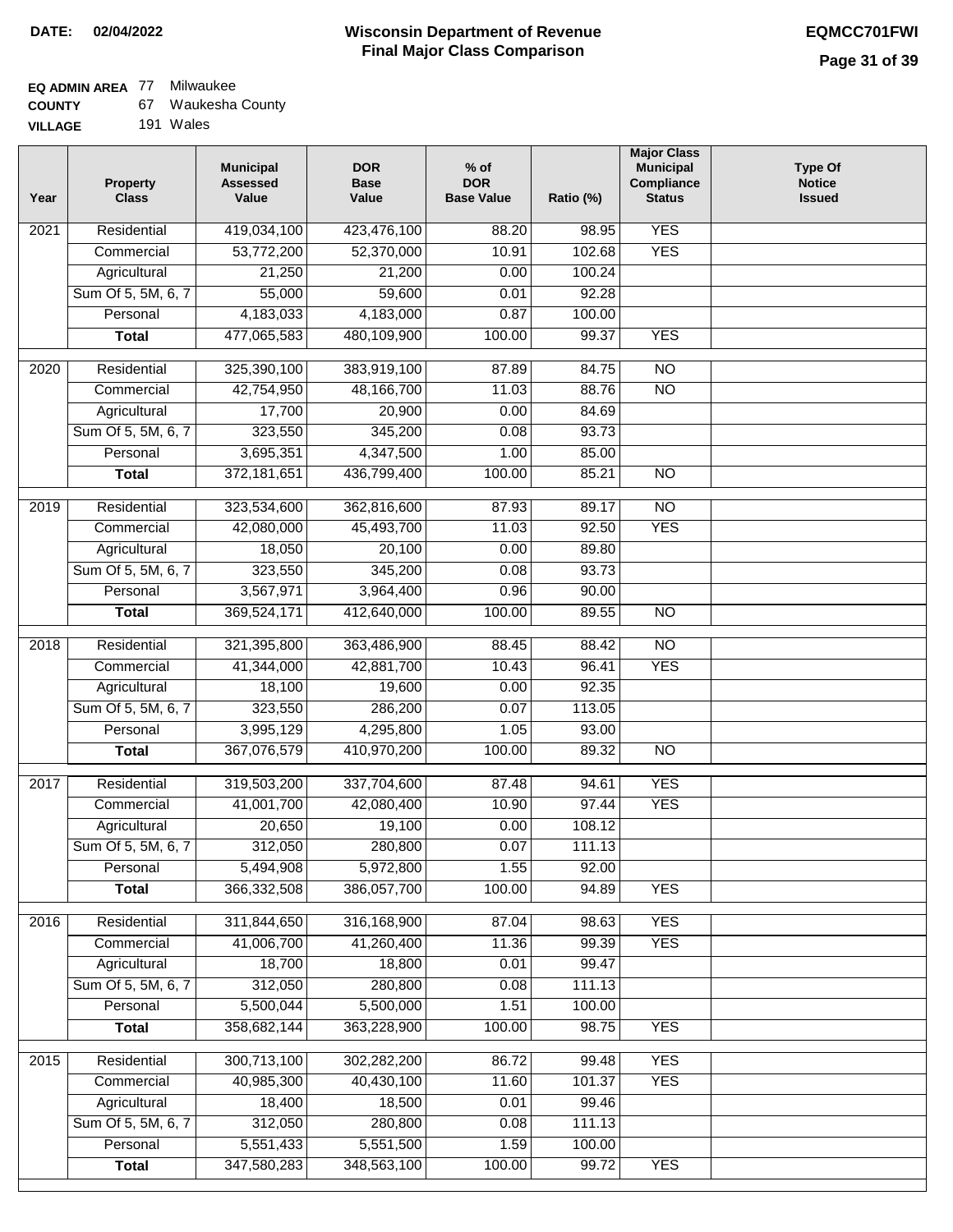#### **EQ ADMIN AREA** 77 Milwaukee **COUNTY VILLAGE** 67 Waukesha County 195 Waukesha

| Year | <b>Property</b><br><b>Class</b> | <b>Municipal</b><br><b>Assessed</b><br>Value | <b>DOR</b><br><b>Base</b><br>Value | $%$ of<br><b>DOR</b><br><b>Base Value</b> | Ratio (%) | <b>Major Class</b><br><b>Municipal</b><br>Compliance<br><b>Status</b> | <b>Type Of</b><br><b>Notice</b><br><b>Issued</b> |
|------|---------------------------------|----------------------------------------------|------------------------------------|-------------------------------------------|-----------|-----------------------------------------------------------------------|--------------------------------------------------|
| 2021 | Residential                     | 1,090,873,600                                | 1,140,762,100                      | 92.30                                     | 95.63     | <b>YES</b>                                                            |                                                  |
|      | Commercial                      | 64,600,700                                   | 70,932,100                         | 5.74                                      | 91.07     |                                                                       |                                                  |
|      | Agricultural                    | 653,500                                      | 648.700                            | 0.05                                      | 100.74    |                                                                       |                                                  |
|      | Sum Of 5, 5M, 6, 7              | 17,872,600                                   | 19,951,000                         | 1.61                                      | 89.58     |                                                                       |                                                  |
|      | Personal                        | 3,357,000                                    | 3,609,700                          | 0.29                                      | 93.00     |                                                                       |                                                  |
|      | <b>Total</b>                    | 1,177,357,400                                | 1,235,903,600                      | 100.00                                    | 95.26     | <b>YES</b>                                                            |                                                  |
|      |                                 |                                              |                                    |                                           |           |                                                                       |                                                  |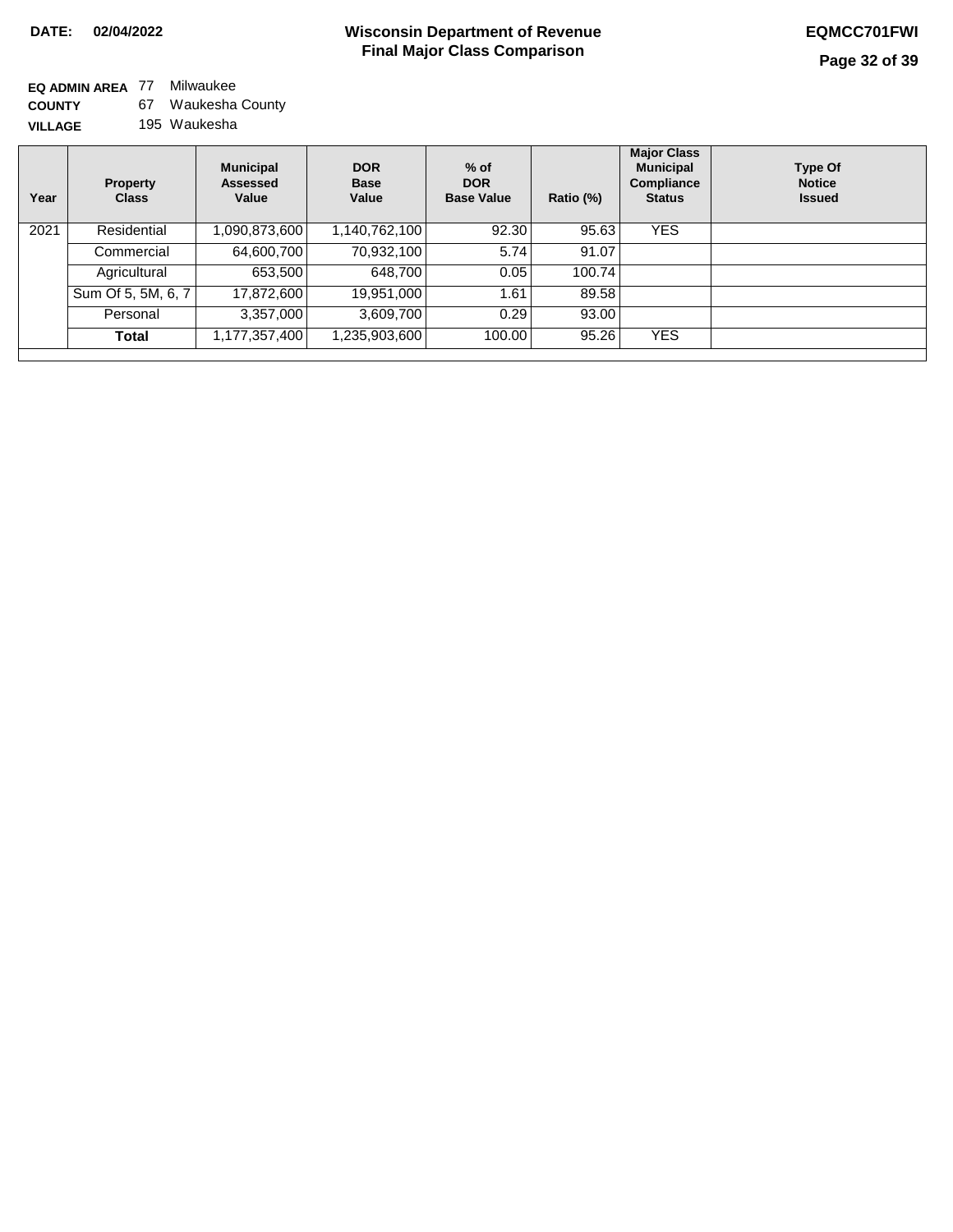### **Wisconsin Department of Revenue Final Major Class Comparison DATE: 02/04/2022 EQMCC701FWI**

٦

# **EQ ADMIN AREA** 77 Milwaukee

| <b>COUNTY</b> | 67. | Waukesha County |
|---------------|-----|-----------------|
| CITY          |     | 206 Brookfield  |

| Year | <b>Property</b><br><b>Class</b> | <b>Municipal</b><br><b>Assessed</b><br>Value | <b>DOR</b><br><b>Base</b><br>Value | $%$ of<br><b>DOR</b><br><b>Base Value</b> | Ratio (%) | <b>Major Class</b><br><b>Municipal</b><br>Compliance<br><b>Status</b> | <b>Type Of</b><br><b>Notice</b><br><b>Issued</b> |
|------|---------------------------------|----------------------------------------------|------------------------------------|-------------------------------------------|-----------|-----------------------------------------------------------------------|--------------------------------------------------|
| 2021 | Residential                     | 5,171,258,600                                | 5,676,170,500                      | 69.91                                     | 91.10     | <b>YES</b>                                                            |                                                  |
|      | Commercial                      | 2,203,586,100                                | 2,311,293,200                      | 28.47                                     | 95.34     | <b>YES</b>                                                            |                                                  |
|      | Agricultural                    | 15,900                                       | 17,600                             | 0.00                                      | 90.34     |                                                                       |                                                  |
|      | Sum Of 5, 5M, 6, 7              | 570,300                                      | 659,400                            | 0.01                                      | 86.49     |                                                                       |                                                  |
|      | Personal                        | 118,794,300                                  | 130,543,200                        | 1.61                                      | 91.00     |                                                                       |                                                  |
|      | <b>Total</b>                    | 7,494,225,200                                | 8,118,683,900                      | 100.00                                    | 92.31     | <b>YES</b>                                                            |                                                  |
| 2020 | Residential                     | 5,120,907,100                                | 5,302,439,200                      | 68.84                                     | 96.58     | <b>YES</b>                                                            |                                                  |
|      | Commercial                      | 2,184,393,100                                | 2,268,124,300                      | 29.45                                     | 96.31     | <b>YES</b>                                                            |                                                  |
|      | Agricultural                    | 16,900                                       | 17,500                             | 0.00                                      | 96.57     |                                                                       |                                                  |
|      | Sum Of 5, 5M, 6, 7              | 572,600                                      | 665,700                            | 0.01                                      | 86.01     |                                                                       |                                                  |
|      | Personal                        | 127, 187, 800                                | 131, 121, 400                      | 1.70                                      | 97.00     |                                                                       |                                                  |
|      | <b>Total</b>                    | 7,433,077,500                                | 7,702,368,100                      | 100.00                                    | 96.50     | <b>YES</b>                                                            |                                                  |
|      |                                 |                                              |                                    |                                           |           |                                                                       |                                                  |
| 2019 | Residential                     | 5,086,118,800                                | 5,162,955,600                      | 69.39                                     | 98.51     | <b>YES</b>                                                            |                                                  |
|      | Commercial                      | 2,130,451,500                                | 2,156,258,500                      | 28.98                                     | 98.80     | <b>YES</b>                                                            |                                                  |
|      | Agricultural                    | 27,700                                       | 27,600                             | 0.00                                      | 100.36    |                                                                       |                                                  |
|      | Sum Of 5, 5M, 6, 7              | 646,600                                      | 1,001,700                          | 0.01                                      | 64.55     |                                                                       |                                                  |
|      | Personal                        | 120,556,100                                  | 120,556,100                        | 1.62                                      | 100.00    |                                                                       |                                                  |
|      | <b>Total</b>                    | 7,337,800,700                                | 7,440,799,500                      | 100.00                                    | 98.62     | <b>YES</b>                                                            |                                                  |
| 2018 | Residential                     | 4,676,219,500                                | 4,939,536,700                      | 69.05                                     | 94.67     | <b>YES</b>                                                            |                                                  |
|      | Commercial                      | 2,087,129,000                                | 2,095,236,200                      | 29.29                                     | 99.61     | <b>YES</b>                                                            |                                                  |
|      | Agricultural                    | 28,000                                       | 28,000                             | 0.00                                      | 100.00    |                                                                       |                                                  |
|      | Sum Of 5, 5M, 6, 7              | 953,100                                      | 884,000                            | 0.01                                      | 107.82    |                                                                       |                                                  |
|      | Personal                        | 112,167,100                                  | 118,070,600                        | 1.65                                      | 95.00     |                                                                       |                                                  |
|      | <b>Total</b>                    | 6,876,496,700                                | 7,153,755,500                      | 100.00                                    | 96.12     | <b>YES</b>                                                            |                                                  |
| 2017 | Residential                     | 4,644,776,200                                | 4,716,377,900                      | 69.26                                     | 98.48     | <b>YES</b>                                                            |                                                  |
|      | Commercial                      | 2,032,475,400                                | 1,920,366,500                      | 28.20                                     | 105.84    | <b>YES</b>                                                            |                                                  |
|      | Agricultural                    | 27,200                                       | 27,300                             | 0.00                                      | 99.63     |                                                                       |                                                  |
|      | Sum Of 5, 5M, 6, 7              | 967,400                                      | 890,000                            | 0.01                                      | 108.70    |                                                                       |                                                  |
|      | Personal                        | 168,448,600                                  | 171,886,200                        | 2.52                                      | 98.00     |                                                                       |                                                  |
|      | <b>Total</b>                    | 6,846,694,800                                | 6,809,547,900                      | 100.00                                    | 100.55    | <b>YES</b>                                                            |                                                  |
|      |                                 |                                              |                                    |                                           |           |                                                                       |                                                  |
| 2016 | Residential                     | 4,610,585,500                                | 4,632,795,400                      | 68.90                                     | 99.52     | <b>YES</b>                                                            |                                                  |
|      | Commercial                      | 1,924,365,400                                | 1,915,370,800                      | 28.48                                     | 100.47    | <b>YES</b>                                                            |                                                  |
|      | Agricultural                    | 26,900                                       | 26,900                             | 0.00                                      | 100.00    |                                                                       |                                                  |
|      | Sum Of 5, 5M, 6, 7              | 697,600                                      | 762,300                            | 0.01                                      | 91.51     |                                                                       |                                                  |
|      | Personal                        | 176,939,700                                  | 175,187,900                        | 2.61                                      | 101.00    |                                                                       |                                                  |
|      | <b>Total</b>                    | 6,712,615,100                                | 6,724,143,300                      | 100.00                                    | 99.83     | <b>YES</b>                                                            |                                                  |
| 2015 | Residential                     | 4,581,705,000                                | 4,441,378,800                      | 69.13                                     | 103.16    | <b>YES</b>                                                            |                                                  |
|      | Commercial                      | 1,865,963,000                                | 1,822,928,800                      | 28.37                                     | 102.36    | <b>YES</b>                                                            |                                                  |
|      | Agricultural                    | 53,700                                       | 51,800                             | 0.00                                      | 103.67    |                                                                       |                                                  |
|      | Sum Of 5, 5M, 6, 7              | 697,000                                      | 762,300                            | 0.01                                      | 91.43     |                                                                       |                                                  |
|      | Personal                        | 164,216,500                                  | 159,433,400                        | 2.48                                      | 103.00    |                                                                       |                                                  |
|      | <b>Total</b>                    | 6,612,635,200                                | 6,424,555,100                      | 100.00                                    | 102.93    | <b>YES</b>                                                            |                                                  |
|      |                                 |                                              |                                    |                                           |           |                                                                       |                                                  |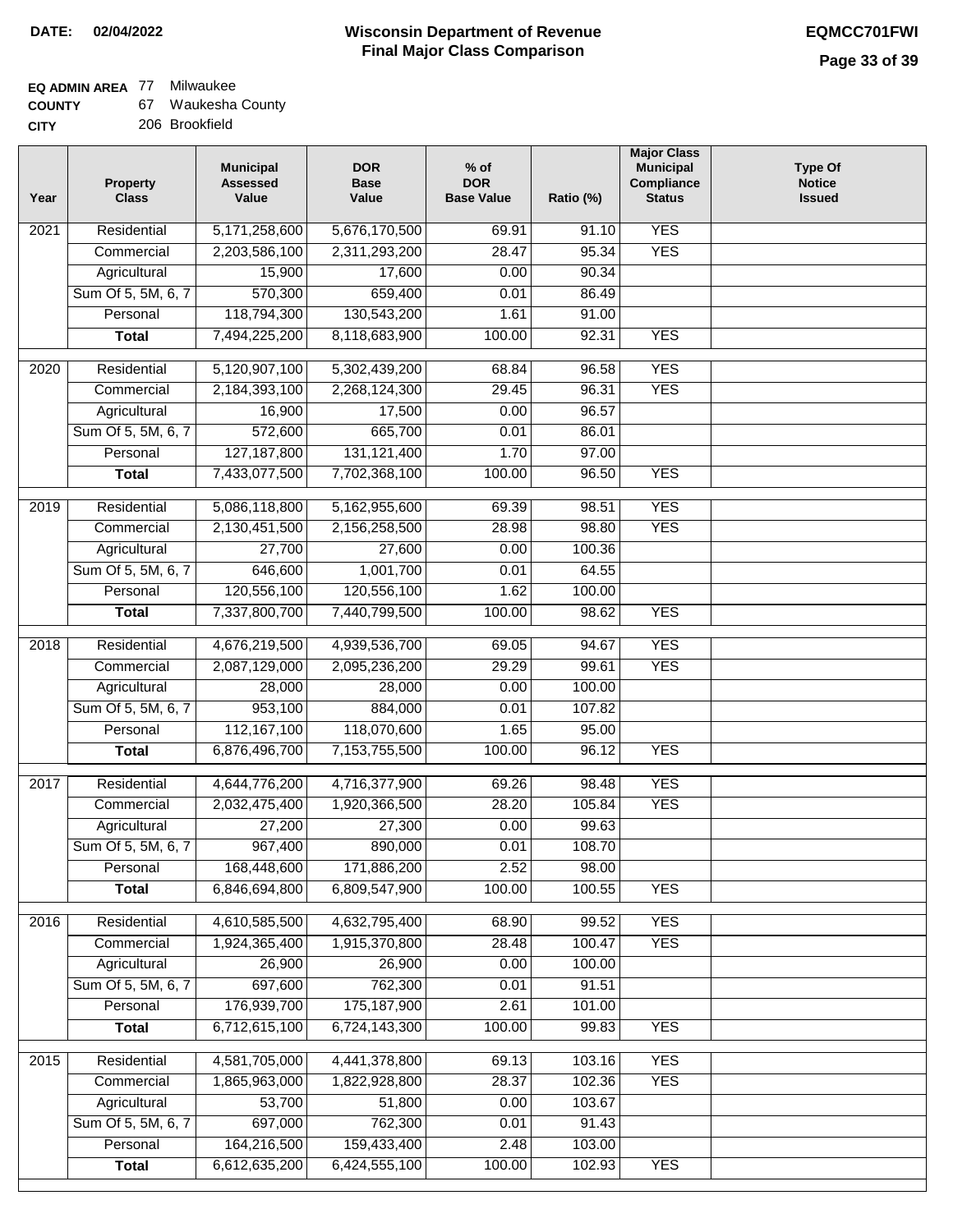### **Wisconsin Department of Revenue Final Major Class Comparison DATE: 02/04/2022 EQMCC701FWI**

### **EQ ADMIN AREA** 77 Milwaukee

| <b>COUNTY</b> | Waukesha County |
|---------------|-----------------|
|---------------|-----------------|

**CITY** 216 Delafield

| Year              | <b>Property</b><br><b>Class</b> | <b>Municipal</b><br><b>Assessed</b><br>Value | <b>DOR</b><br><b>Base</b><br>Value | $%$ of<br><b>DOR</b><br><b>Base Value</b> | Ratio (%) | <b>Major Class</b><br><b>Municipal</b><br>Compliance<br><b>Status</b> | <b>Type Of</b><br><b>Notice</b><br><b>Issued</b> |
|-------------------|---------------------------------|----------------------------------------------|------------------------------------|-------------------------------------------|-----------|-----------------------------------------------------------------------|--------------------------------------------------|
| 2021              | Residential                     | 1,038,244,200                                | 1,309,587,000                      | 75.16                                     | 79.28     | $\overline{NO}$                                                       |                                                  |
|                   | Commercial                      | 357,713,900                                  | 408,928,600                        | 23.47                                     | 87.48     | $\overline{NO}$                                                       |                                                  |
|                   | Agricultural                    | 230,600                                      | 271,500                            | 0.02                                      | 84.94     |                                                                       |                                                  |
|                   | Sum Of 5, 5M, 6, 7              | 2,104,500                                    | 2,306,600                          | 0.13                                      | 91.24     |                                                                       |                                                  |
|                   | Personal                        | 18,093,600                                   | 21,286,600                         | 1.22                                      | 85.00     |                                                                       |                                                  |
|                   | <b>Total</b>                    | 1,416,386,800                                | 1,742,380,300                      | 100.00                                    | 81.29     | $\overline{NO}$                                                       |                                                  |
| 2020              | Residential                     | 1,027,411,100                                | 1,247,548,500                      | 75.47                                     | 82.35     | $\overline{NO}$                                                       |                                                  |
|                   | Commercial                      | 356,584,700                                  | 380,751,000                        | 23.03                                     | 93.65     | <b>YES</b>                                                            |                                                  |
|                   | Agricultural                    | 261,300                                      | 261,000                            | 0.02                                      | 100.11    |                                                                       |                                                  |
|                   | Sum Of 5, 5M, 6, 7              | 2,125,400                                    | 2,306,400                          | 0.14                                      | 92.15     |                                                                       |                                                  |
|                   | Personal                        | 22,116,300                                   | 22,116,300                         | 1.34                                      | 100.00    |                                                                       |                                                  |
|                   | <b>Total</b>                    | 1,408,498,800                                | 1,652,983,200                      | 100.00                                    | 85.21     | $\overline{NO}$                                                       |                                                  |
|                   |                                 |                                              |                                    |                                           |           |                                                                       |                                                  |
| 2019              | Residential                     | 1,015,715,700                                | 1,143,743,100                      | 74.23                                     | 88.81     | $\overline{NO}$                                                       |                                                  |
|                   | Commercial                      | 355,683,400                                  | 373,710,100                        | 24.25                                     | 95.18     | <b>YES</b>                                                            |                                                  |
|                   | Agricultural                    | 250,900                                      | 250,500                            | 0.02                                      | 100.16    |                                                                       |                                                  |
|                   | Sum Of 5, 5M, 6, 7              | 2,125,400                                    | 2,238,400                          | 0.15                                      | 94.95     |                                                                       |                                                  |
|                   | Personal                        | 20,833,600                                   | 20,833,600                         | 1.35                                      | 100.00    |                                                                       |                                                  |
|                   | <b>Total</b>                    | 1,394,609,000                                | 1,540,775,700                      | 100.00                                    | 90.51     | <b>NO</b>                                                             |                                                  |
| $\overline{2018}$ | Residential                     | 1,005,801,200                                | 1,060,264,200                      | 73.14                                     | 94.86     | <b>YES</b>                                                            |                                                  |
|                   | Commercial                      | 358,471,800                                  | 367,250,700                        | 25.33                                     | 97.61     | <b>YES</b>                                                            |                                                  |
|                   | Agricultural                    | 243,700                                      | 243,900                            | 0.02                                      | 99.92     |                                                                       |                                                  |
|                   | Sum Of 5, 5M, 6, 7              | 2,122,800                                    | 2,182,200                          | 0.15                                      | 97.28     |                                                                       |                                                  |
|                   | Personal                        | 19,753,500                                   | 19,753,500                         | 1.36                                      | 100.00    |                                                                       |                                                  |
|                   | <b>Total</b>                    | 1,386,393,000                                | 1,449,694,500                      | 100.00                                    | 95.63     | <b>YES</b>                                                            |                                                  |
| 2017              | Residential                     | 991,905,000                                  | 1,016,828,600                      | 72.41                                     | 97.55     | <b>YES</b>                                                            |                                                  |
|                   | Commercial                      | 354,813,500                                  | 358,843,700                        | 25.55                                     | 98.88     | <b>YES</b>                                                            |                                                  |
|                   | Agricultural                    | 238,800                                      | 238,900                            | 0.02                                      | 99.96     |                                                                       |                                                  |
|                   | Sum Of 5, 5M, 6, 7              | 2,122,800                                    | 2,132,700                          | 0.15                                      | 99.54     |                                                                       |                                                  |
|                   | Personal                        | 26,240,700                                   | 26,240,700                         | 1.87                                      | 100.00    |                                                                       |                                                  |
|                   | <b>Total</b>                    | 1,375,320,800                                | 1,404,284,600                      | 100.00                                    | 97.94     | <b>YES</b>                                                            |                                                  |
|                   |                                 |                                              |                                    |                                           |           |                                                                       |                                                  |
| 2016              | Residential                     | 984,590,800                                  | 981,829,100                        | 72.91                                     | 100.28    | <b>YES</b>                                                            |                                                  |
|                   | Commercial                      | 348,321,700                                  | 338,460,100                        | 25.13                                     | 102.91    | <b>YES</b>                                                            |                                                  |
|                   | Agricultural                    | 226,200                                      | 226,400                            | 0.02                                      | 99.91     |                                                                       |                                                  |
|                   | Sum Of 5, 5M, 6, 7              | 1,932,600                                    | 2,022,900                          | 0.15                                      | 95.54     |                                                                       |                                                  |
|                   | Personal                        | 24,034,500                                   | 24,034,500                         | 1.78                                      | 100.00    |                                                                       |                                                  |
|                   | <b>Total</b>                    | 1,359,105,800                                | 1,346,573,000                      | 100.00                                    | 100.93    | <b>YES</b>                                                            |                                                  |
| 2015              | Residential                     | 972,179,500                                  | 987,637,300                        | 73.16                                     | 98.43     | <b>YES</b>                                                            |                                                  |
|                   | Commercial                      | 333,896,700                                  | 333,803,000                        | 24.73                                     | 100.03    | <b>YES</b>                                                            |                                                  |
|                   | Agricultural                    | 223,400                                      | 223,500                            | 0.02                                      | 99.96     |                                                                       |                                                  |
|                   | Sum Of 5, 5M, 6, 7              | 1,935,000                                    | 2,022,900                          | 0.15                                      | 95.65     |                                                                       |                                                  |
|                   | Personal                        | 26,336,800                                   | 26,336,800                         | 1.95                                      | 100.00    |                                                                       |                                                  |
|                   | <b>Total</b>                    | 1,334,571,400                                | 1,350,023,500                      | 100.00                                    | 98.86     | <b>YES</b>                                                            |                                                  |
|                   |                                 |                                              |                                    |                                           |           |                                                                       |                                                  |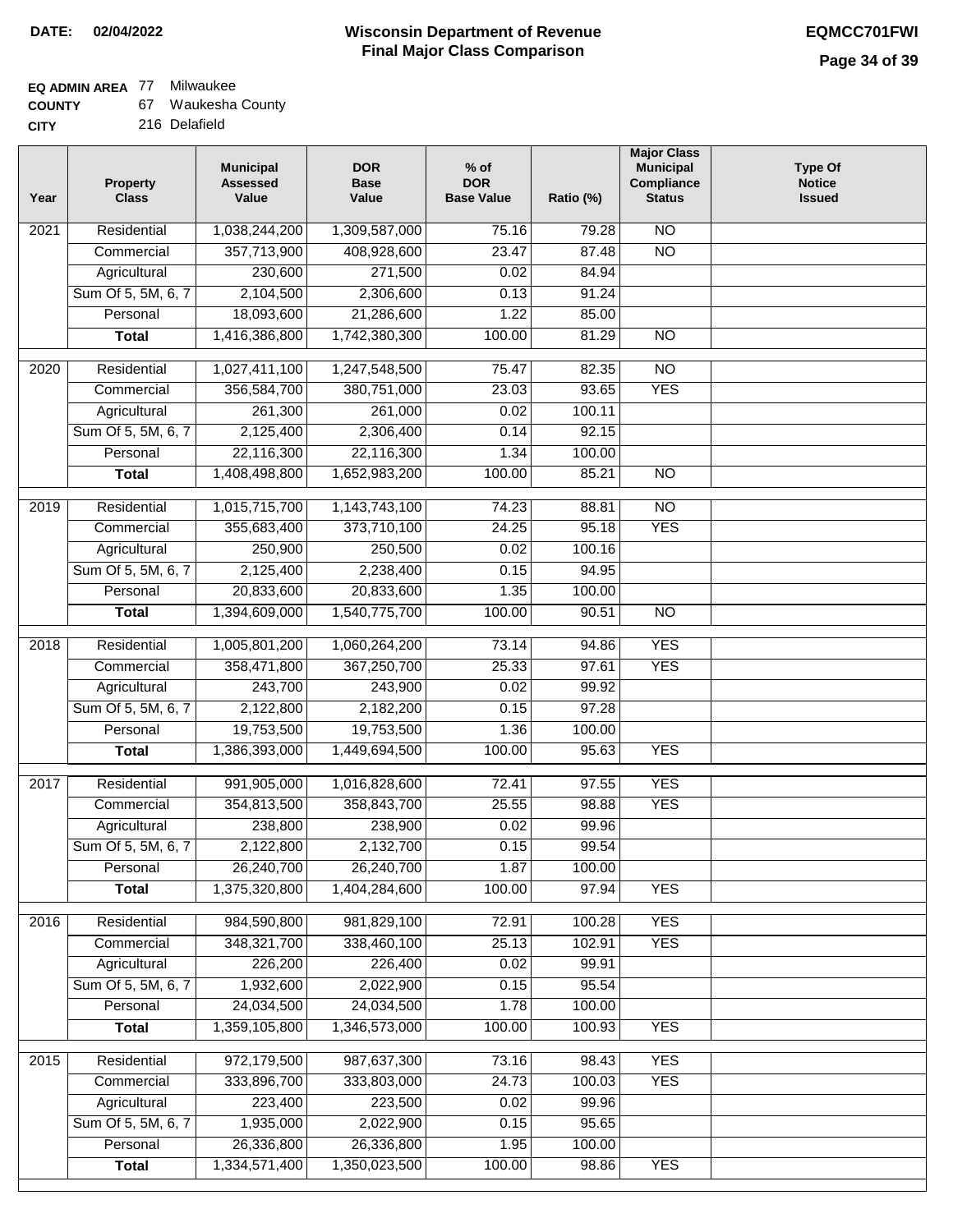# **EQ ADMIN AREA** 77 Milwaukee

| <b>COUNTY</b> | 67. | Waukesha County |
|---------------|-----|-----------------|
| CITY          |     | 251 Muskego     |

| Year              | <b>Property</b><br><b>Class</b>    | <b>Municipal</b><br><b>Assessed</b><br>Value | <b>DOR</b><br><b>Base</b><br>Value | % of<br><b>DOR</b><br><b>Base Value</b> | Ratio (%)      | <b>Major Class</b><br><b>Municipal</b><br>Compliance<br><b>Status</b> | <b>Type Of</b><br><b>Notice</b><br><b>Issued</b> |
|-------------------|------------------------------------|----------------------------------------------|------------------------------------|-----------------------------------------|----------------|-----------------------------------------------------------------------|--------------------------------------------------|
| $\overline{202}1$ | Residential                        | 3,221,433,700                                | 3,232,829,800                      | 89.35                                   | 99.65          | <b>YES</b>                                                            |                                                  |
|                   | Commercial                         | 360,785,600                                  | 351,220,400                        | 9.71                                    | 102.72         |                                                                       |                                                  |
|                   | Agricultural                       | 1,223,300                                    | 1,184,600                          | 0.03                                    | 103.27         |                                                                       |                                                  |
|                   | Sum Of 5, 5M, 6, 7                 | 18,113,900                                   | 23,643,600                         | 0.65                                    | 76.61          |                                                                       |                                                  |
|                   | Personal                           | 9,380,700                                    | 9,380,700                          | 0.26                                    | 100.00         |                                                                       |                                                  |
|                   | <b>Total</b>                       | 3,610,937,200                                | 3,618,259,100                      | 100.00                                  | 99.80          | <b>YES</b>                                                            |                                                  |
| $\overline{2020}$ | Residential                        | 2,651,446,700                                | 3,035,600,300                      | 89.59                                   | 87.35          | $\overline{NO}$                                                       |                                                  |
|                   | Commercial                         | 293,828,200                                  | 320,189,400                        | 9.45                                    | 91.77          |                                                                       |                                                  |
|                   | Agricultural                       | 1,106,500                                    | 1,153,800                          | 0.03                                    | 95.90          |                                                                       |                                                  |
|                   | Sum Of 5, 5M, 6, 7                 | 16,191,400                                   | 22,533,700                         | 0.67                                    | 71.85          |                                                                       |                                                  |
|                   | Personal                           | 7,825,920                                    | 8,995,300                          | 0.27                                    | 87.00          |                                                                       |                                                  |
|                   | <b>Total</b>                       | 2,970,398,720                                | 3,388,472,500                      | 100.00                                  | 87.66          | $\overline{NO}$                                                       |                                                  |
| 2019              | Residential                        |                                              |                                    | 89.51                                   | 90.40          | <b>YES</b>                                                            |                                                  |
|                   | Commercial                         | 2,622,365,000<br>285,593,400                 | 2,900,802,100<br>306,937,700       | 9.47                                    | 93.05          |                                                                       |                                                  |
|                   |                                    | 1,175,100                                    | 1,109,300                          | 0.03                                    | 105.93         |                                                                       |                                                  |
|                   | Agricultural<br>Sum Of 5, 5M, 6, 7 | 15,995,100                                   | 22,162,900                         | 0.68                                    | 72.17          |                                                                       |                                                  |
|                   | Personal                           | 8,821,110                                    | 9,693,500                          | 0.30                                    | 91.00          |                                                                       |                                                  |
|                   | <b>Total</b>                       | 2,933,949,710                                | 3,240,705,500                      | 100.00                                  | 90.53          | <b>YES</b>                                                            |                                                  |
|                   |                                    |                                              |                                    |                                         |                |                                                                       |                                                  |
| 2018              | Residential                        | 2,591,543,900                                | 2,716,577,800                      | 89.21                                   | 95.40          | <b>YES</b>                                                            |                                                  |
|                   | Commercial                         | 282,811,788                                  | 296,570,900                        | 9.74                                    | 95.36          |                                                                       |                                                  |
|                   | Agricultural                       | 1,080,600                                    | 1,077,100                          | 0.04                                    | 100.32         |                                                                       |                                                  |
|                   | Sum Of 5, 5M, 6, 7                 | 15,805,800                                   | 20,645,400                         | 0.68                                    | 76.56          |                                                                       |                                                  |
|                   | Personal                           | 9,985,830                                    | 10,401,900                         | 0.34                                    | 96.00          |                                                                       |                                                  |
|                   | <b>Total</b>                       | 2,901,227,918                                | 3,045,273,100                      | 100.00                                  | 95.27          | <b>YES</b>                                                            |                                                  |
| 2017              | Residential                        | 2,558,924,100                                | 2,588,238,600                      | 89.39                                   | 98.87          | <b>YES</b>                                                            |                                                  |
|                   | Commercial                         | 267,349,300                                  | 262,715,700                        | 9.07                                    | 101.76         |                                                                       |                                                  |
|                   | Agricultural                       | 1,100,000                                    | 1,069,500                          | 0.04                                    | 102.85         |                                                                       |                                                  |
|                   | Sum Of 5, 5M, 6, 7                 | 15,406,200                                   | 20,322,200                         | 0.70                                    | 75.81          |                                                                       |                                                  |
|                   | Personal                           | 23,115,410                                   | 23,115,400                         | 0.80                                    | 100.00         |                                                                       |                                                  |
|                   | <b>Total</b>                       | 2,865,895,010                                | 2,895,461,400                      | 100.00                                  | 98.98          | <b>YES</b>                                                            |                                                  |
| 2016              | Residential                        | 2,271,004,800                                | 2,414,192,000                      | 89.36                                   | 94.07          | <b>YES</b>                                                            |                                                  |
|                   | Commercial                         | 246,897,300                                  | 242,532,200                        | 8.98                                    | 101.80         |                                                                       |                                                  |
|                   | Agricultural                       | 1,040,000                                    | 1,060,900                          | 0.04                                    | 98.03          |                                                                       |                                                  |
|                   | Sum Of 5, 5M, 6, 7                 | 14,343,800                                   | 19,713,300                         | 0.73                                    | 72.76          |                                                                       |                                                  |
|                   | Personal                           | 22,731,400                                   | 24, 182, 300                       | 0.90                                    | 94.00          |                                                                       |                                                  |
|                   | <b>Total</b>                       | 2,556,017,300                                | 2,701,680,700                      | 100.00                                  | 94.61          | <b>YES</b>                                                            |                                                  |
|                   |                                    |                                              |                                    |                                         |                |                                                                       |                                                  |
| 2015              | Residential<br>Commercial          | 2,242,586,400<br>240,289,500                 | 2,339,034,300<br>249,883,900       | 88.80<br>9.49                           | 95.88<br>96.16 | <b>YES</b><br><b>YES</b>                                              |                                                  |
|                   | Agricultural                       | 1,041,100                                    | 1,048,500                          | 0.04                                    | 99.29          |                                                                       |                                                  |
|                   | Sum Of 5, 5M, 6, 7                 | 13,396,600                                   | 18,810,200                         | 0.71                                    | 71.22          |                                                                       |                                                  |
|                   | Personal                           | 24,396,410                                   | 25,413,000                         | 0.96                                    | 96.00          |                                                                       |                                                  |
|                   | <b>Total</b>                       | 2,521,710,010                                | 2,634,189,900                      | 100.00                                  | 95.73          | <b>YES</b>                                                            |                                                  |
|                   |                                    |                                              |                                    |                                         |                |                                                                       |                                                  |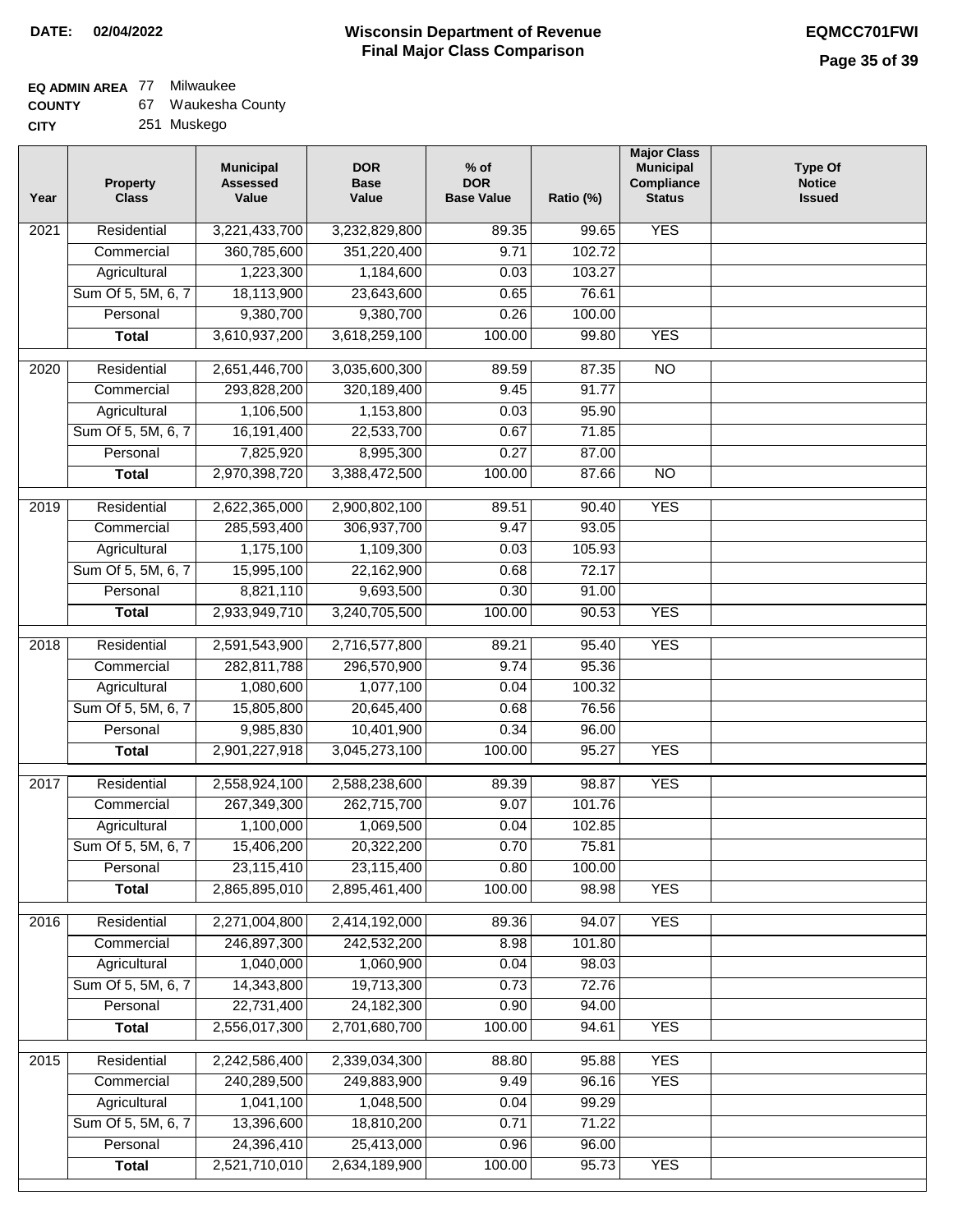### **EQ ADMIN AREA** 77 Milwaukee

**COUNTY** 67 Waukesha County

| Year              | <b>Property</b><br><b>Class</b> | <b>Municipal</b><br><b>Assessed</b><br>Value | <b>DOR</b><br><b>Base</b><br>Value | $%$ of<br><b>DOR</b><br><b>Base Value</b> | Ratio (%) | <b>Major Class</b><br><b>Municipal</b><br>Compliance<br><b>Status</b> | <b>Type Of</b><br><b>Notice</b><br><b>Issued</b> |
|-------------------|---------------------------------|----------------------------------------------|------------------------------------|-------------------------------------------|-----------|-----------------------------------------------------------------------|--------------------------------------------------|
| $\overline{202}1$ | Residential                     | 3,942,882,500                                | 4,632,459,300                      | 76.91                                     | 85.11     | N <sub>O</sub>                                                        |                                                  |
|                   | Commercial                      | 1,176,736,700                                | 1,288,255,300                      | 21.39                                     | 91.34     | <b>YES</b>                                                            |                                                  |
|                   | Agricultural                    | 478,499                                      | 567,400                            | 0.01                                      | 84.33     |                                                                       |                                                  |
|                   | Sum Of 5, 5M, 6, 7              | 15,313,100                                   | 22,906,700                         | 0.38                                      | 66.85     |                                                                       |                                                  |
|                   | Personal                        | 66,966,400                                   | 79,410,000                         | 1.32                                      | 84.33     |                                                                       |                                                  |
|                   | <b>Total</b>                    | 5,202,377,199                                | 6,023,598,700                      | 100.00                                    | 86.37     | $\overline{NO}$                                                       |                                                  |
| $\overline{2020}$ | Residential                     | 3,903,183,100                                | 4,284,929,500                      | 76.58                                     | 91.09     | <b>YES</b>                                                            |                                                  |
|                   | Commercial                      | 1,159,170,100                                | 1,198,148,800                      | 21.41                                     | 96.75     | <b>YES</b>                                                            |                                                  |
|                   | Agricultural                    | 503,500                                      | 563,000                            | 0.01                                      | 89.43     |                                                                       |                                                  |
|                   | Sum Of 5, 5M, 6, 7              | 14,993,800                                   | 21,954,300                         | 0.39                                      | 68.30     |                                                                       |                                                  |
|                   | Personal                        | 81,414,660                                   | 89,466,700                         | 1.60                                      | 91.00     |                                                                       |                                                  |
|                   | <b>Total</b>                    | 5,159,265,160                                | 5,595,062,300                      | 100.00                                    | 92.21     | <b>YES</b>                                                            |                                                  |
| 2019              | Residential                     | 3,856,281,900                                | 4,148,780,800                      | 75.73                                     | 92.95     | <b>YES</b>                                                            |                                                  |
|                   | Commercial                      | 1,163,577,700                                | 1,224,891,800                      | 22.36                                     | 94.99     | <b>YES</b>                                                            |                                                  |
|                   | Agricultural                    | 523,700                                      | 543,400                            | 0.01                                      | 96.37     |                                                                       |                                                  |
|                   | Sum Of 5, 5M, 6, 7              | 15,748,300                                   | 23,072,300                         | 0.42                                      | 68.26     |                                                                       |                                                  |
|                   | Personal                        | 75,249,600                                   | 80,913,600                         | 1.48                                      | 93.00     |                                                                       |                                                  |
|                   | <b>Total</b>                    | 5,111,381,200                                | 5,478,201,900                      | 100.00                                    | 93.30     | <b>YES</b>                                                            |                                                  |
|                   |                                 |                                              |                                    |                                           |           |                                                                       |                                                  |
| 2018              | Residential                     | 3,812,419,300                                | 3,886,831,900                      | 75.11                                     | 98.09     | <b>YES</b>                                                            |                                                  |
|                   | Commercial                      | 1,146,846,800                                | 1,183,572,000                      | 22.87                                     | 96.90     | <b>YES</b>                                                            |                                                  |
|                   | Agricultural                    | 560,700                                      | 540,400                            | 0.01                                      | 103.76    |                                                                       |                                                  |
|                   | Sum Of 5, 5M, 6, 7              | 15,439,800                                   | 22,420,300                         | 0.43                                      | 68.87     |                                                                       |                                                  |
|                   | Personal                        | 81,411,400                                   | 81,411,400                         | 1.57                                      | 100.00    |                                                                       |                                                  |
|                   | <b>Total</b>                    | 5,056,678,000                                | 5,174,776,000                      | 100.00                                    | 97.72     | <b>YES</b>                                                            |                                                  |
| $\overline{2017}$ | Residential                     | 3,399,510,400                                | 3,682,032,800                      | 74.31                                     | 92.33     | <b>YES</b>                                                            |                                                  |
|                   | Commercial                      | 1,087,933,500                                | 1,105,801,200                      | 22.32                                     | 98.38     | <b>YES</b>                                                            |                                                  |
|                   | Agricultural                    | 584,900                                      | 551,900                            | 0.01                                      | 105.98    |                                                                       |                                                  |
|                   | Sum Of 5, 5M, 6, 7              | 14,354,900                                   | 22,099,200                         | 0.45                                      | 64.96     |                                                                       |                                                  |
|                   | Personal                        | 134,479,300                                  | 144,601,400                        | 2.92                                      | 93.00     |                                                                       |                                                  |
|                   | <b>Total</b>                    | 4,636,863,000                                | 4,955,086,500                      | 100.00                                    | 93.58     | <b>YES</b>                                                            |                                                  |
| 2016              | Residential                     | 3,375,849,000                                | 3,531,987,500                      | 74.73                                     | 95.58     | <b>YES</b>                                                            |                                                  |
|                   | Commercial                      | 1,065,172,900                                | 1,029,935,500                      | 21.79                                     | 103.42    | <b>YES</b>                                                            |                                                  |
|                   | Agricultural                    | 597,400                                      | 555,000                            | 0.01                                      | 107.64    |                                                                       |                                                  |
|                   | Sum Of 5, 5M, 6, 7              | 14,533,600                                   | 22,044,700                         | 0.47                                      | 65.93     |                                                                       |                                                  |
|                   | Personal                        | 136,017,600                                  | 141,684,900                        | 3.00                                      | 96.00     |                                                                       |                                                  |
|                   | <b>Total</b>                    | 4,592,170,500                                | 4,726,207,600                      | 100.00                                    | 97.16     | <b>YES</b>                                                            |                                                  |
| 2015              | Residential                     | 3,359,201,400                                | 3,372,221,200                      | 73.60                                     | 99.61     | <b>YES</b>                                                            |                                                  |
|                   | Commercial                      | 1,047,564,500                                | 1,061,942,600                      | 23.18                                     | 98.65     | <b>YES</b>                                                            |                                                  |
|                   | Agricultural                    | 609,200                                      | 544,300                            | 0.01                                      | 111.92    |                                                                       |                                                  |
|                   | Sum Of 5, 5M, 6, 7              | 14,736,600                                   | 25,982,300                         | 0.57                                      | 56.72     |                                                                       |                                                  |
|                   | Personal                        | 121,300,600                                  | 121,300,600                        | 2.65                                      | 100.00    |                                                                       |                                                  |
|                   | <b>Total</b>                    | 4,543,412,300                                | 4,581,991,000                      | 100.00                                    | 99.16     | <b>YES</b>                                                            |                                                  |
|                   |                                 |                                              |                                    |                                           |           |                                                                       |                                                  |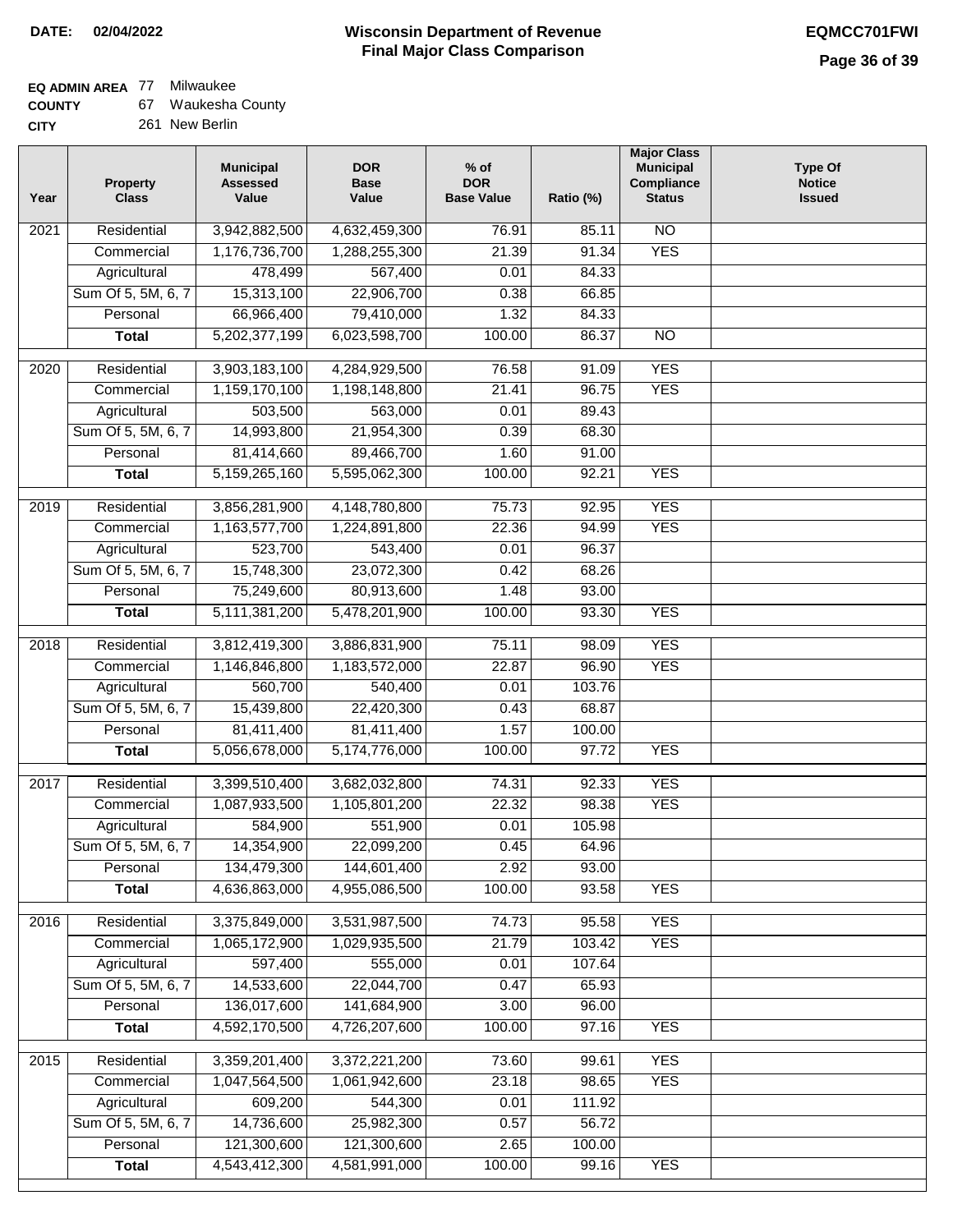### **Wisconsin Department of Revenue Final Major Class Comparison DATE: 02/04/2022 EQMCC701FWI**

٦

### **EQ ADMIN AREA** 77 Milwaukee

**COUNTY** 67 Waukesha County

| CITY | 265 Oconomowoc |
|------|----------------|
|      |                |

| Year | Property<br><b>Class</b> | <b>Municipal</b><br><b>Assessed</b><br>Value | <b>DOR</b><br><b>Base</b><br>Value | $%$ of<br><b>DOR</b><br><b>Base Value</b> | Ratio (%) | <b>Major Class</b><br><b>Municipal</b><br>Compliance<br><b>Status</b> | <b>Type Of</b><br><b>Notice</b><br><b>Issued</b> |
|------|--------------------------|----------------------------------------------|------------------------------------|-------------------------------------------|-----------|-----------------------------------------------------------------------|--------------------------------------------------|
| 2021 | Residential              | 2,022,894,200                                | 2,033,641,700                      | 74.79                                     | 99.47     | <b>YES</b>                                                            |                                                  |
|      | Commercial               | 666,353,600                                  | 651,830,600                        | 23.97                                     | 102.23    | <b>YES</b>                                                            |                                                  |
|      | Agricultural             | 420,300                                      | 420,100                            | 0.02                                      | 100.05    |                                                                       |                                                  |
|      | Sum Of 5, 5M, 6, 7       | 3,273,400                                    | 2,481,000                          | 0.09                                      | 131.94    |                                                                       |                                                  |
|      | Personal                 | 30,900,200                                   | 30,900,200                         | 1.14                                      | 100.00    |                                                                       |                                                  |
|      | <b>Total</b>             | 2,723,841,700                                | 2,719,273,600                      | 100.00                                    | 100.17    | <b>YES</b>                                                            |                                                  |
| 2020 | Residential              | 1,522,835,100                                | 1,898,997,800                      | 73.49                                     | 80.19     | $\overline{NO}$                                                       |                                                  |
|      | Commercial               | 580,328,900                                  | 649,073,200                        | 25.12                                     | 89.41     | $\overline{NO}$                                                       |                                                  |
|      | Agricultural             | 406,100                                      | 413,100                            | 0.02                                      | 98.31     |                                                                       |                                                  |
|      | Sum Of 5, 5M, 6, 7       | 3,340,800                                    | 2,226,200                          | 0.09                                      | 150.07    |                                                                       |                                                  |
|      | Personal                 | 32,756,760                                   | 33,425,300                         | 1.29                                      | 98.00     |                                                                       |                                                  |
|      | <b>Total</b>             | 2,139,667,660                                | 2,584,135,600                      | 100.00                                    | 82.80     | $\overline{NO}$                                                       |                                                  |
|      |                          |                                              |                                    |                                           |           |                                                                       |                                                  |
| 2019 | Residential              | 1,452,458,300                                | 1,705,487,100                      | 71.85                                     | 85.16     | $\overline{NO}$                                                       |                                                  |
|      | Commercial               | 575,382,600                                  | 631,309,400                        | 26.60                                     | 91.14     | <b>YES</b>                                                            |                                                  |
|      | Agricultural             | 404,300                                      | 402,600                            | 0.02                                      | 100.42    |                                                                       |                                                  |
|      | Sum Of 5, 5M, 6, 7       | 3,450,100                                    | 1,942,500                          | 0.08                                      | 177.61    |                                                                       |                                                  |
|      | Personal                 | 31, 174, 331                                 | 34,638,100                         | 1.46                                      | 90.00     |                                                                       |                                                  |
|      | <b>Total</b>             | 2,062,869,631                                | 2,373,779,700                      | 100.00                                    | 86.90     | <b>NO</b>                                                             |                                                  |
| 2018 | Residential              | 1,403,953,800                                | 1,569,956,600                      | 72.48                                     | 89.43     | $\overline{NO}$                                                       |                                                  |
|      | Commercial               | 546,037,100                                  | 564,138,800                        | 26.04                                     | 96.79     | <b>YES</b>                                                            |                                                  |
|      | Agricultural             | 375,600                                      | 400,500                            | 0.02                                      | 93.78     |                                                                       |                                                  |
|      | Sum Of 5, 5M, 6, 7       | 3,469,800                                    | 2,434,900                          | 0.11                                      | 142.50    |                                                                       |                                                  |
|      | Personal                 | 28,606,275                                   | 29,190,100                         | 1.35                                      | 98.00     |                                                                       |                                                  |
|      | <b>Total</b>             | 1,982,442,575                                | 2,166,120,900                      | 100.00                                    | 91.52     | $\overline{NO}$                                                       |                                                  |
| 2017 | Residential              | 1,369,790,900                                | 1,473,171,300                      | 72.57                                     | 92.98     | <b>YES</b>                                                            |                                                  |
|      | Commercial               | 507,323,200                                  | 518,419,000                        | 25.54                                     | 97.86     | <b>YES</b>                                                            |                                                  |
|      | Agricultural             | 413,000                                      | 428,900                            | 0.02                                      | 96.29     |                                                                       |                                                  |
|      | Sum Of 5, 5M, 6, 7       | 3,457,000                                    | 2,413,000                          | 0.12                                      | 143.27    |                                                                       |                                                  |
|      | Personal                 | 34,814,509                                   | 35,525,000                         | 1.75                                      | 98.00     |                                                                       |                                                  |
|      | <b>Total</b>             | 1,915,798,609                                | 2,029,957,200                      | 100.00                                    | 94.38     | <b>YES</b>                                                            |                                                  |
|      |                          |                                              |                                    |                                           |           |                                                                       |                                                  |
| 2016 | Residential              | 1,343,956,800                                | 1,391,023,800                      | 71.87                                     | 96.62     | <b>YES</b>                                                            |                                                  |
|      | Commercial               | 496,791,000                                  | 502,688,700                        | 25.97                                     | 98.83     | <b>YES</b>                                                            |                                                  |
|      | Agricultural             | 411,000                                      | 420,600                            | 0.02                                      | 97.72     |                                                                       |                                                  |
|      | Sum Of 5, 5M, 6, 7       | 3,118,400                                    | 2,469,100                          | 0.13                                      | 126.30    |                                                                       |                                                  |
|      | Personal                 | 38,108,468                                   | 38,886,200                         | 2.01                                      | 98.00     |                                                                       |                                                  |
|      | <b>Total</b>             | 1,882,385,668                                | 1,935,488,400                      | 100.00                                    | 97.26     | <b>YES</b>                                                            |                                                  |
| 2015 | Residential              | 1,321,657,600                                | 1,328,368,800                      | 71.70                                     | 99.49     | <b>YES</b>                                                            |                                                  |
|      | Commercial               | 496,793,500                                  | 487,857,500                        | 26.33                                     | 101.83    | <b>YES</b>                                                            |                                                  |
|      | Agricultural             | 410,600                                      | 415,600                            | 0.02                                      | 98.80     |                                                                       |                                                  |
|      | Sum Of 5, 5M, 6, 7       | 3,118,700                                    | 2,414,200                          | 0.13                                      | 129.18    |                                                                       |                                                  |
|      | Personal                 | 33,715,212                                   | 33,715,200                         | 1.82                                      | 100.00    |                                                                       |                                                  |
|      | <b>Total</b>             | 1,855,695,612                                | 1,852,771,300                      | 100.00                                    | 100.16    | <b>YES</b>                                                            |                                                  |
|      |                          |                                              |                                    |                                           |           |                                                                       |                                                  |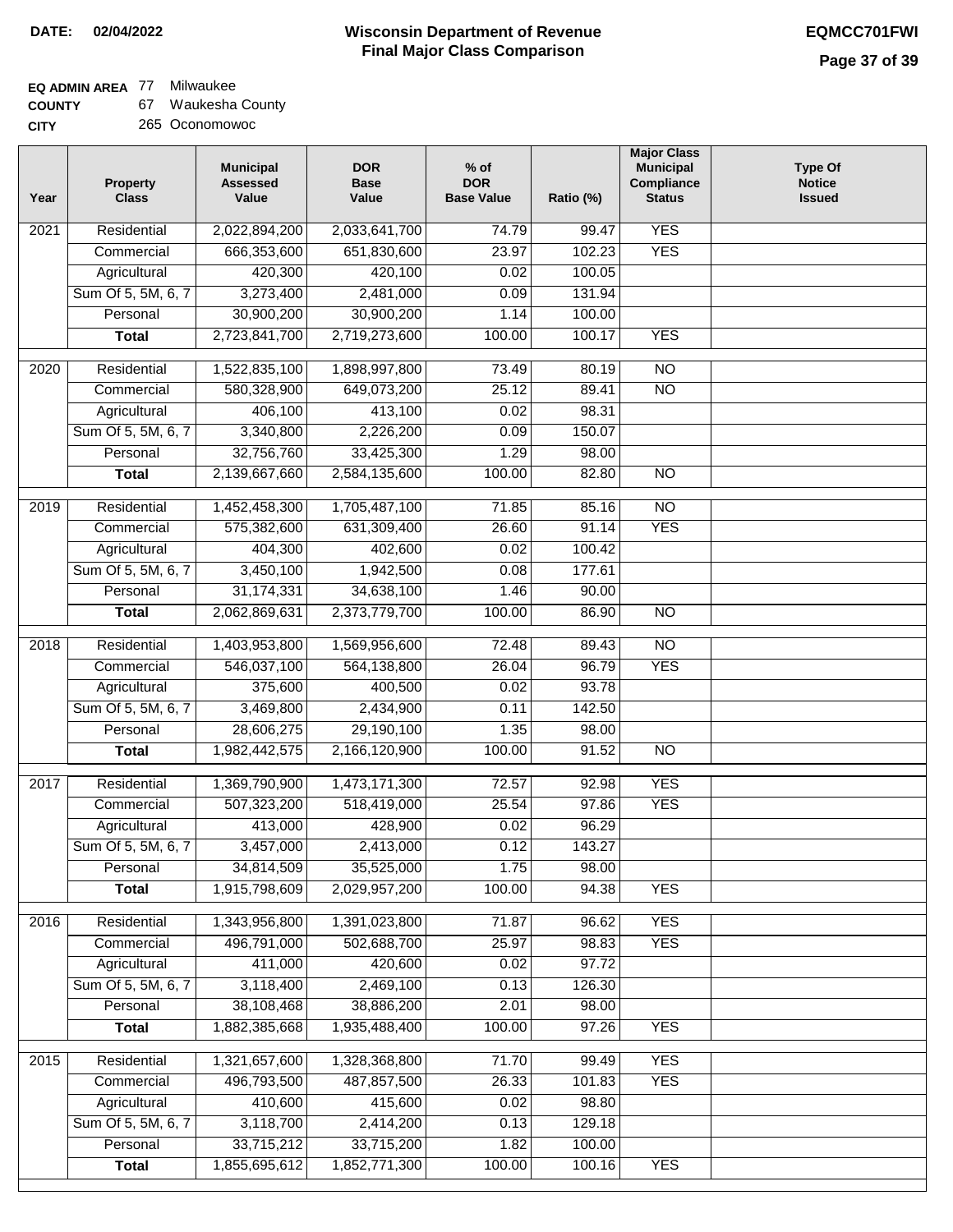٦

### **EQ ADMIN AREA** 77 Milwaukee

| <b>COUNTY</b> | Waukesha County |  |
|---------------|-----------------|--|
|---------------|-----------------|--|

| Year              | <b>Property</b><br><b>Class</b> | <b>Municipal</b><br><b>Assessed</b><br>Value | <b>DOR</b><br><b>Base</b><br>Value | $%$ of<br><b>DOR</b><br><b>Base Value</b> | Ratio (%) | <b>Major Class</b><br><b>Municipal</b><br>Compliance<br><b>Status</b> | <b>Type Of</b><br><b>Notice</b><br><b>Issued</b> |
|-------------------|---------------------------------|----------------------------------------------|------------------------------------|-------------------------------------------|-----------|-----------------------------------------------------------------------|--------------------------------------------------|
| 2021              | Residential                     | 2,334,983,000                                | 2,381,787,900                      | 66.50                                     | 98.03     | <b>YES</b>                                                            |                                                  |
|                   | Commercial                      | 1,096,148,500                                | 1,120,620,300                      | 31.29                                     | 97.82     | <b>YES</b>                                                            |                                                  |
|                   | Agricultural                    | 276,900                                      | 276,800                            | 0.01                                      | 100.04    |                                                                       |                                                  |
|                   | Sum Of 5, 5M, 6, 7              | 8,491,100                                    | 6,300,500                          | 0.18                                      | 134.77    |                                                                       |                                                  |
|                   | Personal                        | 72,547,000                                   | 72,547,000                         | 2.03                                      | 100.00    |                                                                       |                                                  |
|                   | <b>Total</b>                    | 3,512,446,500                                | 3,581,532,500                      | 100.00                                    | 98.07     | <b>YES</b>                                                            |                                                  |
| 2020              | Residential                     | 1,864,019,200                                | 2,246,818,400                      | 66.49                                     | 82.96     | $\overline{NO}$                                                       |                                                  |
|                   | Commercial                      | 911,348,000                                  | 1,062,333,600                      | 31.44                                     | 85.79     | $\overline{NO}$                                                       |                                                  |
|                   | Agricultural                    | 251,600                                      | 295,300                            | 0.01                                      | 85.20     |                                                                       |                                                  |
|                   | Sum Of 5, 5M, 6, 7              | 8,209,900                                    | 8,373,100                          | 0.25                                      | 98.05     |                                                                       |                                                  |
|                   | Personal                        | 50,326,800                                   | 61,374,200                         | 1.82                                      | 82.00     |                                                                       |                                                  |
|                   | <b>Total</b>                    | 2,834,155,500                                | 3,379,194,600                      | 100.00                                    | 83.87     | $\overline{NO}$                                                       |                                                  |
|                   |                                 |                                              |                                    |                                           |           |                                                                       |                                                  |
| 2019              | Residential                     | 1,842,006,700                                | 2,086,181,500                      | 65.26                                     | 88.30     | <b>NO</b>                                                             |                                                  |
|                   | Commercial                      | 915,244,900                                  | 1,053,140,700                      | 32.94                                     | 86.91     | $\overline{NO}$                                                       |                                                  |
|                   | Agricultural                    | 247,400                                      | 283,600                            | 0.01                                      | 87.24     |                                                                       |                                                  |
|                   | Sum Of 5, 5M, 6, 7              | 8,245,800                                    | 7,984,500                          | 0.25                                      | 103.27    |                                                                       |                                                  |
|                   | Personal                        | 42,917,700                                   | 49,330,700                         | 1.54                                      | 87.00     |                                                                       |                                                  |
|                   | <b>Total</b>                    | 2,808,662,500                                | 3,196,921,000                      | 100.00                                    | 87.86     | $\overline{NO}$                                                       |                                                  |
| $\overline{2018}$ | Residential                     | 1,812,613,000                                | 2,025,256,600                      | 66.13                                     | 89.50     | $\overline{10}$                                                       |                                                  |
|                   | Commercial                      | 899,795,300                                  | 982,221,200                        | 32.07                                     | 91.61     | <b>YES</b>                                                            |                                                  |
|                   | Agricultural                    | 271,700                                      | 301,800                            | 0.01                                      | 90.03     |                                                                       |                                                  |
|                   | Sum Of 5, 5M, 6, 7              | 8,079,000                                    | 7,823,600                          | 0.26                                      | 103.26    |                                                                       |                                                  |
|                   | Personal                        | 42,050,700                                   | 46,723,000                         | 1.53                                      | 90.00     |                                                                       |                                                  |
|                   | <b>Total</b>                    | 2,762,809,700                                | 3,062,326,200                      | 100.00                                    | 90.22     | <b>NO</b>                                                             |                                                  |
| 2017              | Residential                     | 1,764,458,000                                | 1,850,028,400                      | 64.49                                     | 95.37     | <b>YES</b>                                                            |                                                  |
|                   | Commercial                      | 864,688,400                                  | 927,526,700                        | 32.33                                     | 93.23     | <b>YES</b>                                                            |                                                  |
|                   | Agricultural                    | 305,100                                      | 305,500                            | 0.01                                      | 99.87     |                                                                       |                                                  |
|                   | Sum Of 5, 5M, 6, 7              | 8,528,700                                    | 7,979,000                          | 0.28                                      | 106.89    |                                                                       |                                                  |
|                   | Personal                        | 82,764,200                                   | 82,764,200                         | 2.89                                      | 100.00    |                                                                       |                                                  |
|                   | <b>Total</b>                    | 2,720,744,400                                | 2,868,603,800                      | 100.00                                    | 94.85     | <b>YES</b>                                                            |                                                  |
|                   |                                 |                                              |                                    |                                           |           |                                                                       |                                                  |
| 2016              | Residential                     | 1,725,220,200                                | 1,792,769,200                      | 63.66                                     | 96.23     | <b>YES</b>                                                            |                                                  |
|                   | Commercial                      | 852,644,600                                  | 935,406,600                        | 33.21                                     | 91.15     | <b>YES</b>                                                            |                                                  |
|                   | Agricultural                    | 318,900                                      | 319,000                            | 0.01                                      | 99.97     |                                                                       |                                                  |
|                   | Sum Of 5, 5M, 6, 7              | 8,854,200                                    | 8,265,900                          | 0.29                                      | 107.12    |                                                                       |                                                  |
|                   | Personal                        | 79,479,800                                   | 79,479,800                         | 2.82                                      | 100.00    |                                                                       |                                                  |
|                   | <b>Total</b>                    | 2,666,517,700                                | 2,816,240,500                      | 100.00                                    | 94.68     | <b>YES</b>                                                            |                                                  |
| 2015              | Residential                     | 1,670,870,600                                | 1,696,956,200                      | 63.39                                     | 98.46     | <b>YES</b>                                                            |                                                  |
|                   | Commercial                      | 835,635,100                                  | 898,527,600                        | 33.56                                     | 93.00     | <b>YES</b>                                                            |                                                  |
|                   | Agricultural                    | 364,500                                      | 489,100                            | 0.02                                      | 74.52     |                                                                       |                                                  |
|                   | Sum Of 5, 5M, 6, 7              | 9,048,300                                    | 8,145,400                          | 0.30                                      | 111.08    |                                                                       |                                                  |
|                   | Personal                        | 72,932,500                                   | 72,932,500                         | 2.72                                      | 100.00    |                                                                       |                                                  |
|                   | <b>Total</b>                    | 2,588,851,000                                | 2,677,050,800                      | 100.00                                    | 96.71     | <b>YES</b>                                                            |                                                  |
|                   |                                 |                                              |                                    |                                           |           |                                                                       |                                                  |